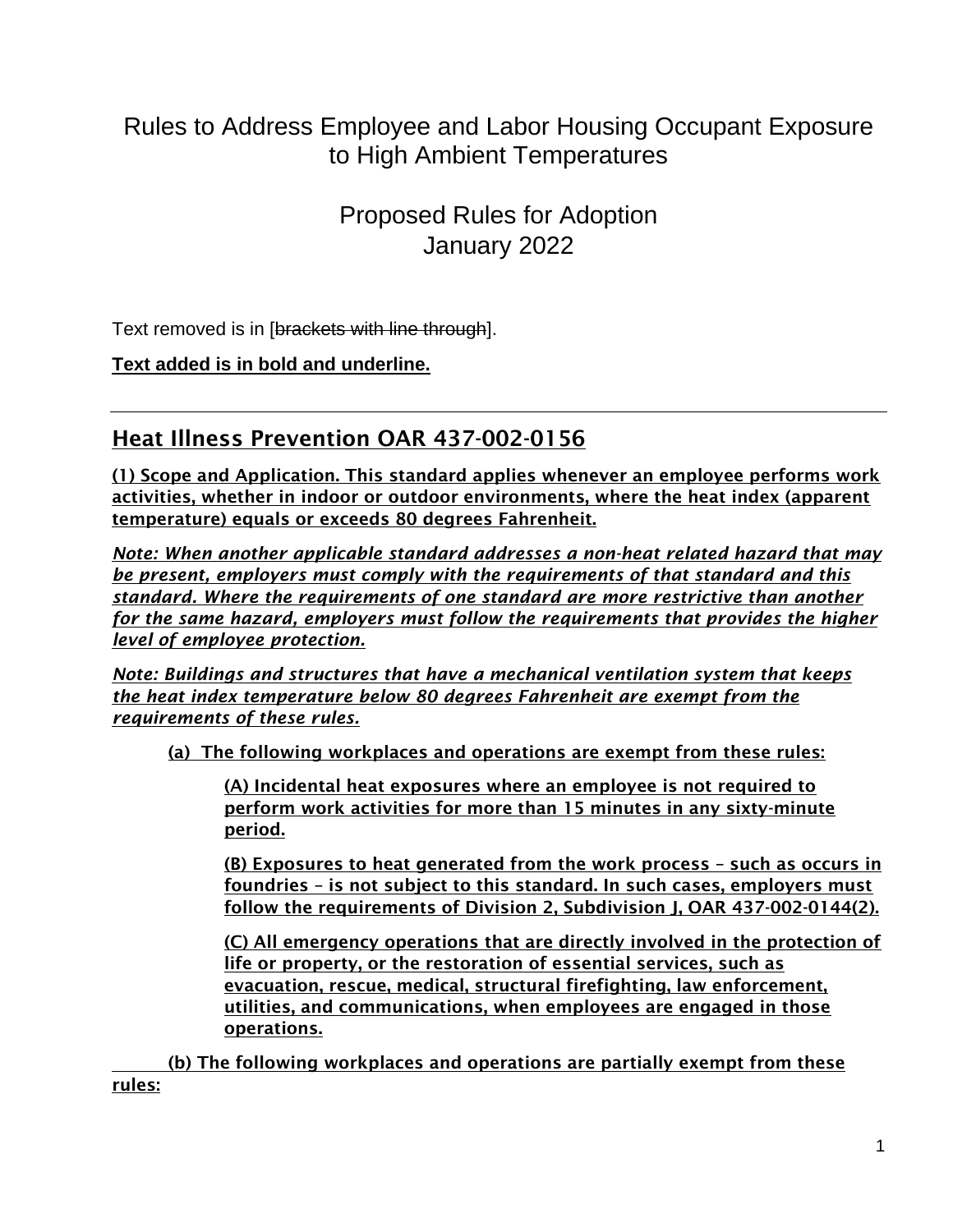(A) Employers whose employees perform either "rest" or "light" workloads (See Table 1 under section 1 in Appendix A, Information for Heat Illness Prevention) are exempt from the requirements of sections (3) through (10) only when the heat index is less than 90 degrees Fahrenheit.

(B) Associated support activities for wildland firefighters such as fire camp services and fire management are exempt only from the requirements of section (7).

(C) Employees who work from home are subject only to the training requirements in sections (9) and (10).

## (2) Definitions

(a) Acclimatization - Temporary adaptation of the body to work in the heat that occurs gradually when a person is exposed to it. Acclimatization peaks in most people within seven to fourteen days of regular work for at least two hours per day in the heat. This time frame applies to fit individuals with no underlying medical conditions.

(b) Drinking water - Potable water that is suitable to drink and that is cool (66  $\textdegree$ F) – 77 °F) or cold (35 °F – 65 °F). Drinking water packaged as a consumer product and electrolyte-replenishing beverages that do not contain caffeine (for example, sports drinks) are acceptable substitutes, but should not completely replace required water supplies.

(c) Feasibility - The ability of an employer to implement any requirement in a rule. Oregon OSHA rules never prohibit work. Whether feasibility is mentioned in a provision of the rule or not, if the employer can demonstrate that it is functionally impossible to comply, or if doing so would prevent completion of the work, the employer need not comply, but must take any available reasonable alternative steps to protect the employees involved.

(d) Heat Illnesses - Medical conditions resulting from the body's inability to cope with a particular heat load, and includes heat cramps, heat exhaustion, heat syncope, and heat stroke.

(e) Shade - Blockage of direct sunlight is shade. One indicator that blockage is sufficient is when objects do not cast a shadow in the area of blocked sunlight. Shade is not adequate when heat in the area of shade defeats the purpose of shade, which is to allow the body to cool. For example, a car sitting in the sun does not provide acceptable shade to a person inside it, unless the car is running with a working air conditioning. Shade may be provided by any natural or artificial means that does not expose employees to unsafe or unhealthy conditions, and that does not deter or discourage access or use.

(3) Access to shade. Establish and maintain one or more shade areas that are immediately and readily available to exposed employees that are outdoors when the heat index in the work area equals or exceeds 80 degrees Fahrenheit. The shade areas must meet the following criteria: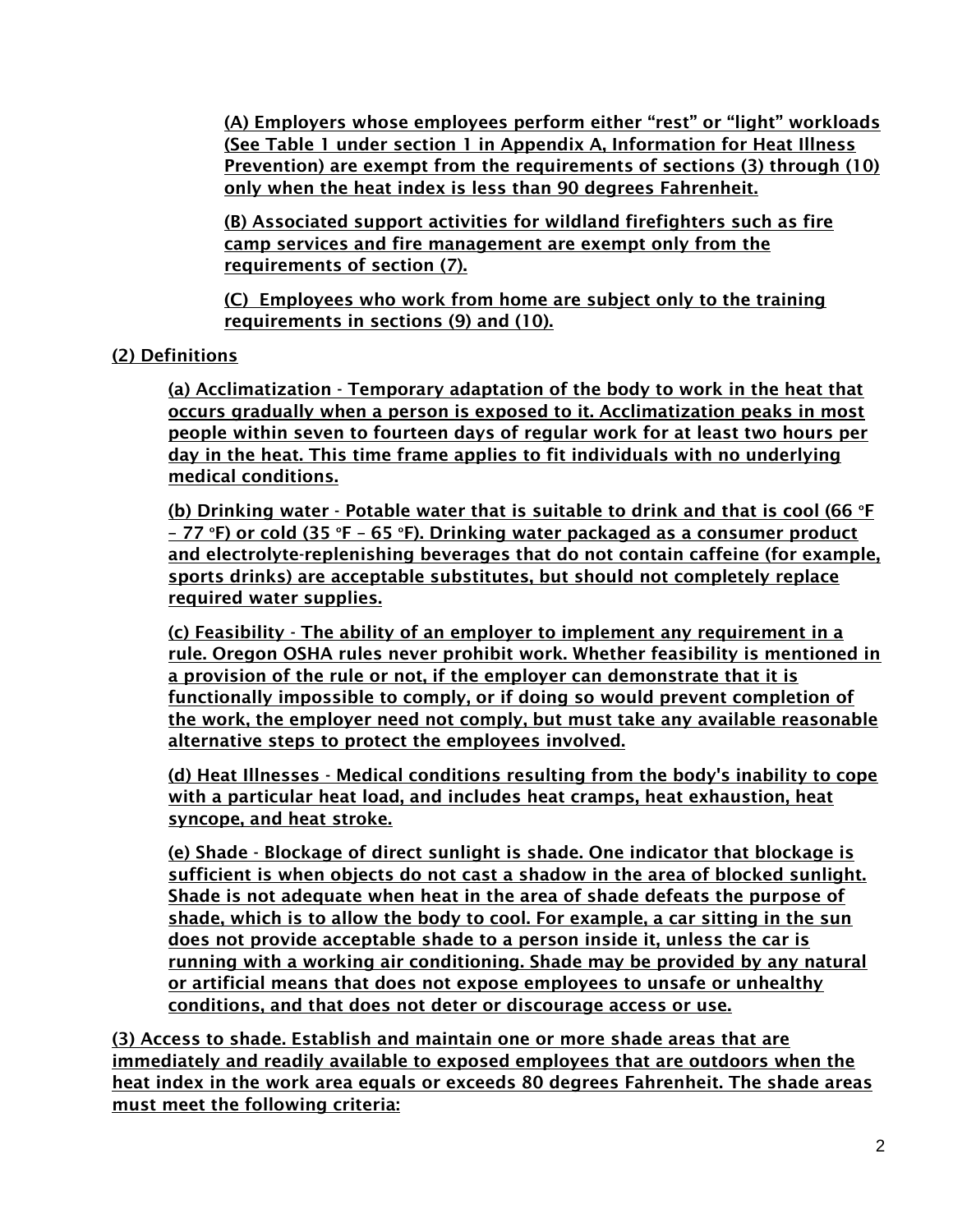(a) The shade area must either be open to the outside air (at least three open sides) or provide mechanical ventilation for cooling.

(b) The amount of shade present must be at least enough to accommodate the number of employees on recovery or rest period, so that they can sit in a normal posture fully in the shade. Employees must remove any PPE that retains heat (such as chemical resistant suits) during recovery and rest periods.

(c) The shade must be located as close as practical to the areas where employees are working.

(d) Shade present during meal periods must be large enough to accommodate the number of employees on the meal period that remain onsite.

(e) If trees or other vegetation are used to provide shade (such as in orchards or forests), ensure the thickness and shape of the shaded area provides sufficient shadow to protect employees.

Exception: When the employer can demonstrate that providing access to shade is not safe or feasible in a particular situation (for example, during high winds or when an employee is walking through range land), employers must identify and implement alternative cooling measures that provide equivalent protection such as providing cooling vests (either with fans or ice packs), water-dampened cotton clothing, or similar effective measures. The Heat Illness Prevention Plan under section (8) must address the use, care, and maintenance of the alternative cooling methods, in writing.

(4) Drinking water. Ensure that an adequate supply of drinking water is immediately and readily available to exposed employees at all times, at no cost, when the heat index in the work area equals or exceeds 80 degrees Fahrenheit.

(a) Supplied drinking water must be either cool or cold, see subsection (2)(b).

(b) Supply each employee with enough drinking water to enable them to consume up to 32 ounces per hour. Employers are not required to supply the entire quantity of drinking water needed for all employees on a full shift at the beginning of the shift. Employers may begin the shift with smaller quantities of drinking water when effective procedures are established to replenish the water consumed during the shift.

(c) Ensure that employees have ample opportunity to drink water required under this section.

(5) High heat practices - When engineering controls (such as fans or air conditioning) or administrative controls (such as scheduling work during the cooler part of the day or limiting an employee's exposure) do not reduce an employee's exposure to an ambient heat index of less than 90 degrees Fahrenheit, implement and maintain high heat practices and procedures by following subsections (5)(a) through (e) below.

(a) Ensure that effective communication occurs, in a language and vocabulary readily understood by all employees, by voice, electronic, or other equally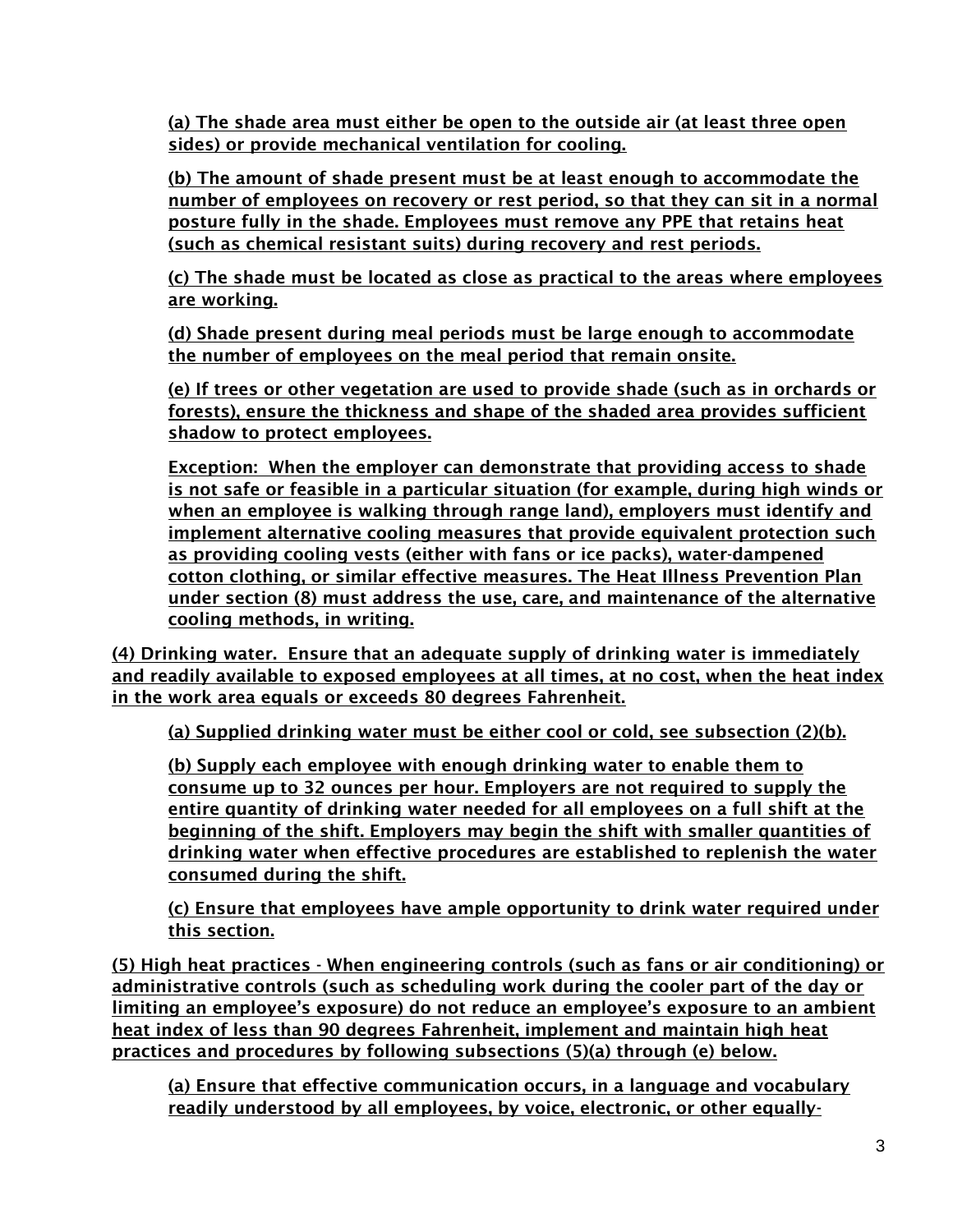effective means, so that employees at the worksite can contact a supervisor at any time, when necessary. An electronic device, such as a cell phone, may be used for this purpose only if reception in the area is constant and reliable.

(b) Implement one or more of the following to promptly identify any employee suspected of experiencing heat-related illness:

(A) Regular communication with employees working alone, such as by radio, cellular phone, or other alternative means;

(B) Create a mandatory buddy system, when feasible; or

(C) Implement other equally effective means of observation or communication.

(c) Designate and equip one or more employees at each worksite as authorized to call for emergency medical services, and allow other employees to call for emergency services when designated employees are not immediately available; such a practice supplements existing requirement to ensure that emergency medical care is immediately available in all workplaces, per Division 2, Subdivision K, OAR 437-002-0161: Medical and First Aid.

(d) When employees work in buildings and structures that do not have a mechanical ventilation cooling system, employers must:

(A) Directly measure the temperature and humidity in these places at the same time and location when occupied by employees to determine the current indoor heat index;

(B) Use the National Institute for Occupational Safety and Health's (NIOSH) Heat Safety Tool app to determine the heat index outside of the building or structure and assume that it is the same inside. (See section 2 in Appendix A, Information for Heat Illness Prevention); or

(C) If the structure is designed or otherwise known to be affected by outdoor humidity (for example, hoop houses and greenhouses in nursery operations), the employer must measure and use the actual humidity inside the structure.

(e) Develop and implement a written heat illness prevention work/rest schedule that effectively protects employees exposed to a heat index equal to or greater than 90 degrees Fahrenheit, by following (5)(e)(A), (B), or (C) below.

(A) Implement a written, employer-specific heat illness prevention work/rest schedule using the minimum rest break durations and intervals in Table 1 below, that is employer-adjusted to effectively protect employees from heat illness when considering the elements in and the information in subsections (5)(e)(A)(i) through (iv) below.

Table 1. Minimum employer-specific rest break durations and intervals: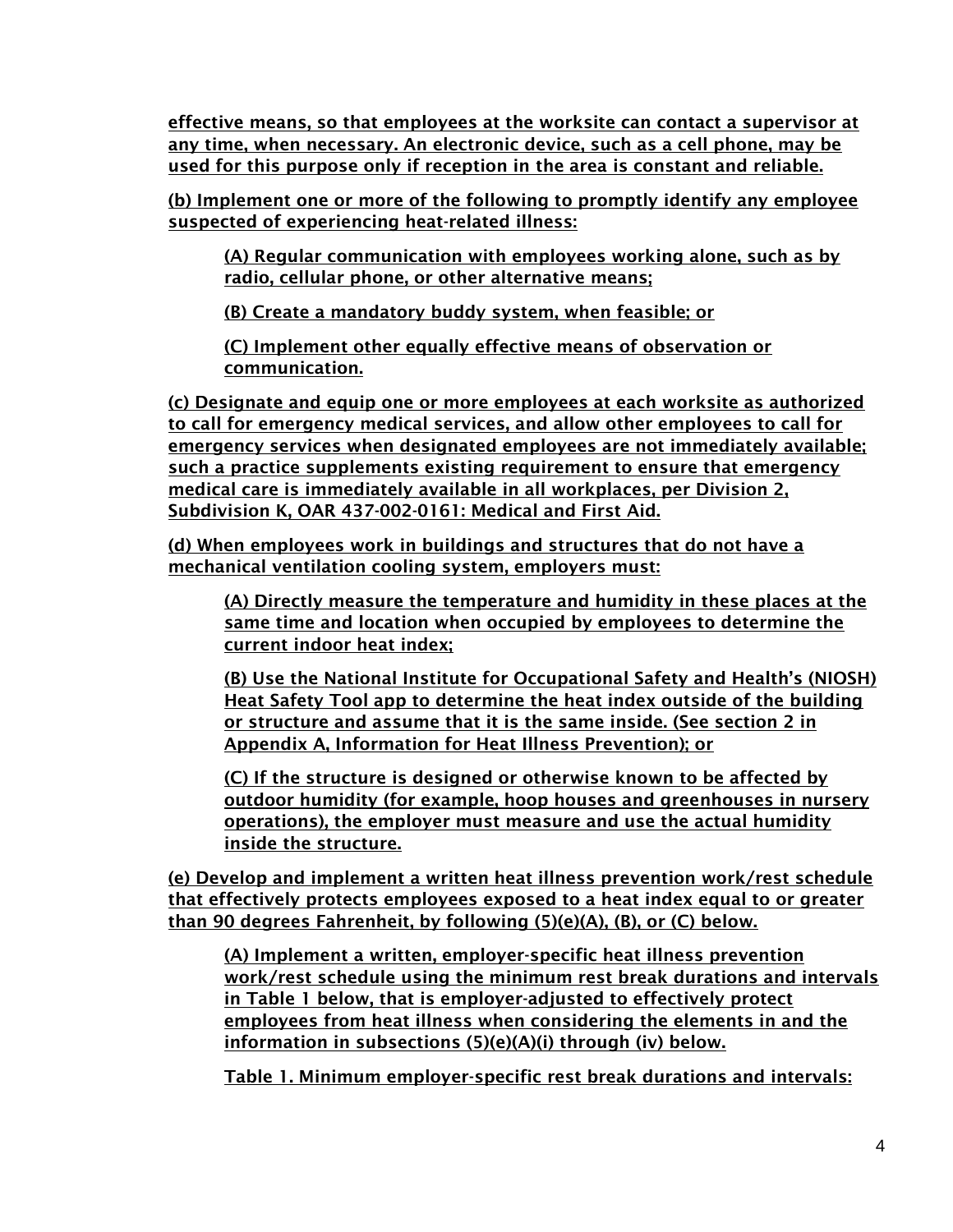| Heat index temperature (° F) | <b>Rest break durations</b>   |
|------------------------------|-------------------------------|
| 90 or greater                | 10 minutes every two<br>hours |
| 100 or greater               | 15 minutes every hour         |

- (i) The effect of personal protective equipment (PPE) on the body's ability to retain heat;
- (ii) The effect of the type of work clothing on the body's ability to retain heat;
- (iii) Relative humidity, whether work activities are indoors or outdoors; and
- (iv) The intensity of the work being performed.

(B) Implement an effective heat illness prevention work/rest schedule using the information found in section 3 of Appendix A, Information for Heat Illness Prevention.

*Note:* The NIOSH work/rest schedule uses unadjusted ambient temperatures (in degrees Fahrenheit), and employers must follow the instructions underneath Table 2 in section 3.A in Appendix A, Information for Heat Illness Prevention. Employers must be aware that different work/rest schedules exist for those wearing chemical-resistant suits; see Table 3 in section 3.B in Appendix A, Information for Heat Illness Prevention.

(C) Implement a written simplified heat illness prevention work/rest work rest schedule using Table 2 below.

Table 2. Minimum simplified rest break durations and intervals:

| Heat index temperature (° | <b>Rest break durations</b> |
|---------------------------|-----------------------------|
|                           |                             |
| 90 or greater             | 10 minutes every two hours  |
| 95 or greater             | 20 minutes every hour       |
| 100 or greater            | 30 minutes every hour       |
| 105 or greater            | 40 minutes every hour       |

Note: The Table 2 work/rest schedule is only required during the specified heat index temperatures.

*Note: Preventative rest breaks under subsection (5)(e) are only required during the specified heat index temperatures, and may be provided concurrently with any other meal or rest period required by policy, rule or law, if the timing of the preventative rest break coincides with the*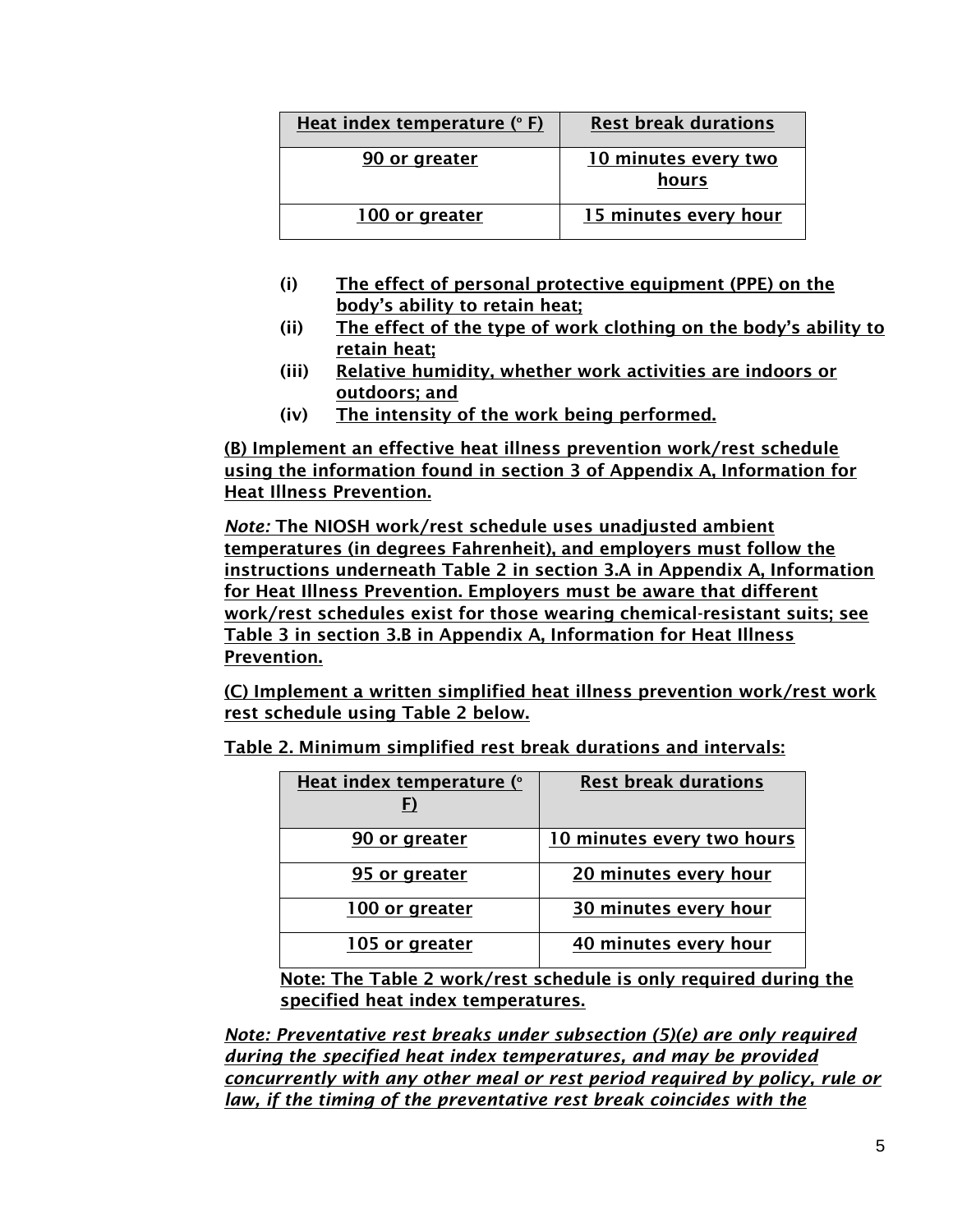*otherwise required meal or rest period. However, the preventative rest break must be calculated using only the time spent in the shade and when employees are not performing work other than light work such as that performed in an office setting. Except when preventative rest breaks coincide with the existing unpaid meal break, the preventative rest break is a work assignment and must be compensated accordingly. Preventative rest breaks are only required during the time of the shift that the ambient heat index equals or exceeds 90 degrees Fahrenheit.* 

(6) Emergency Medical Plan. The employer's Emergency Medical Plan must address employee exposure to excessive heat, in accordance with OAR 437-002-0042.

(7) Acclimatization Plan. Develop and implement effective acclimatization procedures and plans in writing. Such plans must be effective in preventing heat-related illnesses. Employers must choose between option (7)(a) or (7)(b) below.

(a) Employers who develop their own acclimatization plan must consider:

(A) Acclimated and unacclimated workers;

(B) The effects of clothing and personal protective equipment on adding to the heat burden of workers;

(C) The personal and environmental risk factors that put workers at a higher risk of heat-related illness;

(D) Re-acclimatizing workers as necessary (either due to changes in the weather or a worker spending more than seven days away from the job);

(E) The use and maintenance of auxiliary cooling systems such as watercooled garments, air-cooled garments, cooling vests, and wetted overgarments, or

(b) Employers that choose not to develop their own acclimatization plan must follow the acclimatization plan developed by the Centers for Disease Control and Prevention and NIOSH; see section 4, Appendix A, Information for Heat Illness Prevention.

*Note: Oregon OSHA recognizes that there is no "one-size-fits-all" acclimatization plan, based upon the variable weather patterns across the state. Employers should be aware that acclimatization to heat takes longer for unfit individuals compared to fit individuals.*

(8) Heat Illness Prevention Plan. Develop, implement, and maintain an effective heat illness prevention plan, in writing. The plan must be made available at the worksite to employees and to Oregon OSHA upon request. The plan must contain at least the following information:

(a) How employees will be trained on the hazards of heat exposure and the necessary steps to prevent heat-related illnesses;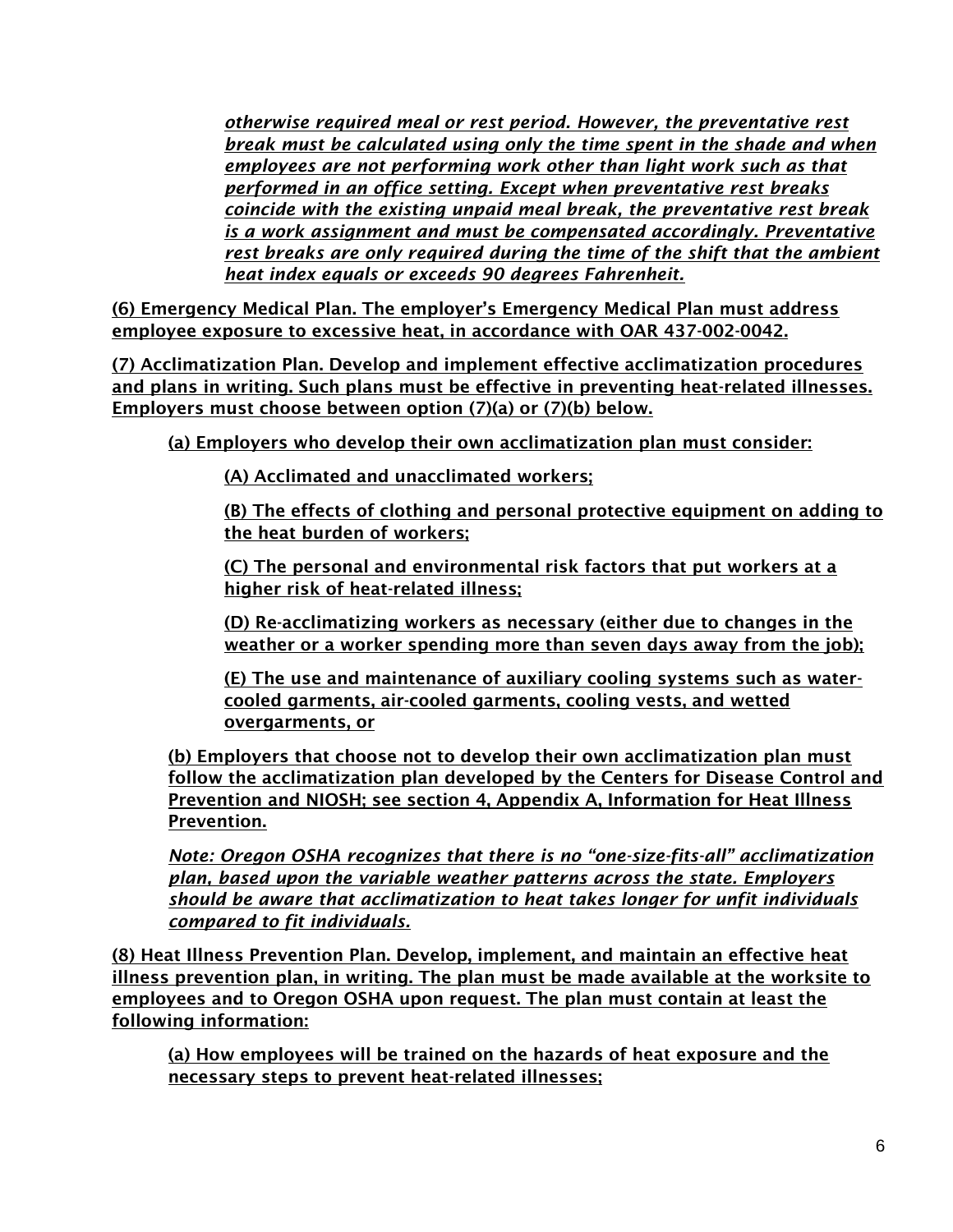(b) How to recognize the symptoms of dehydration, and how to respond to suspected heat-related illnesses in others.

(c) How adequate amounts of cool, potable water in work areas will be provided;

(d) How employees will be provided frequent opportunities and encouragement to stay hydrated by drinking water;

(e) How employees will be provided adequate space to rest in a shaded area, or cool climate-controlled area, and where heat-affected employees may cool off and recover when signs and symptoms of heat-related illnesses are recognized;

(f) How the employer will implement a work/rest schedule when necessary to keep employees safe; and

(g) How the employer will implement heat acclimatization procedures for new employees or employees returning to work from extended absences of seven or more days.

(9) Supervisor and employee training. Provide heat illness prevention training to all employees, including new employees, supervisory and non-supervisory employees in a language and vocabulary readily understood, and in a manner that facilitates employee feedback. Such training must be provided annually before employees begin work that should reasonably be anticipated to expose them to the risk of heat illness, and include at least the following:

(a) The environmental and personal risk factors (for example, chronic obstructive pulmonary disease, asthma, kidney disease, obesity, etc.) for heat illness that may limit an individual's tolerance to excessive heat, as well as the added burden of heat load on the body caused by exertion, clothing (See section 5 in Appendix A, Information for Heat Illness Prevention), and personal protective equipment;

(b) The employer's procedures for complying with the requirements of this standard, including, but not limited to, the employer's responsibility to provide water, heat index information (including the risks to experiencing a heat-related illness), shade, preventative rest breaks, and access to first aid, as well as how employees can exercise their rights under this standard without fear of retaliation;

(c) The importance of frequent consumption of small quantities of water, up to 32 ounces per hour, when the work environment is hot and employees are likely to be sweating more than usual in the performance of their duties;

(d) The concept, importance, and methods of the acclimatization plan pursuant to the employer's procedures under section (8);

(e) The different types of heat illness, the common signs and symptoms of heat illness, and the appropriate first aid and emergency response to the different types of heat illness, including how heat illness may progress quickly from mild signs and symptoms to a serious and life-threatening condition.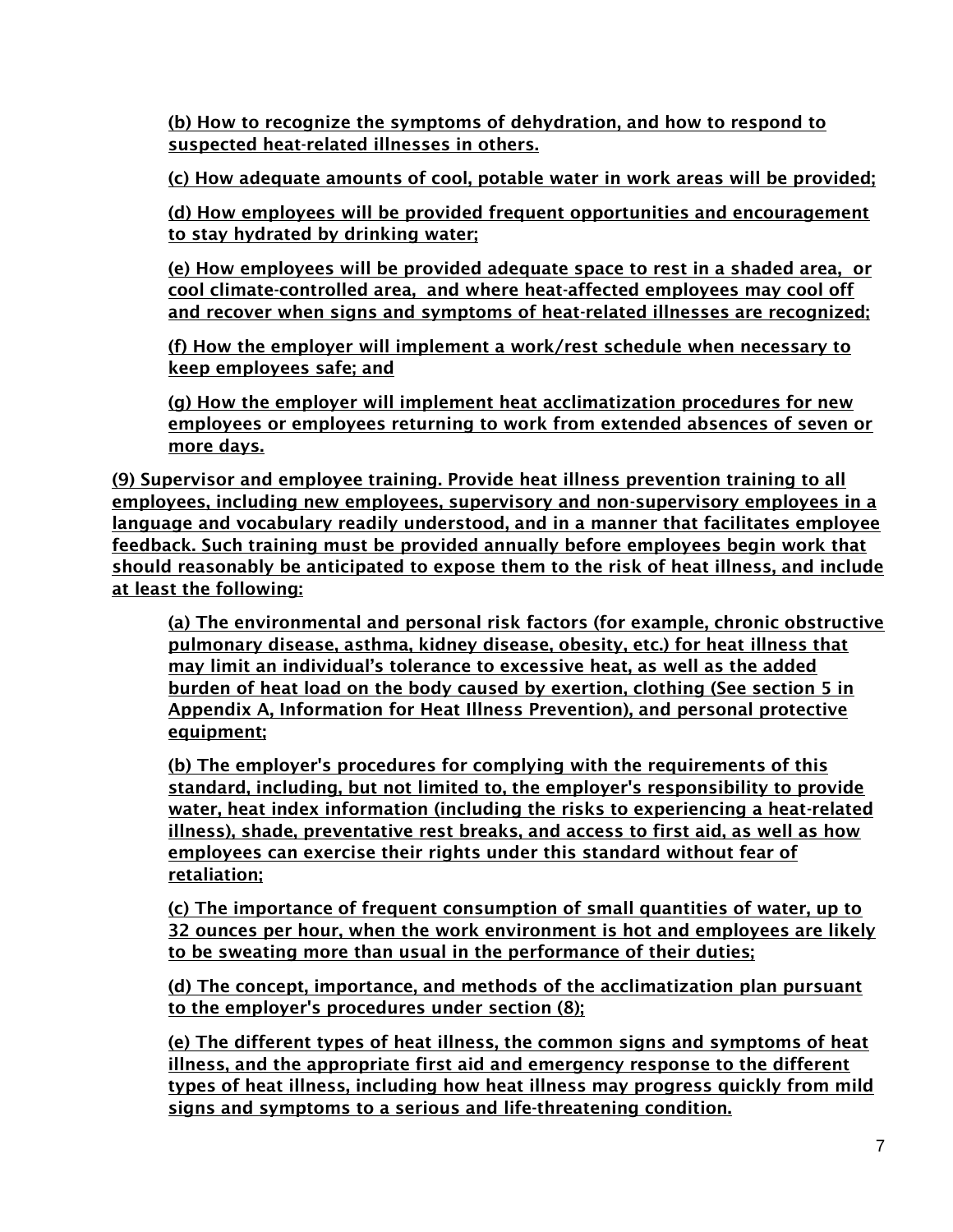(f) The importance for employees to immediately report to the employer, directly or through the employee's supervisor, signs and symptoms of heat illness in themselves or in others ; and

(g) The effects of nonoccupational factors (drugs, alcohol, obesity, etc.) on tolerance to occupational heat stress.

(10) Training documentation. Verify compliance with section (9) by preparing and maintaining written or electronic training records that can be provided to Oregon OSHA upon request. Such records must contain the name or identification of each employee trained, the date(s) of the training, and the name of the person who conducted the training. The most recent annual training record for each affected employee must be maintained.

Statutory/Other Authority: ORS 654.025(2), 654.035 & 656.726(4) Statutes Implemented: ORS 654.001 through 654.295 History: OSHA X-20XX, adopt filed XX/XX/XXXX, effective XX/XX/XXXX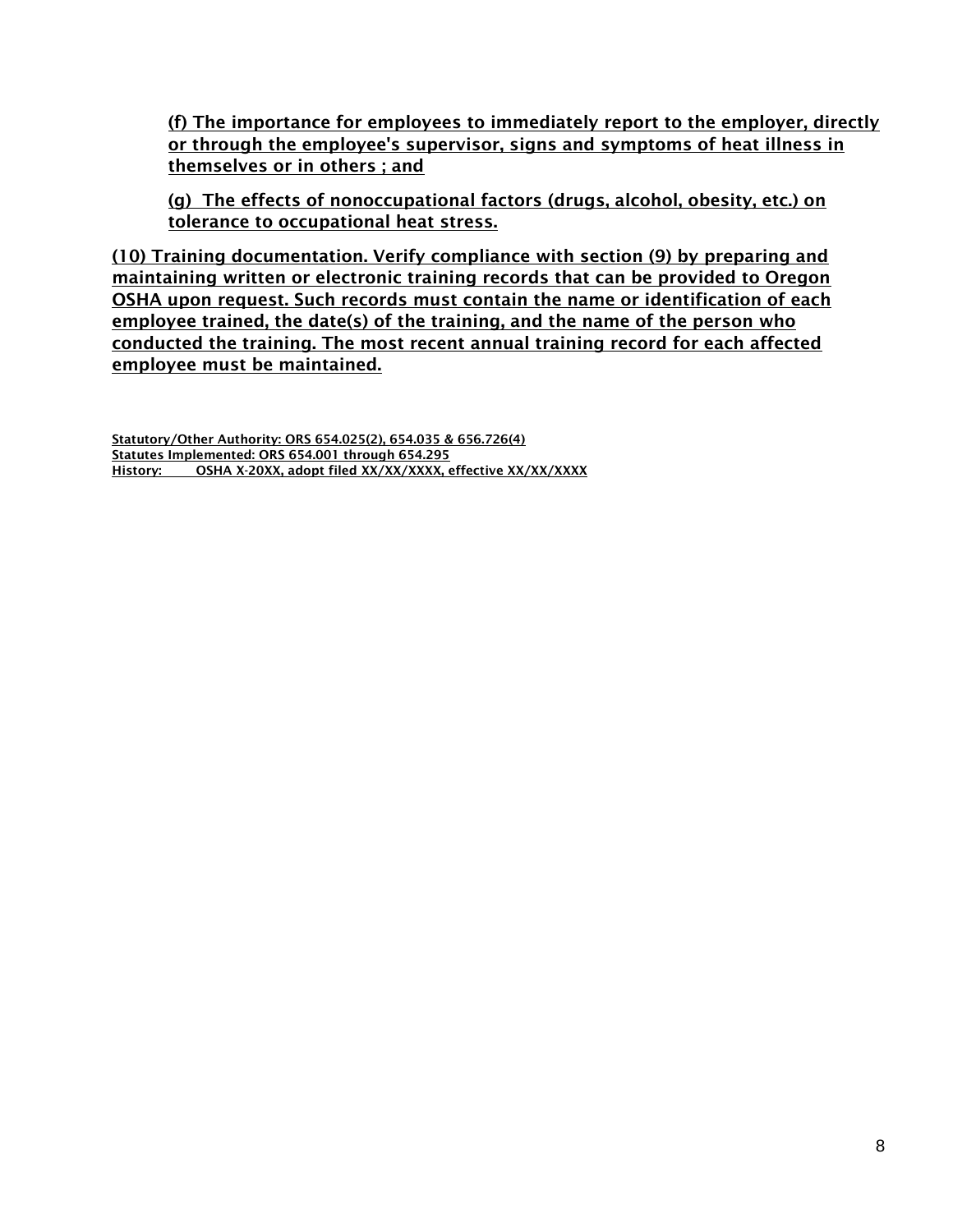### OAR 437-002-0156

#### Appendix A Information for Heat Illness Prevention

To protect the health and safety of employees from heat-related illnesses, employers should consider using the resources below. Please note that some resources may use temperatures in Celsius instead of Fahrenheit. To convert to degrees Fahrenheit, use this formula: Fahrenheit (°F) = (Celsius x 1.8) + 32

1. Most heat-related illnesses affect workers who do strenuous physical activity. When workers engage in intense work, their bodies create heat. This "metabolic" heat combines with environmental heat (from temperature, sunlight, humidity, etc.) so workers' core temperature can rise to dangerous levels. To prevent a hazardous combination of environmental and metabolic heat, employers should be aware of workers' activity level. Workload can be classified as rest, light, moderate, heavy, or very heavy. See information provided in the tab on Metabolic Heat and Workload (Physical Activity level) for additional detail on estimating worker's workload.

| Level of<br>Workload /<br><b>Physical</b><br>Activity * | <b>Examples</b>                        | <b>Metabolic Rate in</b><br>Watts, "typical"<br>recognizing that<br>different ways of<br>doing the same task |
|---------------------------------------------------------|----------------------------------------|--------------------------------------------------------------------------------------------------------------|
|                                                         |                                        | may lead to                                                                                                  |
|                                                         |                                        | dramatically                                                                                                 |
|                                                         |                                        | different wattage                                                                                            |
| <b>Rest</b>                                             | <b>Sitting</b>                         | 115                                                                                                          |
|                                                         | <b>Thinking</b>                        |                                                                                                              |
| Light                                                   | Sitting with minimal hand              | 180                                                                                                          |
|                                                         | and arm work                           |                                                                                                              |
|                                                         | Sewing<br>$\bullet$                    |                                                                                                              |
|                                                         | <b>Writing or drawing</b><br>$\bullet$ |                                                                                                              |
|                                                         | Driving a car<br>$\bullet$             |                                                                                                              |
|                                                         | Occasional or slow walking             |                                                                                                              |
|                                                         | Stooping, crouching, or<br>$\bullet$   |                                                                                                              |
|                                                         | kneeling                               |                                                                                                              |
|                                                         | <b>Standing watch</b>                  |                                                                                                              |

Table 1.Metabolic Heat and Workload (Physical Activity Level)

\* Workers who are overweight or obese might produce more metabolic heat than other workers who perform the same tasks. The above table assumes a 70-kg (154-pound) worker.

Table 1 was partially recreated from federal OSHA's guidance on Heat Hazard recognition, which can be accessed at: [https://www.osha.gov/heat](https://www.osha.gov/heat-exposure/hazards)[exposure/hazards.](https://www.osha.gov/heat-exposure/hazards)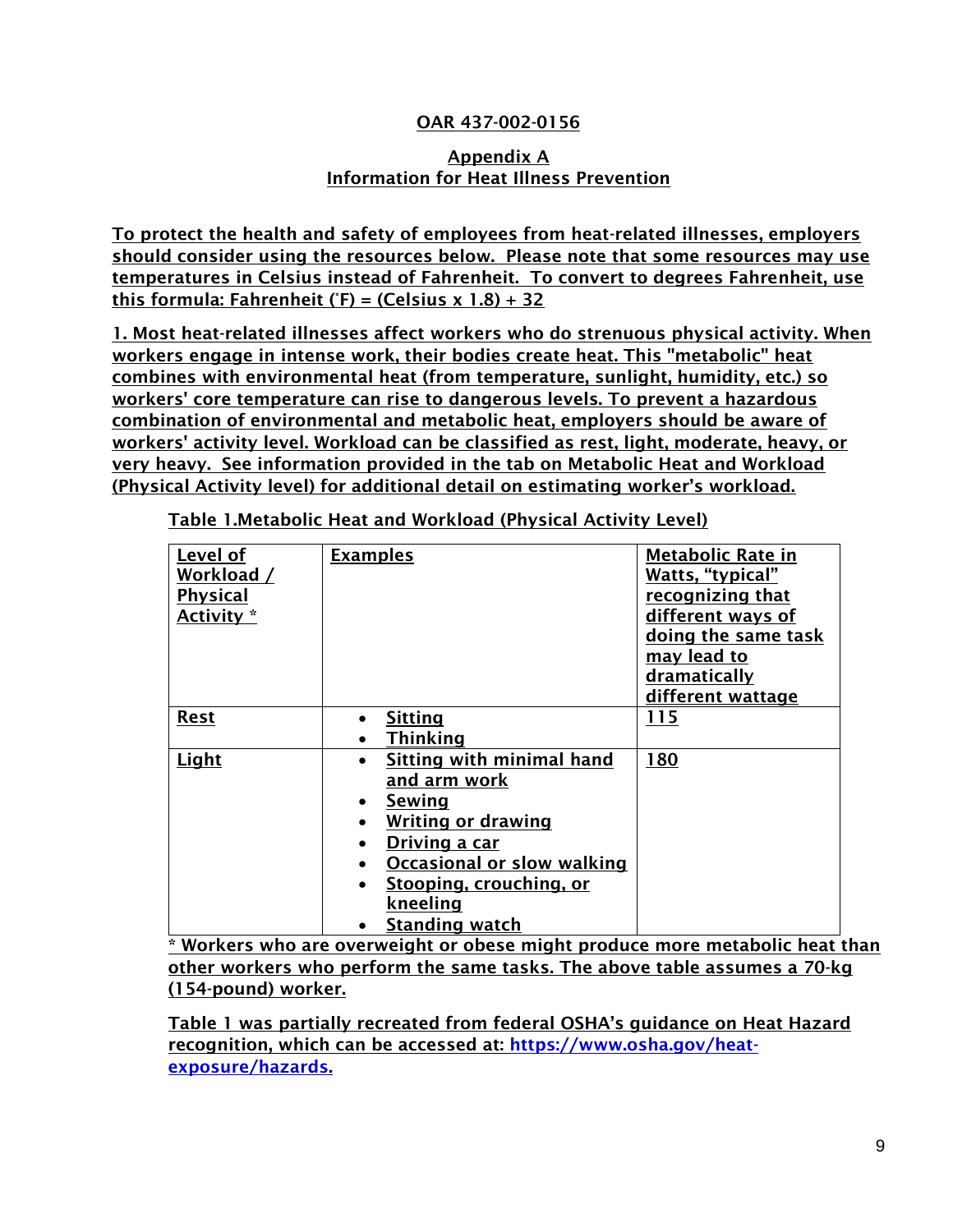2. The OSHA-NIOSH Heat Safety Tool app is a useful resource for planning outdoor work activities based on how hot it feels throughout the day. It features real-time heat index and hourly forecasts specific to your location, as well as occupational safety and health recommendations from OSHA and NIOSH. It can be accessed and downloaded at: https://www.osha.gov/heat/heat-app

#### 3. Work/rest schedules.

A. Table 2. Work/rest schedules for workers wearing normal work clothing\*

| <b>Adjusted</b>               | <b>Light work</b>    | Moderate work        | <b>Heavy work</b>    |
|-------------------------------|----------------------|----------------------|----------------------|
| temperature (°F) <sup>†</sup> | (minutes             | <u>(minutes</u>      | <u>(minutes</u>      |
|                               | work/rest)           | work/rest)           | work/rest)           |
| 90                            | Normal               | <b>Normal</b>        | <b>Normal</b>        |
| 91                            | <b>Normal</b>        | <b>Normal</b>        | <b>Normal</b>        |
| 92                            | Normal               | Normal               | <b>Normal</b>        |
| 93                            | Normal               | <b>Normal</b>        | <b>Normal</b>        |
| 94                            | Normal               | <b>Normal</b>        | <b>Normal</b>        |
| 95                            | <u>Normal</u>        | <b>Normal</b>        | 45/15                |
| 96                            | <u>Normal</u>        | <u>Normal</u>        | 45/15                |
| 97                            | <b>Normal</b>        | <b>Normal</b>        | 40/20                |
| 98                            | <b>Normal</b>        | <b>Normal</b>        | 35/25                |
| 99                            | Normal               | Normal               | <u>35/25</u>         |
| 100                           | Normal               | 45/15                | 30/30                |
| 101                           | Normal               | 40/20                | 30/30                |
| 102                           | Normal               | 35/25                | 25/35                |
| 103                           | <b>Normal</b>        | 30/30                | 20/40                |
| 104                           | <b>Normal</b>        | 30/30                | 20/40                |
| 105                           | <b>Normal</b>        | 25/35                | 15/45                |
| 106                           | 45/15                | 20/40                | Caution <sup>#</sup> |
| 107                           | 40/20                | 15/45                | Caution <sup>#</sup> |
| 108                           | 35/25                | Caution <sup>#</sup> | Caution <sup>#</sup> |
| 109                           | 30/30                | Caution <sup>#</sup> | Caution <sup>#</sup> |
| 110                           | 15/45                | Caution <sup>#</sup> | Caution <sup>*</sup> |
| 111                           | Caution <sup>‡</sup> | Caution <sup>#</sup> | Caution <sup>*</sup> |
| <u>112</u>                    | Caution <sup>#</sup> | Caution <sup>#</sup> | Caution <sup>*</sup> |

\*With the assumption that workers are physically fit, well-rested, fully hydrated, under age 40, and have adequate water intake and that there is 30% RH [relative humidity] and natural ventilation with perceptible air movement.

†Note: Adjust the temperature reading as follows before going to the temperature column in the table: Full sun (no clouds): Add 13° Partly cloudy/overcast: Add 7° No shadows visible/work is in the shade or at night: no adjustment Per relative humidity: 10%: Subtract 8° 20%: Subtract 4° 30%: No adjustment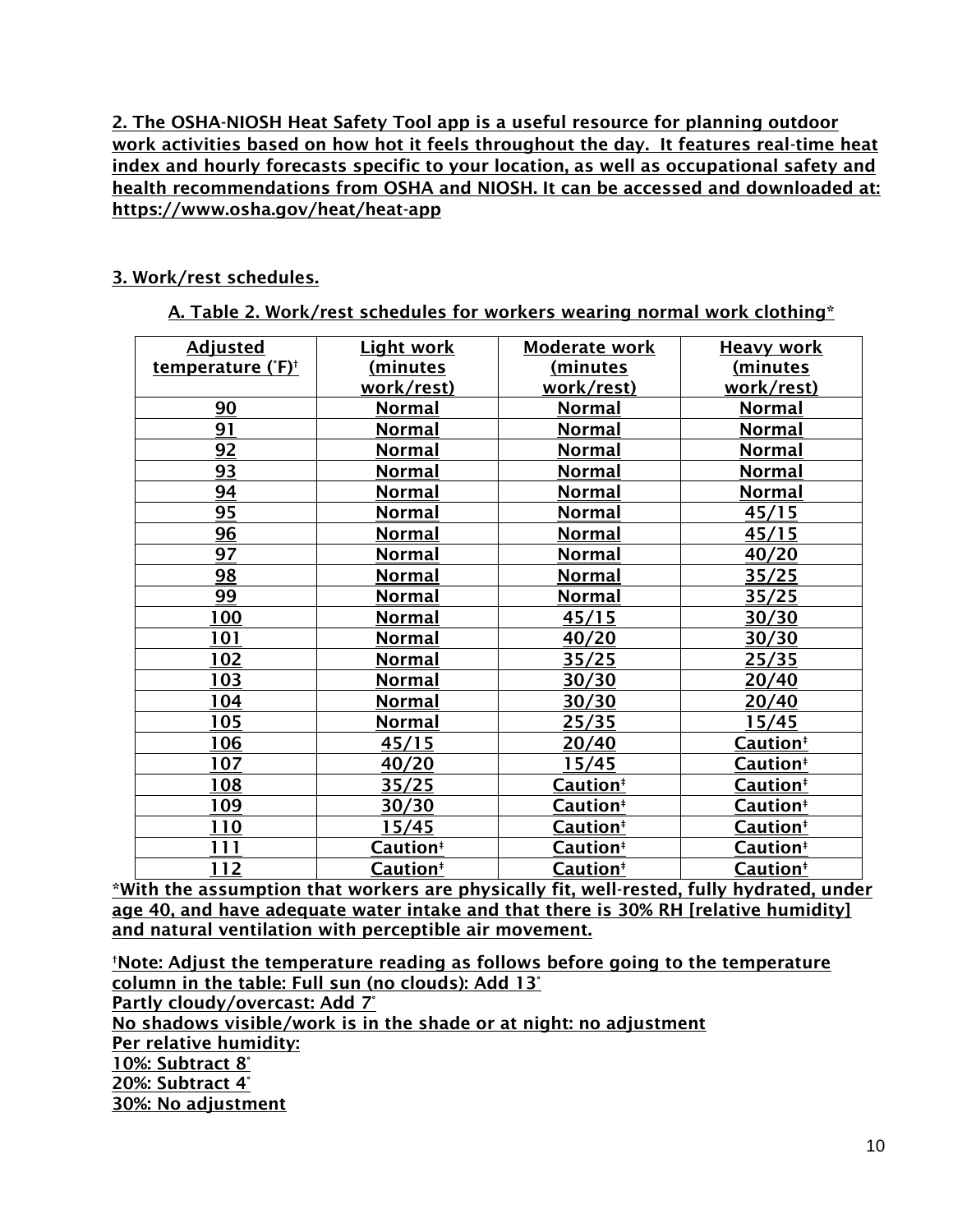#### 40%: Add 3° 50%: Add 6° 60%: Add 9°

‡High levels of heat stress; consider rescheduling activities.

### Adapted from EPA [1993]

Table 2 above was recreated from the following publication; see page 76 in NIOSH [2016*]. NIOSH criteria for a recommended standard: occupational exposure to heat and hot environments.* By Jacklitsch B, Williams WJ, Musolin K, Coca A, Kim J-H, Turner N. Cincinnati, OH: U.S. Department of Health and Human Services, Centers for Disease Control and Prevention, National Institute for Occupational Safety and Health, DHHS (NIOSH) Publication 2016-106.

B. Table 3. Work/rest schedules for those wearing chemical resistant suits.

|                 |                | Light work    |              | <b>Moderate work</b> |                | <b>Heavy work</b> |             |               |              |
|-----------------|----------------|---------------|--------------|----------------------|----------------|-------------------|-------------|---------------|--------------|
| Air             | Full           | <b>Partly</b> | No           | Full                 | <b>Partly</b>  | No                | Full        | <b>Partly</b> | No           |
| <b>Tem</b>      | sun            | <u>cloudy</u> | <u>sun†</u>  | <u>sun</u>           | <u>cloudy</u>  | <u>sun†</u>       | sun         | <u>cloudy</u> | <u>sun†</u>  |
| p(F)            |                |               |              |                      |                |                   |             |               |              |
| $\overline{25}$ | <b>Normal</b>  | <b>Norma</b>  | <b>Norma</b> | <b>Normal</b>        | <b>Normal</b>  | <b>Norma</b>      | $35/25*$    | <b>Normal</b> | <b>Norma</b> |
|                 |                |               |              |                      |                |                   |             |               |              |
| 80              | 30/30          | <b>Norma</b>  | <b>Norma</b> | 20/40                | <b>Normal</b>  | <b>Norma</b>      | 10/50       | 40/20         | <b>Norma</b> |
|                 |                |               |              |                      |                |                   |             |               |              |
| 85              | 15/45          | 40/20         | <b>Norma</b> | 10/50                | 25/35          | <b>Norma</b>      | Cautio      | 15/45         | 40/20        |
|                 |                |               |              |                      |                |                   | n s         |               |              |
| 90              | Cautio         | 15/45         | 40/20        | Cautio               | Cautio         | 25/35             | <u>Stop</u> | Caution       | 15/45        |
|                 | n <sup>s</sup> |               |              | n                    | n <sup>s</sup> |                   | work        |               |              |
| 95              | <b>Stop</b>    | <b>Stop</b>   | 5/45         | <b>Stop</b>          | <b>Stop</b>    | <b>Stop</b>       | <u>Stop</u> | <b>Stop</b>   | <b>Stop</b>  |
|                 | work           | work          |              | work                 | work           | work              | work        | work          | work         |

\*With the assumption that workers are heat-acclimatized, under the age of 40, physically fit, well-rested, fully hydrated, and wearing Tyvek coveralls, gloves, boots, and a respirator. Cooling vests may enable workers to work for longer periods. Adjustments must be made when additional protective gear is worn.

†No shadows are visible or work is in the shade or at night.

‡35 minutes work and 25 minutes rest each hour.

§High levels of heat stress; consider rescheduling activities.

Adapted from EPA [1993]

Table 3 above was recreated from the following publication; see page 77 in NIOSH [2016*]. NIOSH criteria for a recommended standard: occupational exposure to heat and hot environments.* By Jacklitsch B, Williams WJ, Musolin K, Coca A, Kim J-H, Turner N. Cincinnati, OH: U.S. Department of Health and Human Services, Centers for Disease Control and Prevention, National Institute for Occupational Safety and Health, DHHS (NIOSH) Publication 2016-106.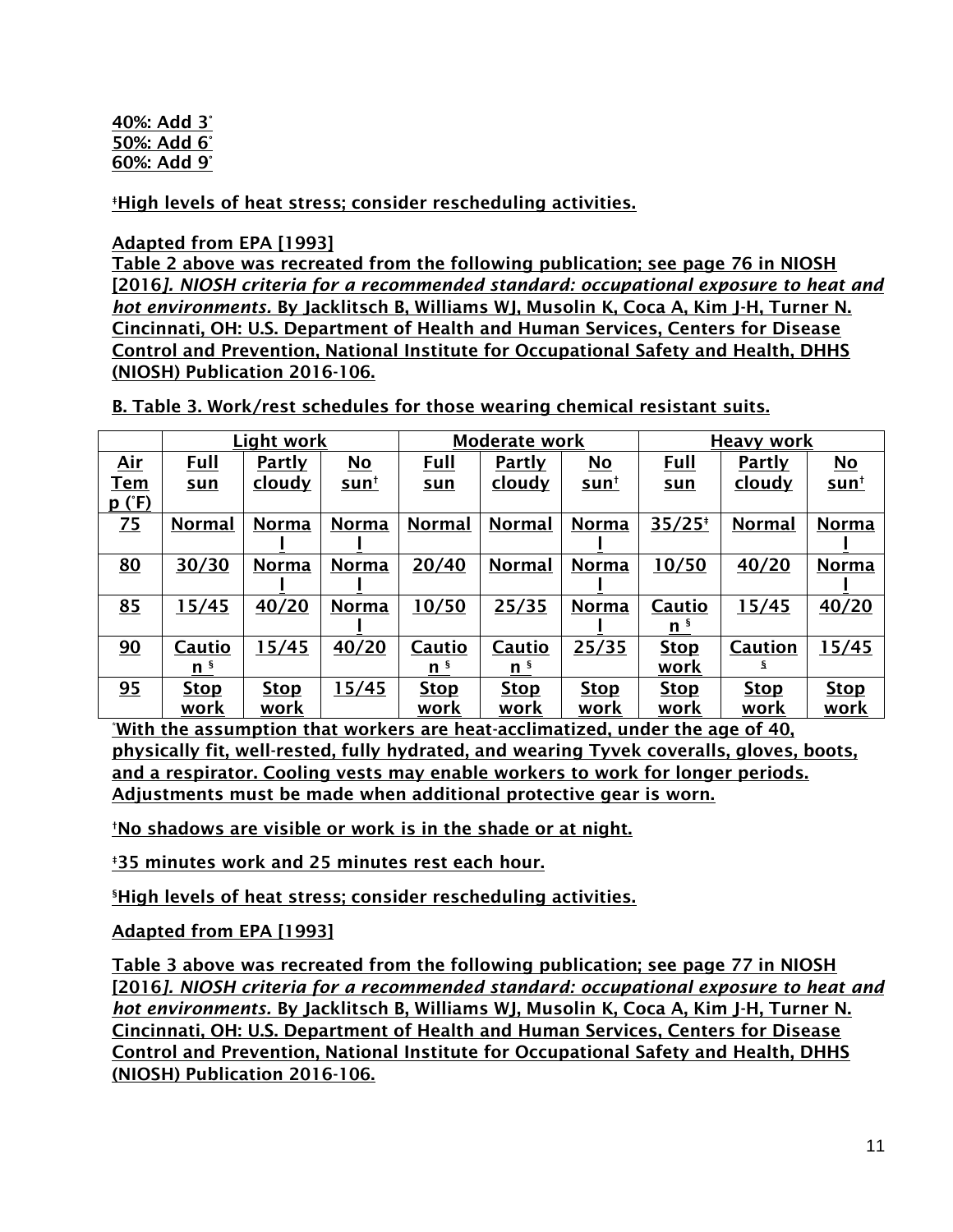## 4. Acclimatization.

## Table 4. Acclimatization in workers

| <b>Topics</b>                      | <b>Additional information</b>                   |
|------------------------------------|-------------------------------------------------|
| <b>Disadvantages of</b>            | <b>Readily show signs of heat</b>               |
| being unacclimatized               | stress when exposed to hot                      |
|                                    | environments.                                   |
|                                    | Difficulty replacing all of the                 |
|                                    | water lost in sweat.                            |
|                                    | <b>Failure to replace the water lost</b>        |
|                                    | will slow or prevent                            |
|                                    | acclimatization.                                |
| <b>Benefits of acclimatization</b> | <b>Increased sweating efficiency</b>            |
|                                    | (earlier onset of sweating,                     |
|                                    |                                                 |
|                                    | greater sweat                                   |
|                                    | production, and reduced                         |
|                                    | electrolyte loss in sweat).                     |
|                                    | Stabilization of the circulation.<br>$\bullet$  |
|                                    | Work is performed with lower                    |
|                                    | core temperature and heart rate.                |
|                                    | <b>Increased skin blood flow at a</b>           |
|                                    | given core temperature.                         |
| <b>Acclimatization plan</b>        | <b>Gradually increase exposure</b><br>$\bullet$ |
|                                    | time in hot environmental                       |
|                                    | conditions over a period of 7 to                |
|                                    | <u>14 days.</u>                                 |
|                                    | For new workers, the schedule                   |
|                                    | should be no more than 20% of                   |
|                                    | the usual duration of work in                   |
|                                    | the hot environment on day 1                    |
|                                    | and a no more than 20%                          |
|                                    | <u>increase on each additional day.</u>         |
|                                    | For workers who have had                        |
|                                    | previous experience with the                    |
|                                    | job, the acclimatization regimen                |
|                                    | should be no more than 50% of                   |
|                                    | the usual duration of work in                   |
|                                    | the hot environment on day 1,                   |
|                                    | 60% on day 2, 80% on day 3, and                 |
|                                    | <u>100% on day 4.</u>                           |
|                                    | The time required for non-                      |
|                                    | physically fit individuals to                   |
|                                    | develop acclimatization is about                |
|                                    | 50% greater than for the                        |
|                                    | physically fit.                                 |
|                                    |                                                 |
| Level of acclimatization           | Relative to the initial level of<br>$\bullet$   |
|                                    | physical fitness and the total                  |
|                                    |                                                 |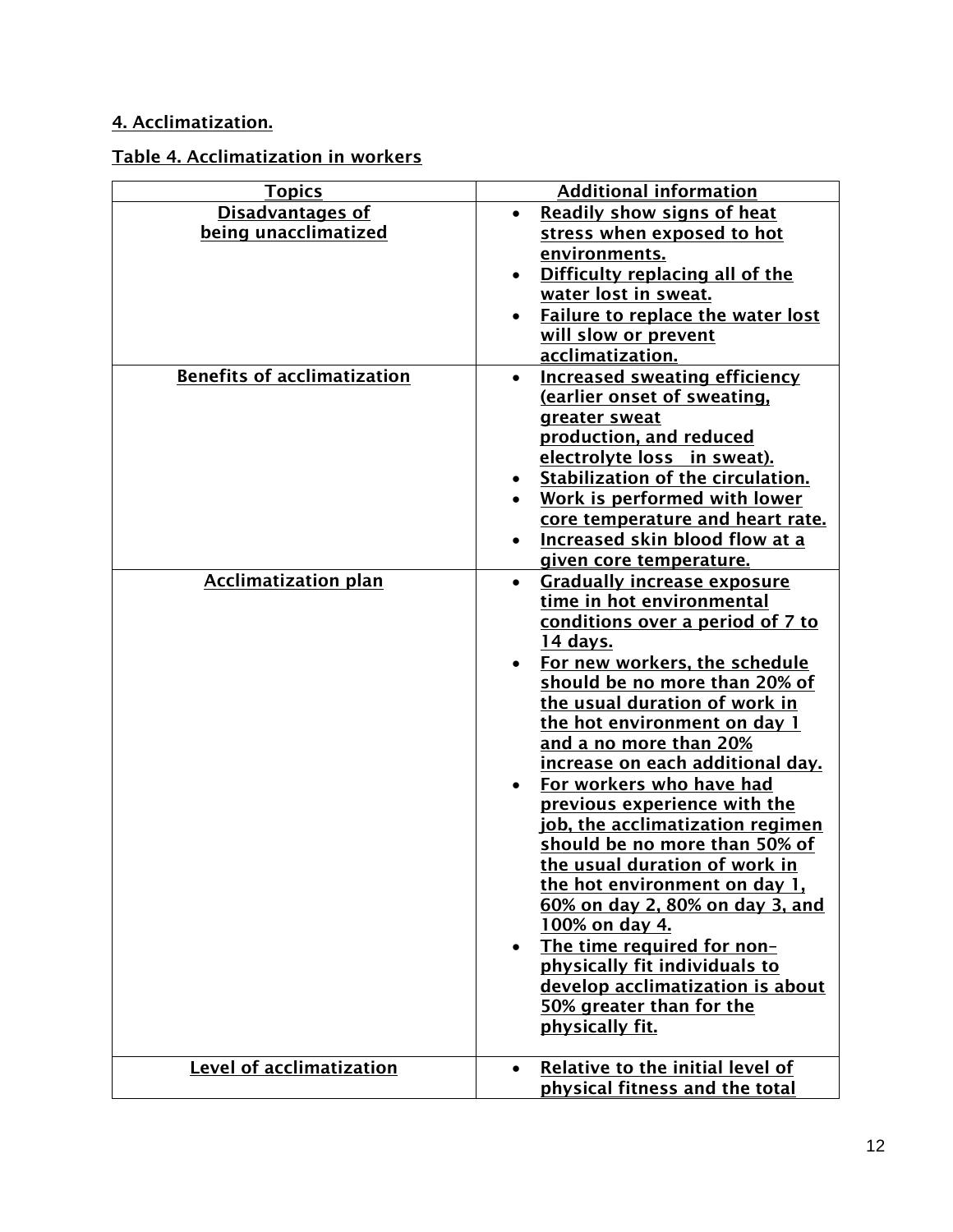|                                                            | heat stress experienced by the<br>individual.                                                                                                                                                                                                                                                                                                                                                                                                                                                                                                                                                                                                                                    |
|------------------------------------------------------------|----------------------------------------------------------------------------------------------------------------------------------------------------------------------------------------------------------------------------------------------------------------------------------------------------------------------------------------------------------------------------------------------------------------------------------------------------------------------------------------------------------------------------------------------------------------------------------------------------------------------------------------------------------------------------------|
| <b>Maintaining acclimatization</b>                         | Can be maintained for a few<br>days of non-heat exposure.<br>Absence from work in the heat<br>for a week or more results in a<br>significant loss in the beneficial<br>adaptations leading to an<br>increased likelihood of acute<br>dehydration, illness, or fatique.<br>Can be regained in 2 to 3 days<br>upon return to a hot job.<br>Appears to be better maintained<br>by those who are physically fit.<br>Seasonal shifts in temperatures<br>may result in difficulties.<br>Working in hot, humid<br>environments provides adaptive<br>benefits that also apply in hot,<br>desert environments, and vice<br>versa.<br>Air conditioning will not affect<br>acclimatization. |
| $\mathbf{r}$<br><b>FA 4</b><br>$\sim$ $\sim$ $\sim$ $\sim$ | .<br>$\frac{1}{2}$                                                                                                                                                                                                                                                                                                                                                                                                                                                                                                                                                                                                                                                               |

Adapted from [Moseley 1994; Armstrong and Stoppani 2002; DOD 2003; Casa et al. 2009; ACGIH 2014; OSHA-NIOSH 2011].

Table 4 above was recreated from the following publication; see page 34. NIOSH [2016*]. NIOSH criteria for a recommended standard: occupational exposure to heat and hot environments.* By Jacklitsch B, Williams WJ, Musolin K, Coca A, Kim J-H, Turner N. Cincinnati, OH: U.S. Department of Health and Human Services, Centers for Disease Control and Prevention, National Institute for Occupational Safety and Health, DHHS (NIOSH) Publication 2016-106.

### 5. Clothing adjustment factors.

| Table 5. Clothing adjustment factors exist for various types of clothing. |                 |      |  |  |
|---------------------------------------------------------------------------|-----------------|------|--|--|
| <b>Clothing adjustment factors</b>                                        |                 |      |  |  |
| $(C-WBGT)$                                                                |                 |      |  |  |
|                                                                           |                 |      |  |  |
| Clothing                                                                  | <b>Previous</b> | 2006 |  |  |
| Work clothing (baseline)                                                  | O               |      |  |  |
| <b>Cloth coveralls</b>                                                    | 3.5             |      |  |  |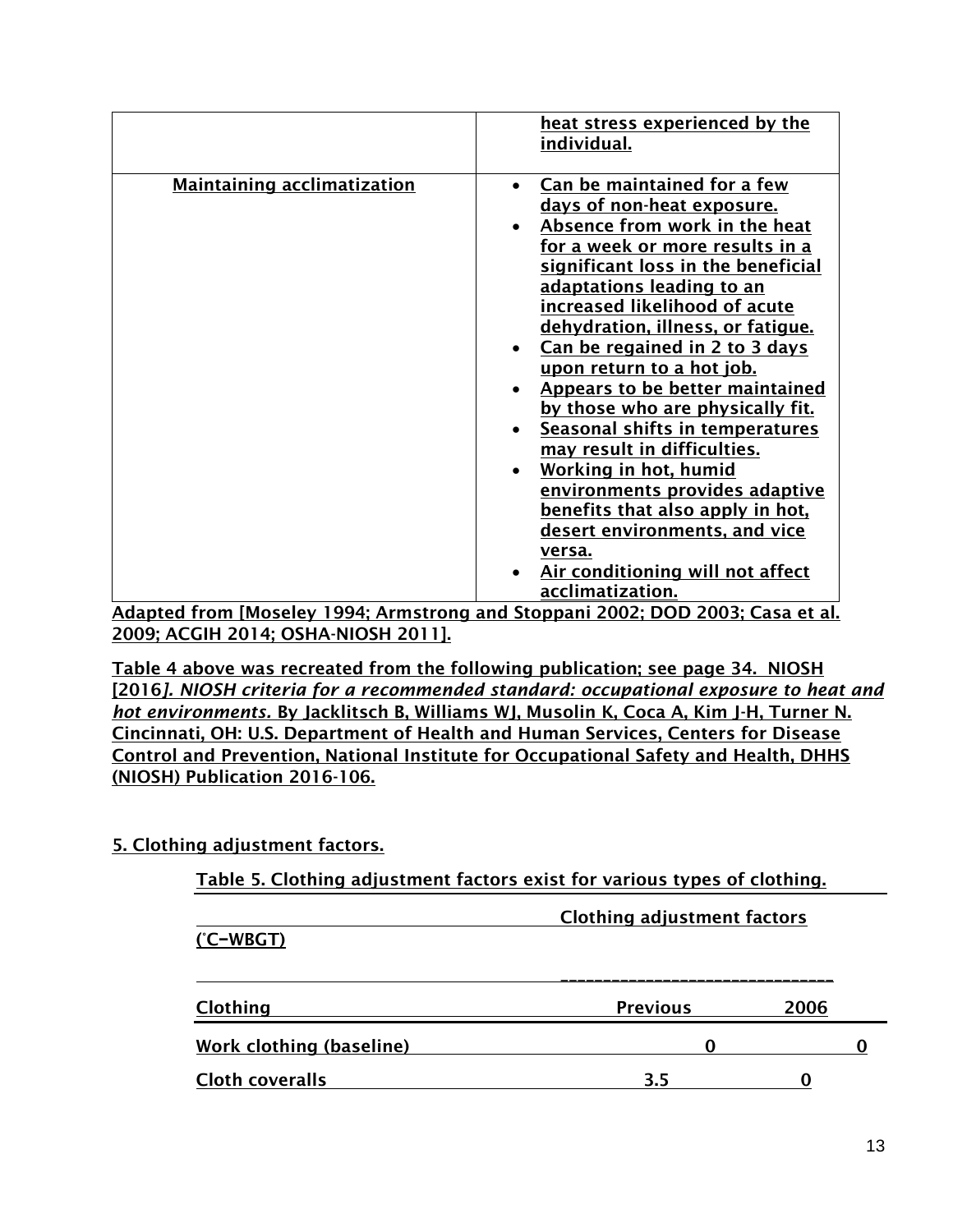| Double-layer cloth clothing                                          |  |
|----------------------------------------------------------------------|--|
| Spunbound melt-blown synthetic (SMS) coveralls<br>0.5                |  |
| <b>Polyolefin coveralls</b>                                          |  |
| Limited-use vapor-barrier coveralls                                  |  |
| Adopted from Devenuel TE, Threshold Limit Voluge for Dhysical Agonta |  |

Adapted from Bernard TE, Threshold Limit Values for Physical Agents Committee, ACGIH [2014].

Table 5 above was recreated from the following publication; see page 19. NIOSH [2016*]. NIOSH criteria for a recommended standard: occupational exposure to heat and hot environments.* By Jacklitsch B, Williams WJ, Musolin K, Coca A, Kim J-H, Turner N. Cincinnati, OH: U.S. Department of Health and Human Services, Centers for Disease Control and Prevention, National Institute for Occupational Safety and Health, DHHS (NIOSH) Publication 2016-106.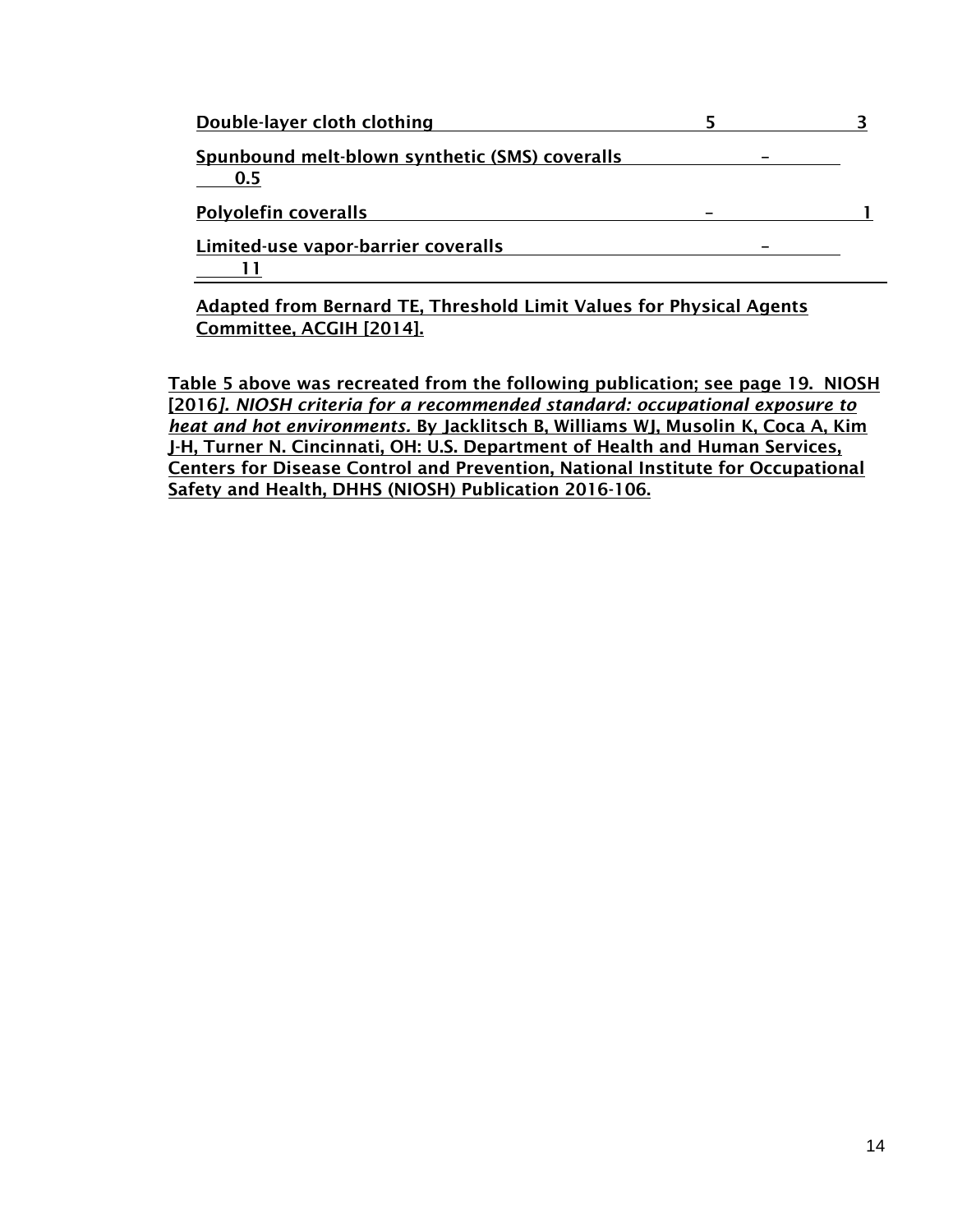## Heat Illness Prevention 437-004-1131

(1) Scope and Application. This standard applies whenever an employee performs work activities, whether in indoor or outdoor environments, where the heat index (apparent temperature) equals or exceeds 80 degrees Fahrenheit.

*Note: When another applicable standard addresses a non-heat related hazard that may be present, employers must comply with the requirements of that standard and this standard. Where the requirements of one standard are more restrictive than another for the same hazard, employers must follow the requirements that provides the higher level of employee protection.* 

*Note: Buildings and structures that have a mechanical ventilation system that keeps the heat index temperature below 80 degrees Fahrenheit are exempt from the requirements of these rules.*

(a) The following workplaces and operations are exempt from these rules:

(A) Incidental heat exposures where an employee is not required to perform work activities for more than 15 minutes in any sixty-minute period.

(B) Exposures to heat generated from the work process – such as occurs in foundries – is not subject to this standard. In such cases, employers must follow the requirements of Division 2, Subdivision J, OAR 437-002-0144(2).

(C) All emergency operations that are directly involved in the protection of life or property, or the restoration of essential services, such as evacuation, rescue, medical, structural firefighting, law enforcement, utilities, and communications, when employees are engaged in those operations.

(b) The following workplaces and operations are partially exempt from these rules:

> (A) Employers whose employees perform either "rest" or "light" workloads (See Table 1 under section 1 in Appendix A, Information for Heat Illness Prevention) are exempt from the requirements of sections (3) through (10) only when the heat index is less than 90 degrees Fahrenheit.

(B) Associated support activities for wildland firefighters such as fire camp services and fire management are exempt only from the requirements of section (7).

(C) Employees who work from home are subject only to the training requirements in sections (9) and (10).

### (2) Definitions

(a) Acclimatization - Temporary adaptation of the body to work in the heat that occurs gradually when a person is exposed to it. Acclimatization peaks in most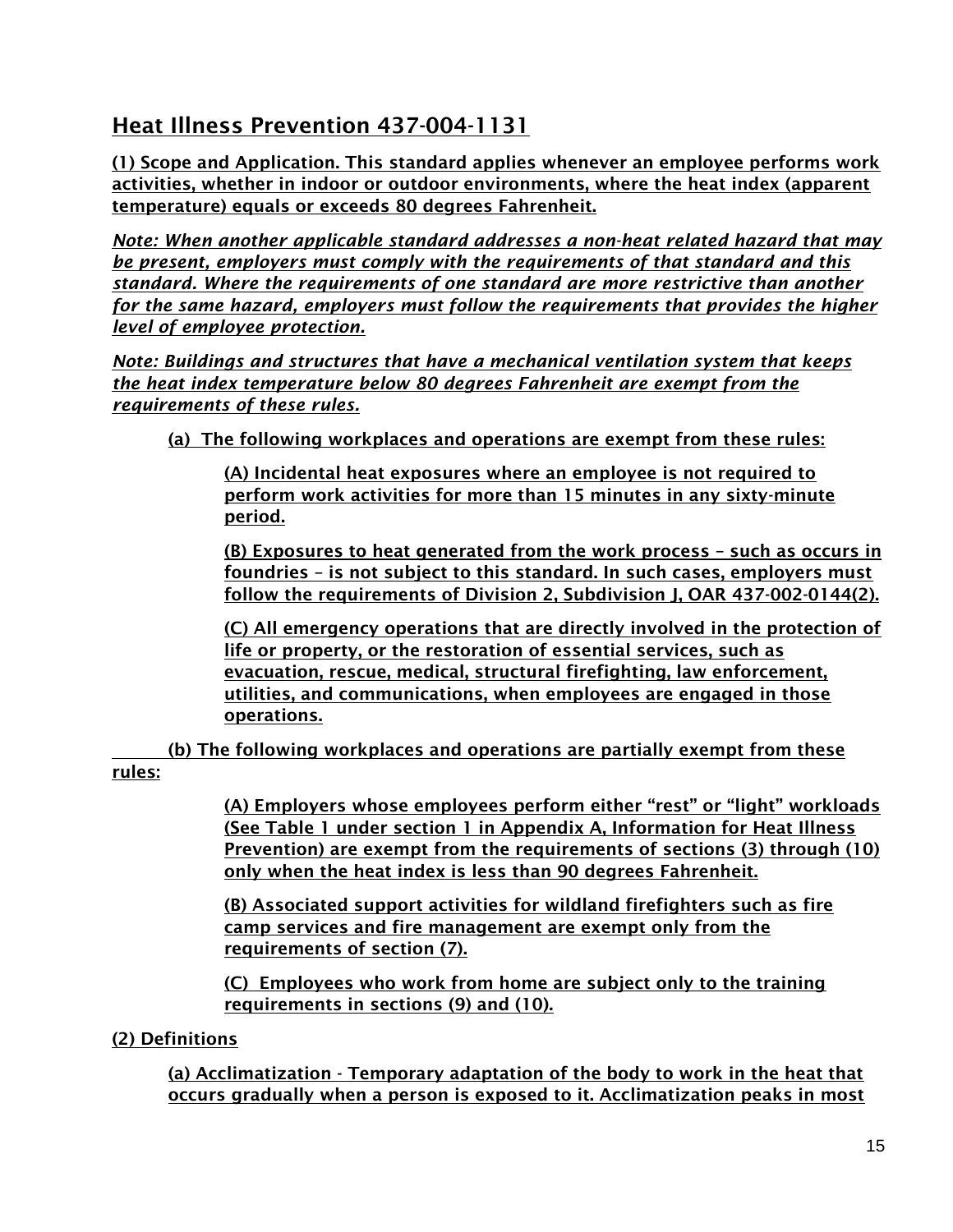people within seven to fourteen days of regular work for at least two hours per day in the heat. This time frame applies to fit individuals with no underlying medical conditions.

(b) Drinking water - Potable water that is suitable to drink and that is cool (66  $\degree$ F – 77 °F) or cold (35 °F – 65 °F). Drinking water packaged as a consumer product and electrolyte-replenishing beverages that do not contain caffeine (for example, sports drinks) are acceptable substitutes, but should not completely replace required water supplies.

(c) Feasibility - The ability of an employer to implement any requirement in a rule. Oregon OSHA rules never prohibit work. Whether feasibility is mentioned in a provision of the rule or not, if the employer can demonstrate that it is functionally impossible to comply, or if doing so would prevent completion of the work, the employer need not comply, but must take any available reasonable alternative steps to protect the employees involved.

(d) Heat Illnesses - Medical conditions resulting from the body's inability to cope with a particular heat load, and includes heat cramps, heat exhaustion, heat syncope, and heat stroke.

(e) Shade - Blockage of direct sunlight is shade. One indicator that blockage is sufficient is when objects do not cast a shadow in the area of blocked sunlight. Shade is not adequate when heat in the area of shade defeats the purpose of shade, which is to allow the body to cool. For example, a car sitting in the sun does not provide acceptable shade to a person inside it, unless the car is running with a working air conditioning. Shade may be provided by any natural or artificial means that does not expose employees to unsafe or unhealthy conditions, and that does not deter or discourage access or use.

(3) Access to shade. Establish and maintain one or more shade areas that are immediately and readily available to exposed employees that are outdoors when the heat index in the work area equals or exceeds 80 degrees Fahrenheit. The shade areas must meet the following criteria:

(a) The shade area must either be open to the outside air (at least three open sides) or provide mechanical ventilation for cooling.

(b) The amount of shade present must be at least enough to accommodate the number of employees on recovery or rest period, so that they can sit in a normal posture fully in the shade. Employees must remove any PPE that retains heat (such as chemical resistant suits) during recovery and rest periods.

(c) The shade must be located as close as practical to the areas where employees are working.

(d) Shade present during meal periods must be large enough to accommodate the number of employees on the meal period that remain onsite.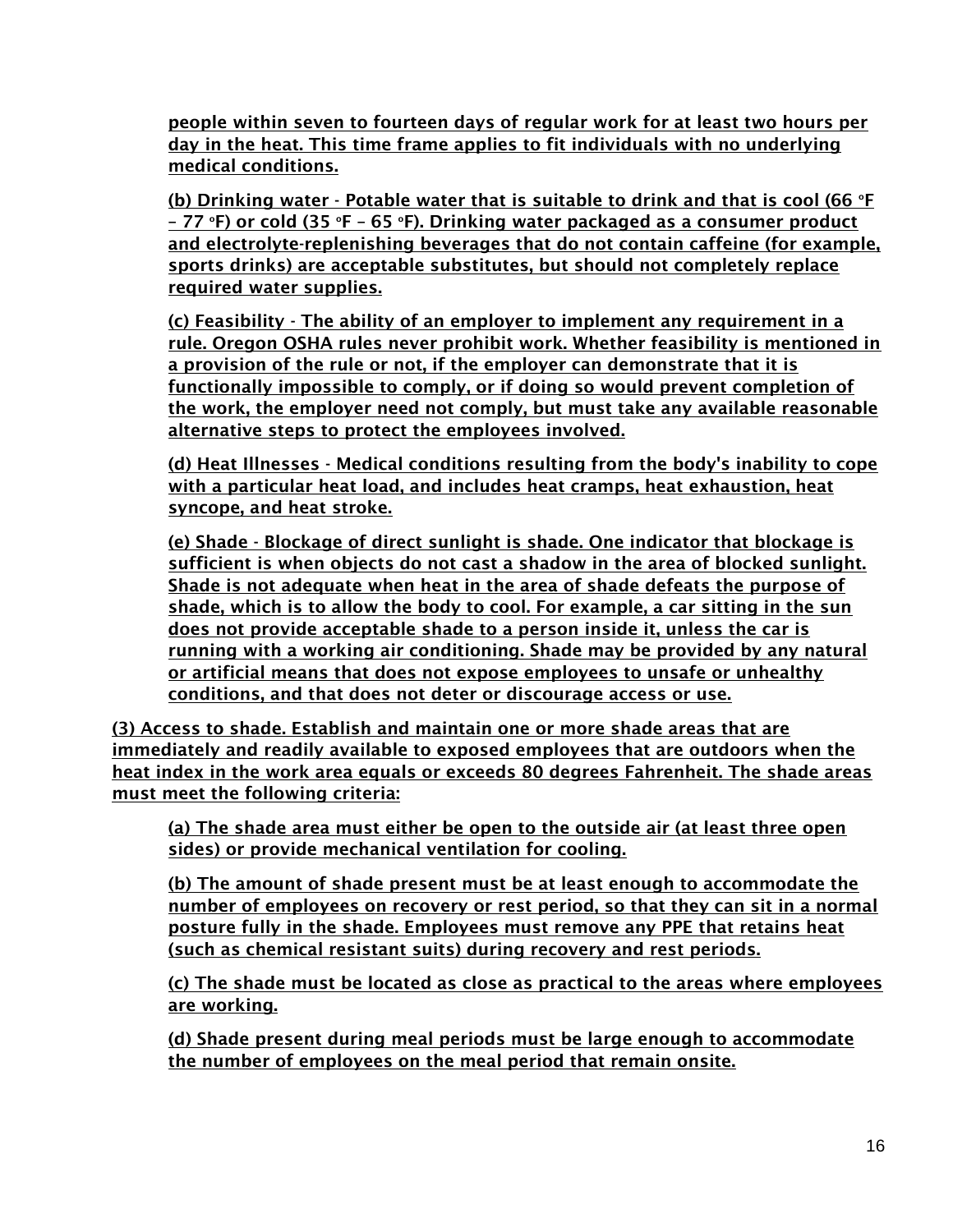(e) If trees or other vegetation are used to provide shade (such as in orchards or forests), ensure the thickness and shape of the shaded area provides sufficient shadow to protect employees.

Exception: When the employer can demonstrate that providing access to shade is not safe or feasible in a particular situation (for example, during high winds or when an employee is walking through range land), employers must identify and implement alternative cooling measures that provide equivalent protection such as providing cooling vests (either with fans or ice packs), water-dampened cotton clothing, or similar effective measures. The Heat Illness Prevention Plan under section (8) must address the use, care, and maintenance of the alternative cooling methods, in writing.

(4) Drinking water. Ensure that an adequate supply of drinking water is immediately and readily available to exposed employees at all times, at no cost, when the heat index in the work area equals or exceeds 80 degrees Fahrenheit.

(a) Supplied drinking water must be either cool or cold, see subsection (2)(b).

(b) Supply each employee with enough drinking water to enable them to consume up to 32 ounces per hour. Employers are not required to supply the entire quantity of drinking water needed for all employees on a full shift at the beginning of the shift. Employers may begin the shift with smaller quantities of drinking water when effective procedures are established to replenish the water consumed during the shift.

(c) Ensure that employees have ample opportunity to drink water required under this section.

(5) High heat practices - When engineering controls (such as fans or air conditioning) or administrative controls (such as scheduling work during the cooler part of the day or limiting an employee's exposure) do not reduce an employee's exposure to an ambient heat index of less than 90 degrees Fahrenheit, implement and maintain high heat practices and procedures by following subsections (5)(a) through (e) below.

(a) Ensure that effective communication occurs, in a language and vocabulary readily understood by all employees, by voice, electronic, or other equallyeffective means, so that employees at the worksite can contact a supervisor at any time, when necessary. An electronic device, such as a cell phone, may be used for this purpose only if reception in the area is constant and reliable.

(b) Implement one or more of the following to promptly identify any employee suspected of experiencing heat-related illness:

(A) Regular communication with employees working alone, such as by radio, cellular phone, or other alternative means;

(B) Create a mandatory buddy system, when feasible; or

(C) Implement other equally effective means of observation or communication.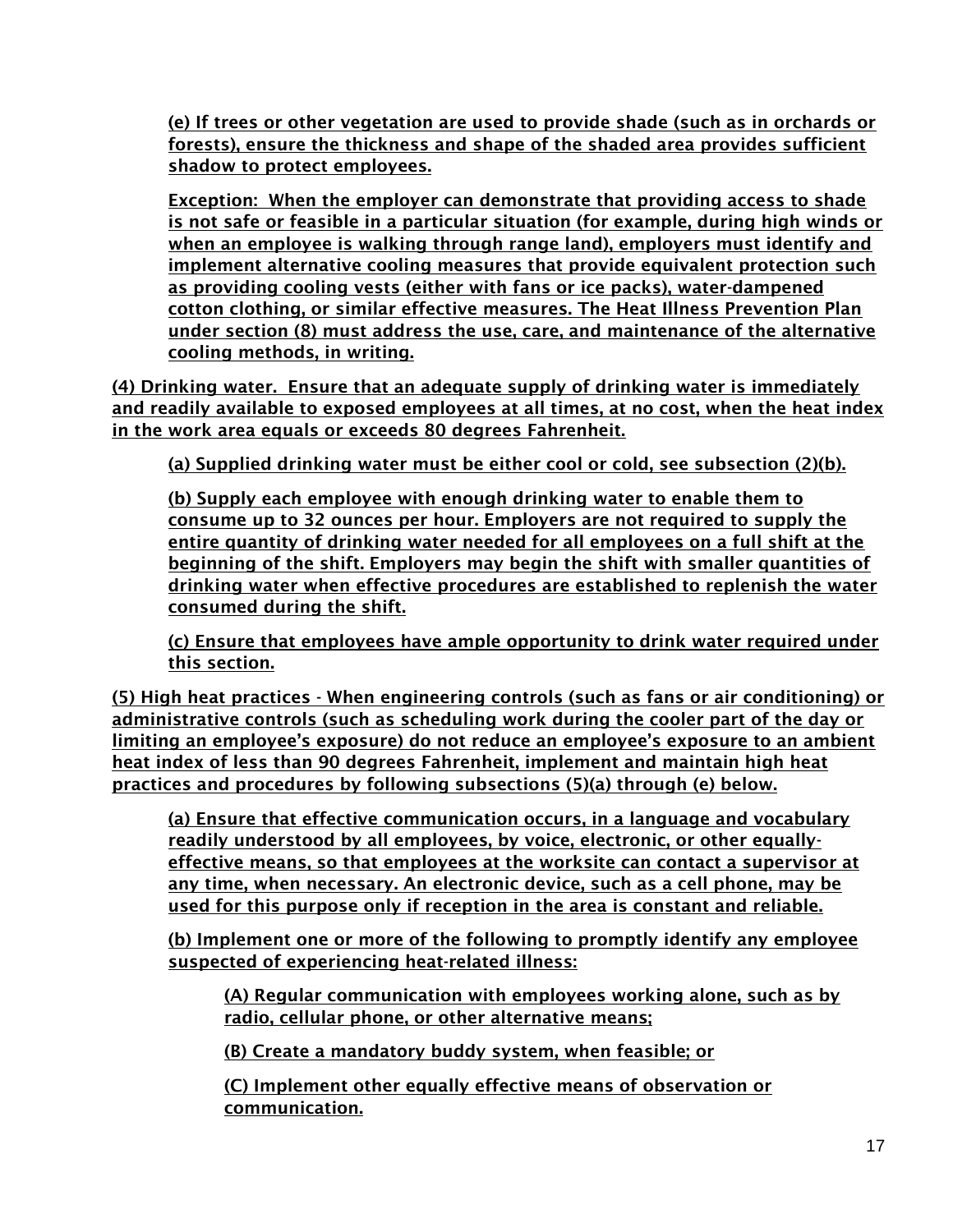(c) Designate and equip one or more employees at each worksite as authorized to call for emergency medical services, and allow other employees to call for emergency services when designated employees are not immediately available; such a practice supplements existing requirement to ensure that emergency medical care is immediately available in all workplaces, per Division 2, Subdivision K, OAR 437-002-0161: Medical and First Aid.

(d) When employees work in buildings and structures that do not have a mechanical ventilation cooling system, employers must:

(A) Directly measure the temperature and humidity in these places at the same time and location when occupied by employees to determine the current indoor heat index;

(B) Use the National Institute for Occupational Safety and Health's (NIOSH) Heat Safety Tool app to determine the heat index outside of the building or structure and assume that it is the same inside. (See section 2 in Appendix A, Information for Heat Illness Prevention); or

(C) If the structure is designed or otherwise known to be affected by outdoor humidity (for example, hoop houses and greenhouses in nursery operations), the employer must measure and use the actual humidity inside the structure.

(e) Develop and implement a written heat illness prevention work/rest schedule that effectively protects employees exposed to a heat index equal to or greater than 90 degrees Fahrenheit, by following (5)(e)(A), (B), or (C) below.

(A) Implement a written, employer-specific heat illness prevention work/rest schedule using the minimum rest break durations and intervals in Table 1 below, that is employer-adjusted to effectively protect employees from heat illness when considering the elements in and the information in subsections (5)(e)(A)(i) through (iv) below.

Table 1. Minimum employer-specific rest break durations and intervals:

| Heat index temperature $(° F)$ | <b>Rest break durations</b>   |
|--------------------------------|-------------------------------|
| 90 or greater                  | 10 minutes every two<br>hours |
| 100 or greater                 | 15 minutes every hour         |

- (v) The effect of personal protective equipment (PPE) on the body's ability to retain heat;
- (vi) The effect of the type of work clothing on the body's ability to retain heat;
- (vii) Relative humidity, whether work activities are indoors or outdoors; and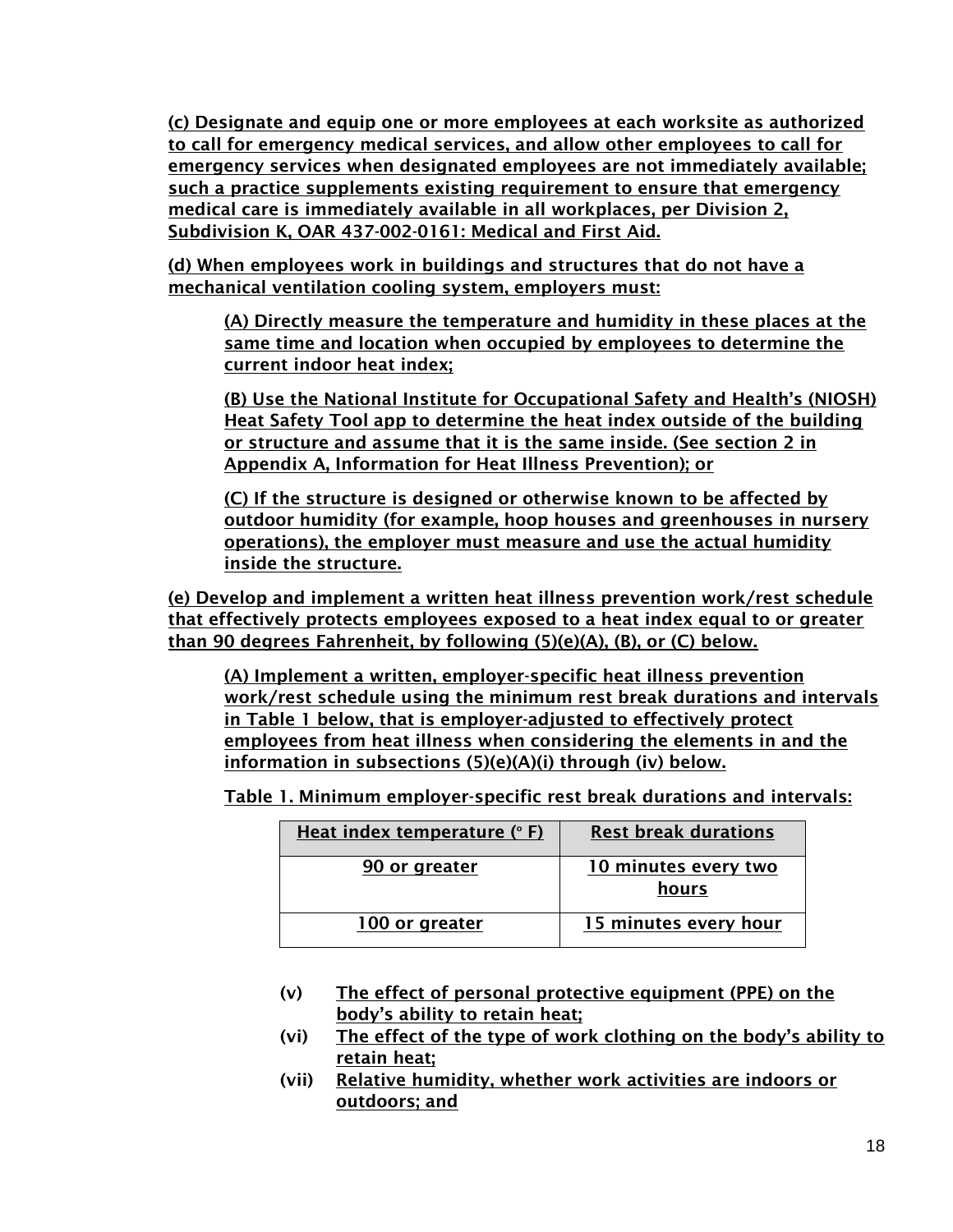(viii) The intensity of the work being performed.

(B) Implement an effective heat illness prevention work/rest schedule using the information found in section 3 of Appendix A, Information for Heat Illness Prevention.

*Note:* The NIOSH work/rest schedule uses unadjusted ambient temperatures (in degrees Fahrenheit), and employers must follow the instructions underneath Table 2 in section 3.A in Appendix A, Information for Heat Illness Prevention. Employers must be aware that different work/rest schedules exist for those wearing chemical-resistant suits; see Table 3 in section 3.B in Appendix A, Information for Heat Illness Prevention.

(C) Implement a written simplified heat illness prevention work/rest work rest schedule using Table 2 below.

Table 2. Minimum simplified rest break durations and intervals:

| Heat index temperature (°<br>F) | <b>Rest break durations</b> |
|---------------------------------|-----------------------------|
| 90 or greater                   | 10 minutes every two hours  |
| 95 or greater                   | 20 minutes every hour       |
| 100 or greater                  | 30 minutes every hour       |
| 105 or greater                  | 40 minutes every hour       |

Note: The Table 2 work/rest schedule is only required during the specified heat index temperatures.

*Note: Preventative rest breaks under subsection (5)(e) are only required during the specified heat index temperatures, and may be provided concurrently with any other meal or rest period required by policy, rule or law, if the timing of the preventative rest break coincides with the otherwise required meal or rest period. However, the preventative rest break must be calculated using only the time spent in the shade and when employees are not performing work other than light work such as that performed in an office setting. Except when preventative rest breaks coincide with the existing unpaid meal break, the preventative rest break is a work assignment and must be compensated accordingly. Preventative rest breaks are only required during the time of the shift that the ambient heat index equals or exceeds 90 degrees Fahrenheit.* 

(6) Emergency Action Plan. The employer's Emergency Action Plan must address employee exposure to excessive heat, in accordance with OAR 437-004-0450.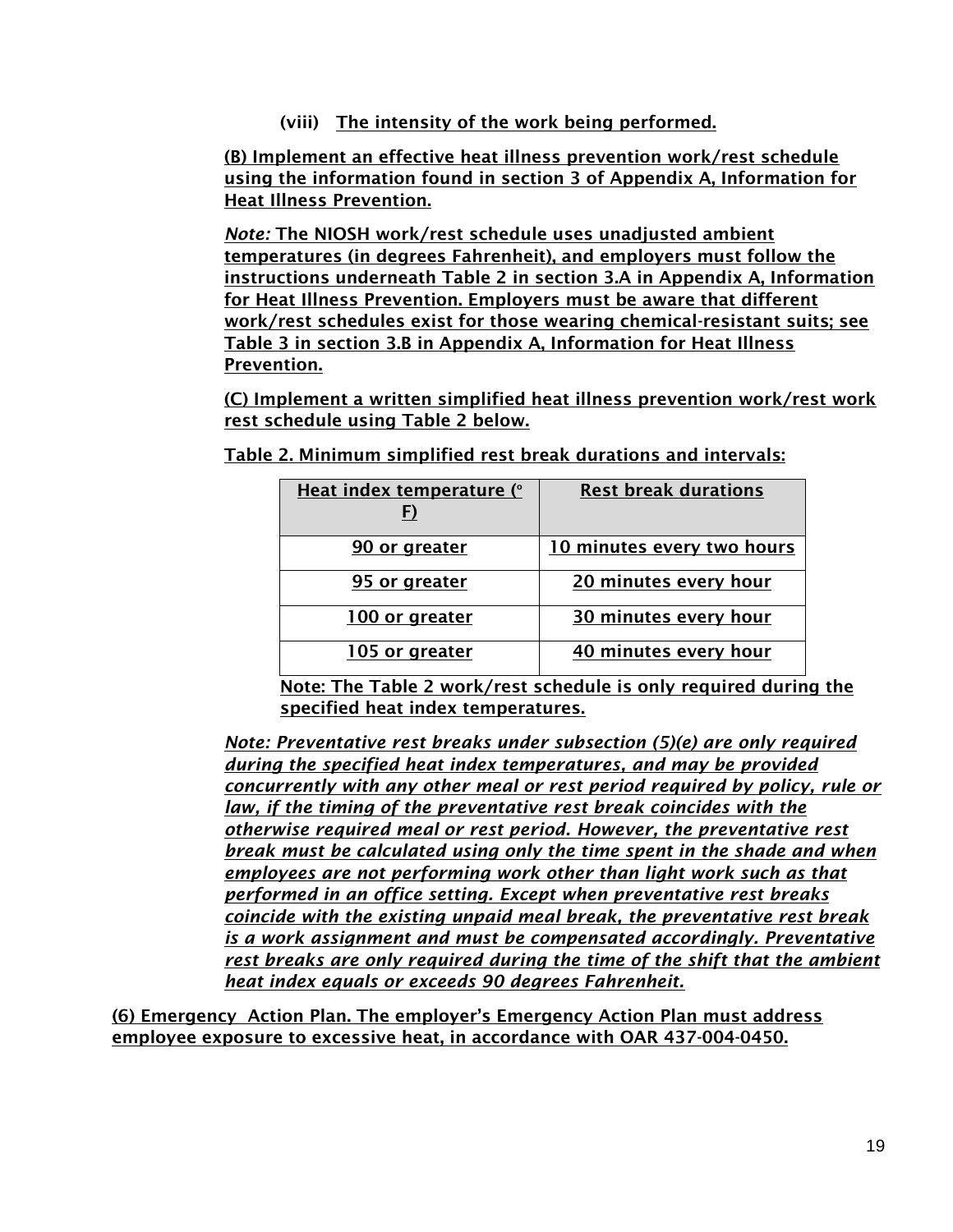(7) Acclimatization Plan. Develop and implement effective acclimatization procedures and plans in writing. Such plans must be effective in preventing heat-related illnesses. Employers must choose between option (7)(a) or (7)(b) below.

(a) Employers who develop their own acclimatization plan must consider:

(A) Acclimated and unacclimated workers;

(B) The effects of clothing and personal protective equipment on adding to the heat burden of workers;

(C) The personal and environmental risk factors that put workers at a higher risk of heat-related illness;

(D) Re-acclimatizing workers as necessary (either due to changes in the weather or a worker spending more than seven days away from the job);

(E) The use and maintenance of auxiliary cooling systems such as watercooled garments, air-cooled garments, cooling vests, and wetted overgarments, or

(b) Employers that choose not to develop their own acclimatization plan must follow the acclimatization plan developed by the Centers for Disease Control and Prevention and NIOSH; see section 4, Appendix A, Information for Heat Illness Prevention.

*Note: Oregon OSHA recognizes that there is no "one-size-fits-all" acclimatization plan, based upon the variable weather patterns across the state. Employers should be aware that acclimatization to heat takes longer for unfit individuals compared to fit individuals.*

(8) Heat Illness Prevention Plan. Develop, implement, and maintain an effective heat illness prevention plan, in writing. The plan must be made available at the worksite to employees and to Oregon OSHA upon request. The plan must contain at least the following information:

(a) How employees will be trained on the hazards of heat exposure and the necessary steps to prevent heat-related illnesses;

(b) How to recognize the symptoms of dehydration, and how to respond to suspected heat-related illnesses in others.

(c) How adequate amounts of cool, potable water in work areas will be provided;

(d) How employees will be provided frequent opportunities and encouragement to stay hydrated by drinking water;

(e) How employees will be provided adequate space to rest in a shaded area, or cool climate-controlled area, and where heat-affected employees may cool off and recover when signs and symptoms of heat-related illnesses are recognized;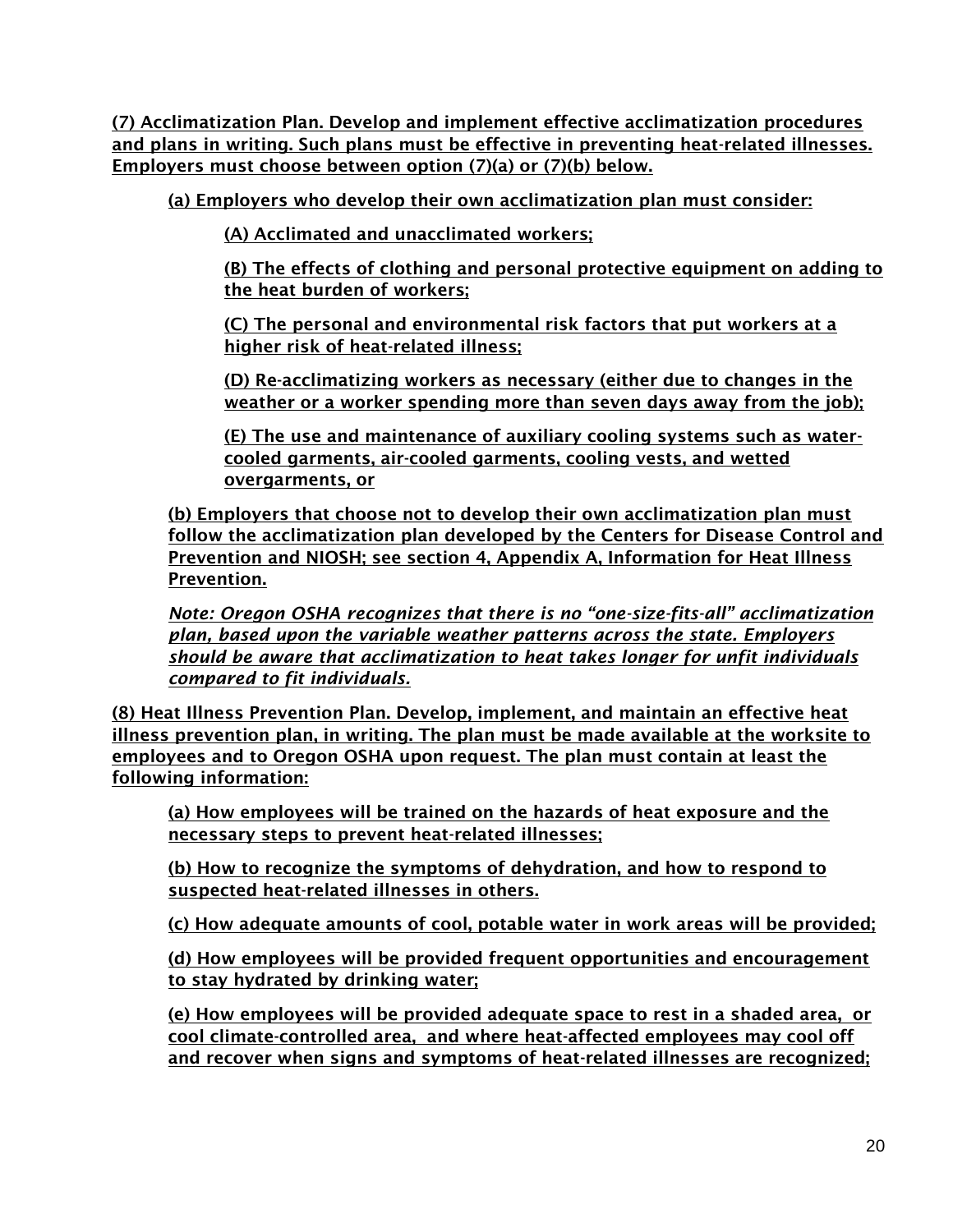(f) How the employer will implement a work/rest schedule when necessary to keep employees safe; and

(g) How the employer will implement heat acclimatization procedures for new employees or employees returning to work from extended absences of seven or more days.

(9) Supervisor and employee training. Provide heat illness prevention training to all employees, including new employees, supervisory and non-supervisory employees in a language and vocabulary readily understood, and in a manner that facilitates employee feedback. Such training must be provided annually before employees begin work that should reasonably be anticipated to expose them to the risk of heat illness, and include at least the following:

(a) The environmental and personal risk factors (for example, chronic obstructive pulmonary disease, asthma, kidney disease, obesity, etc.) for heat illness that may limit an individual's tolerance to excessive heat, as well as the added burden of heat load on the body caused by exertion, clothing (See section 5 in Appendix A, Information for Heat Illness Prevention), and personal protective equipment;

(b) The employer's procedures for complying with the requirements of this standard, including, but not limited to, the employer's responsibility to provide water, heat index information (including the risks to experiencing a heat-related illness), shade, preventative rest breaks, and access to first aid, as well as how employees can exercise their rights under this standard without fear of retaliation;

(c) The importance of frequent consumption of small quantities of water, up to 32 ounces per hour, when the work environment is hot and employees are likely to be sweating more than usual in the performance of their duties;

(d) The concept, importance, and methods of the acclimatization plan pursuant to the employer's procedures under section (8);

(e) The different types of heat illness, the common signs and symptoms of heat illness, and the appropriate first aid and emergency response to the different types of heat illness, including how heat illness may progress quickly from mild signs and symptoms to a serious and life-threatening condition.

(f) The importance for employees to immediately report to the employer, directly or through the employee's supervisor, signs and symptoms of heat illness in themselves or in others ; and

(g) The effects of nonoccupational factors (drugs, alcohol, obesity, etc.) on tolerance to occupational heat stress.

(10) Training documentation. Verify compliance with section (9) by preparing and maintaining written or electronic training records that can be provided to Oregon OSHA upon request. Such records must contain the name or identification of each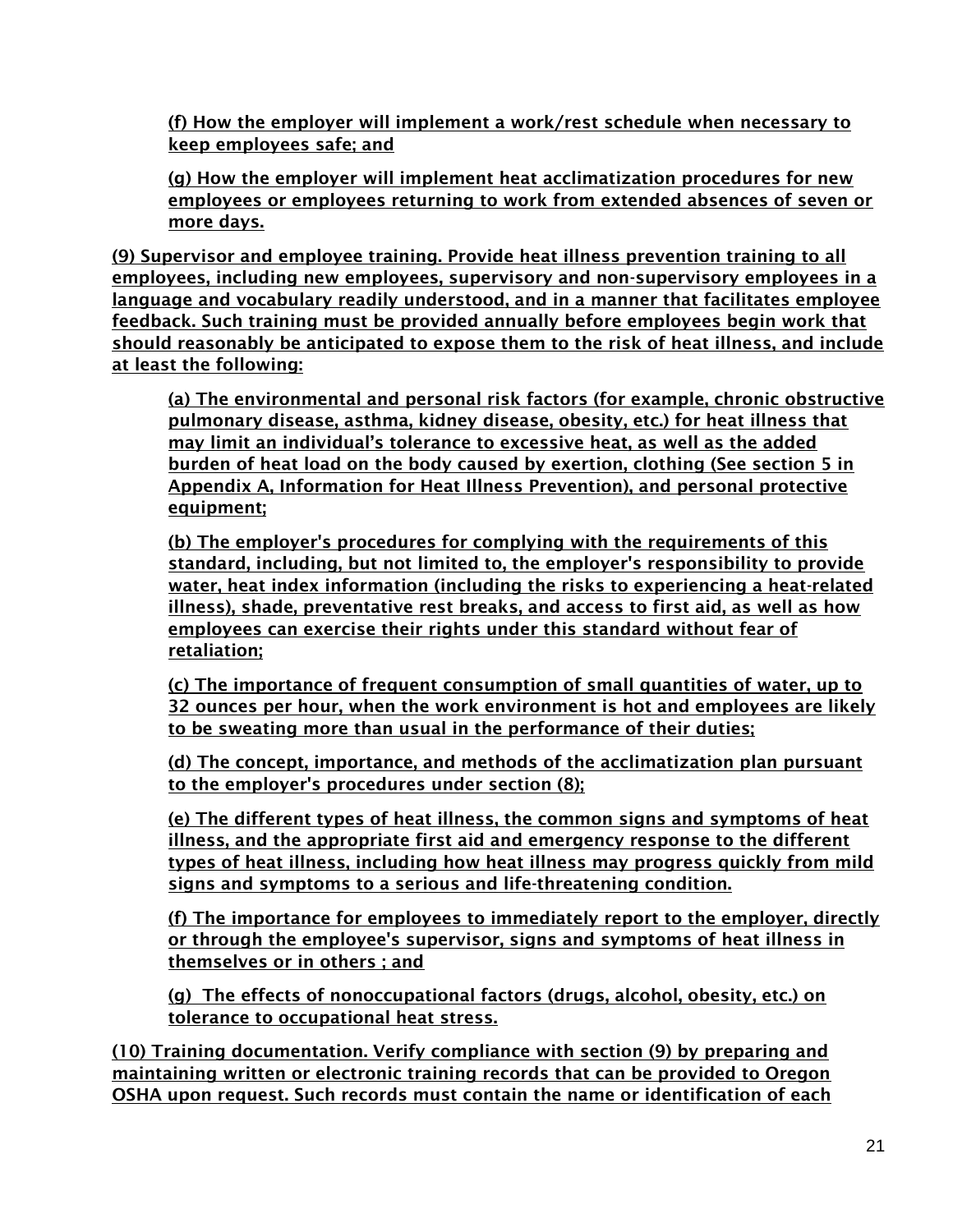employee trained, the date(s) of the training, and the name of the person who conducted the training. The most recent annual training record for each affected employee must be maintained.

Statutory/Other Authority: ORS 654.025(2), 654.035 & 656.726(4) Statutes Implemented: ORS 654.001 through 654.295 History: OSHA X-20XX, adopt filed XX/XX/XXXX, effective XX/XX/XXXX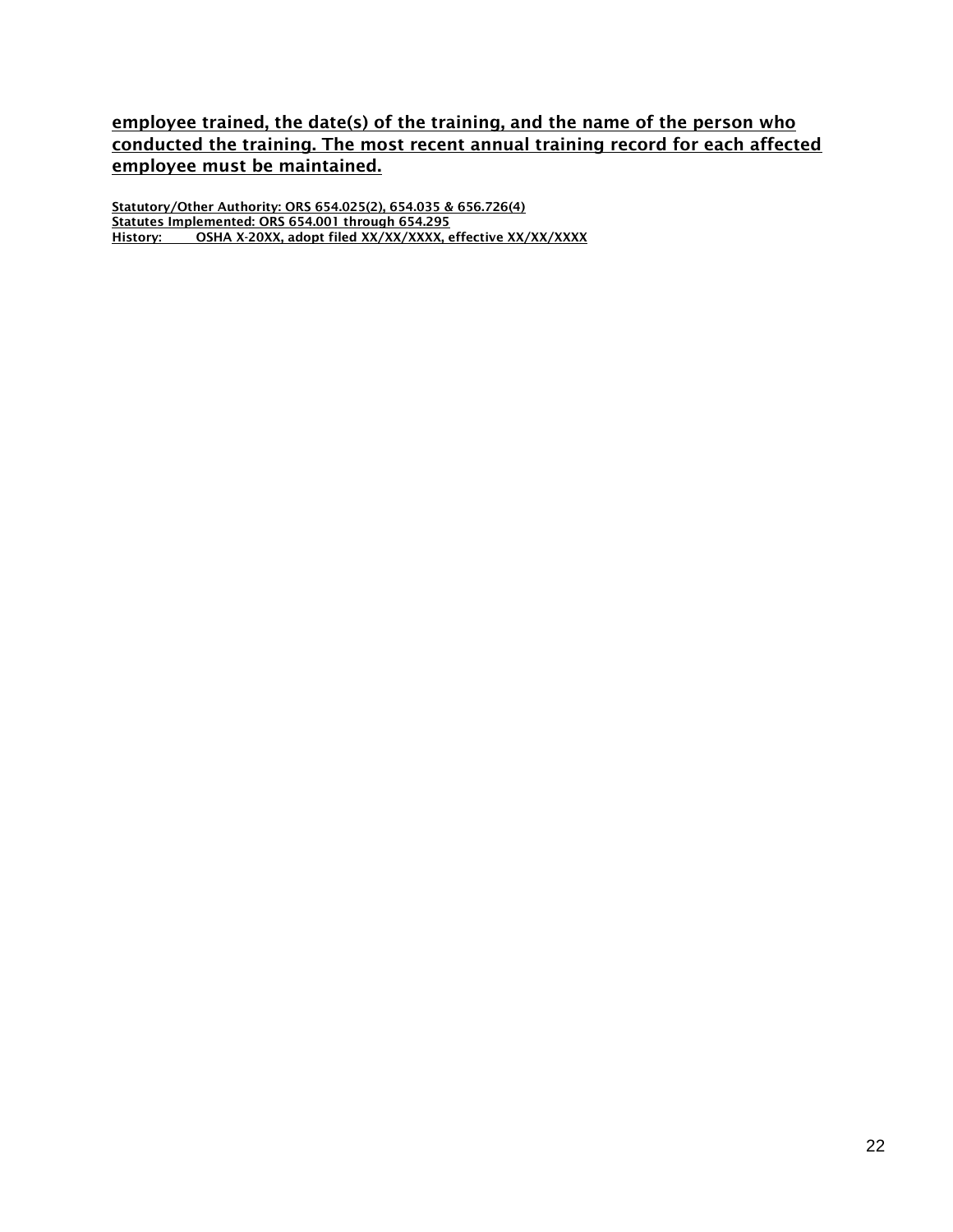### OAR 437-004-1131

#### Appendix A Information for Heat Illness Prevention

To protect the health and safety of employees from heat-related illnesses, employers should consider using the resources below. Please note that some resources may use temperatures in Celsius instead of Fahrenheit. To convert to degrees Fahrenheit, use this formula: Fahrenheit (°F) = (Celsius x 1.8) + 32

1. Most heat-related illnesses affect workers who do strenuous physical activity. When workers engage in intense work, their bodies create heat. This "metabolic" heat combines with environmental heat (from temperature, sunlight, humidity, etc.) so workers' core temperature can rise to dangerous levels. To prevent a hazardous combination of environmental and metabolic heat, employers should be aware of workers' activity level. Workload can be classified as rest, light, moderate, heavy, or very heavy. See information provided in the tab on Metabolic Heat and Workload (Physical Activity level) for additional detail on estimating worker's workload.

| Level of<br>Workload /<br><b>Physical</b><br>Activity * | <b>Examples</b>                                                                                                                                                                                                                                                   | <b>Metabolic Rate in</b><br>Watts, "typical"<br>recognizing that<br>different ways of<br>doing the same task<br>may lead to<br>dramatically<br>different wattage |
|---------------------------------------------------------|-------------------------------------------------------------------------------------------------------------------------------------------------------------------------------------------------------------------------------------------------------------------|------------------------------------------------------------------------------------------------------------------------------------------------------------------|
| <b>Rest</b>                                             | <b>Sitting</b><br><b>Thinking</b>                                                                                                                                                                                                                                 | 115                                                                                                                                                              |
| <b>Light</b>                                            | Sitting with minimal hand<br>and arm work<br>Sewing<br>$\bullet$<br><b>Writing or drawing</b><br><u>Driving a car</u><br>$\bullet$<br><b>Occasional or slow walking</b><br>$\bullet$<br>Stooping, crouching, or<br>$\bullet$<br>kneeling<br><b>Standing watch</b> | 180                                                                                                                                                              |

Table 1.Metabolic Heat and Workload (Physical Activity Level)

\* Workers who are overweight or obese might produce more metabolic heat than other workers who perform the same tasks. The above table assumes a 70-kg (154-pound) worker.

Table 1 was partially recreated from federal OSHA's guidance on Heat Hazard recognition, which can be accessed at: [https://www.osha.gov/heat](https://www.osha.gov/heat-exposure/hazards)[exposure/hazards.](https://www.osha.gov/heat-exposure/hazards)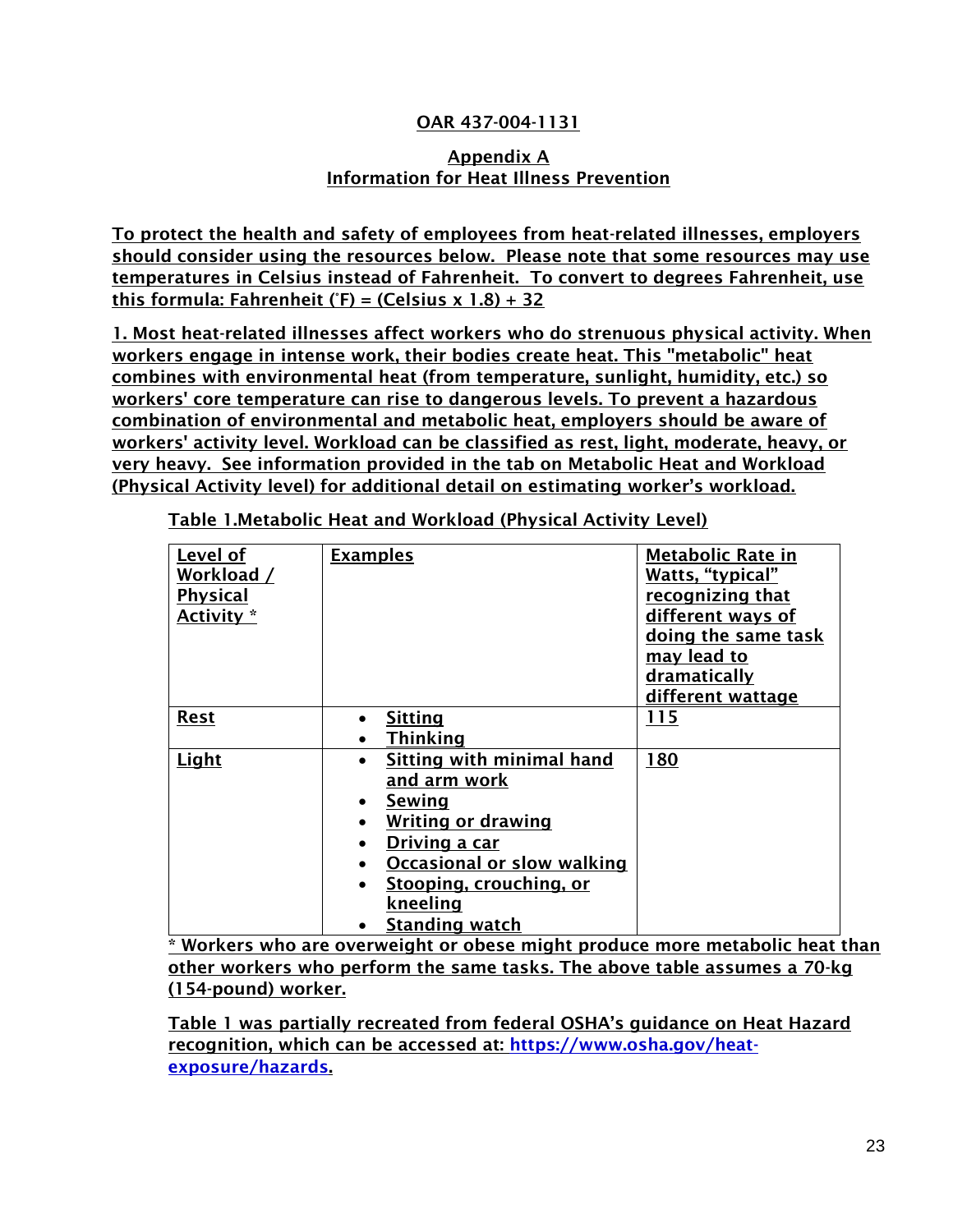2. The OSHA-NIOSH Heat Safety Tool app is a useful resource for planning outdoor work activities based on how hot it feels throughout the day. It features real-time heat index and hourly forecasts specific to your location, as well as occupational safety and health recommendations from OSHA and NIOSH. It can be accessed and downloaded at: https://www.osha.gov/heat/heat-app

#### 3. Work/rest schedules.

A. Table 2. Work/rest schedules for workers wearing normal work clothing\*

| <b>Adjusted</b>               | <b>Light work</b>    | Moderate work        | <b>Heavy work</b>    |
|-------------------------------|----------------------|----------------------|----------------------|
| temperature (°F) <sup>+</sup> | (minutes             | (minutes             | (minutes             |
|                               | work/rest)           | work/rest)           | work/rest)           |
| 90                            | <b>Normal</b>        | <b>Normal</b>        | <b>Normal</b>        |
| 91                            | <b>Normal</b>        | <b>Normal</b>        | <b>Normal</b>        |
| 92                            | Normal               | Normal               | <b>Normal</b>        |
| <u>93</u>                     | <u>Normal</u>        | Normal               | <b>Normal</b>        |
| 94                            | <b>Normal</b>        | <b>Normal</b>        | <b>Normal</b>        |
| 95                            | <b>Normal</b>        | <b>Normal</b>        | 45/15                |
| 96                            | <u>Normal</u>        | <u>Normal</u>        | 45/15                |
| 97                            | <b>Normal</b>        | <b>Normal</b>        | 40/20                |
| 98                            | <b>Normal</b>        | <b>Normal</b>        | 35/25                |
| 99                            | <b>Normal</b>        | Normal               | 35/25                |
| 100                           | <u>Normal</u>        | 45/15                | 30/30                |
| 101                           | Normal               | 40/20                | 30/30                |
| 102                           | <b>Normal</b>        | 35/25                | 25/35                |
| 103                           | <b>Normal</b>        | 30/30                | 20/40                |
| 104                           | <b>Normal</b>        | 30/30                | 20/40                |
| 105                           | <b>Normal</b>        | 25/35                | 15/45                |
| 106                           | 45/15                | 20/40                | Caution <sup>#</sup> |
| 107                           | 40/20                | 15/45                | Caution <sup>‡</sup> |
| 108                           | 35/25                | Caution <sup>#</sup> | Caution <sup>#</sup> |
| 109                           | 30/30                | Caution <sup>#</sup> | Caution <sup>#</sup> |
| 110                           | 15/45                | Caution <sup>#</sup> | Caution <sup>#</sup> |
| 111                           | Caution‡             | Caution <sup>#</sup> | Caution <sup>*</sup> |
| 112                           | Caution <sup>#</sup> | Caution <sup>#</sup> | Caution <sup>*</sup> |

\*With the assumption that workers are physically fit, well-rested, fully hydrated, under age 40, and have adequate water intake and that there is 30% RH [relative humidity] and natural ventilation with perceptible air movement.

†Note: Adjust the temperature reading as follows before going to the temperature column in the table: Full sun (no clouds): Add 13° Partly cloudy/overcast: Add 7° No shadows visible/work is in the shade or at night: no adjustment Per relative humidity: 10%: Subtract 8° 20%: Subtract 4° 30%: No adjustment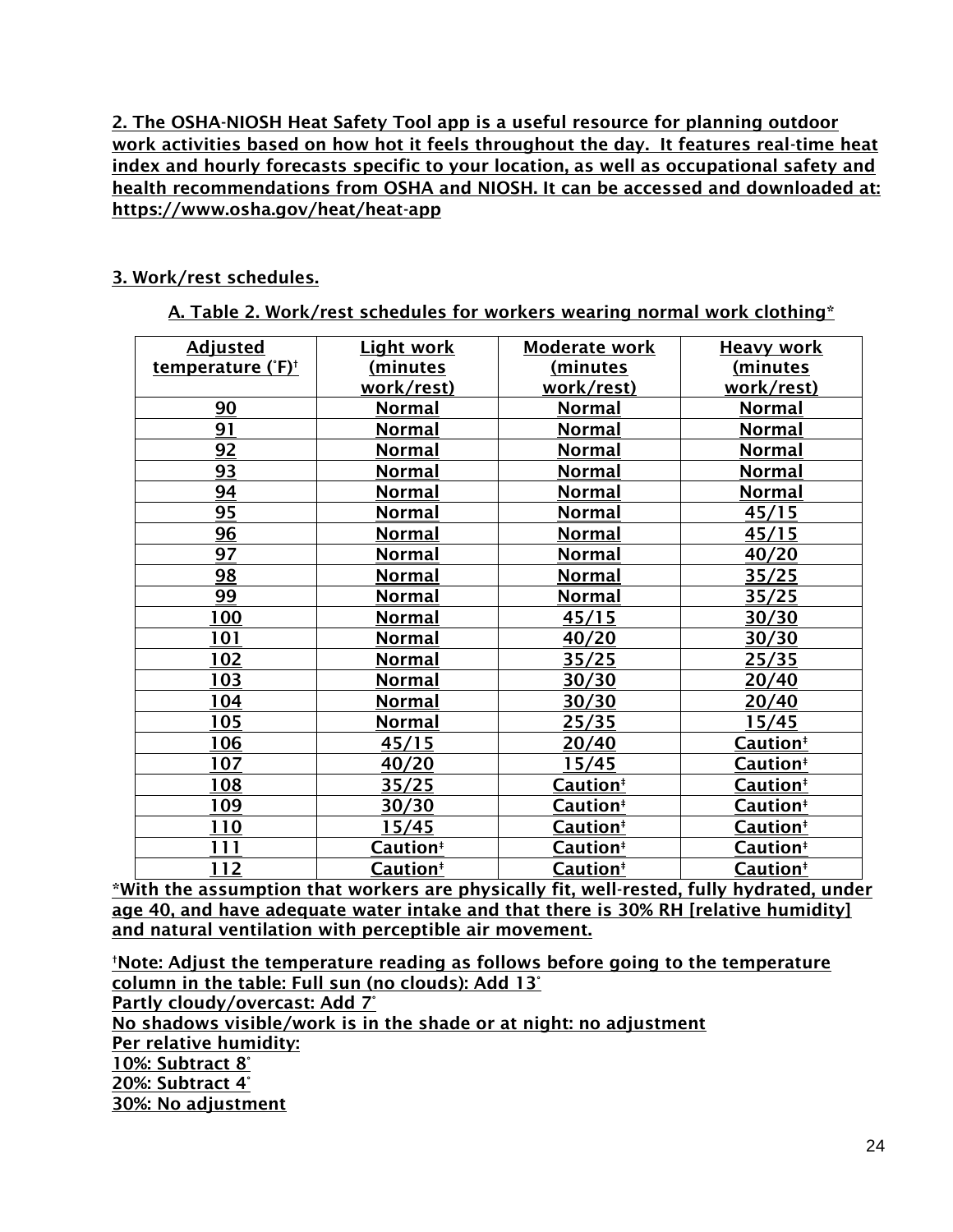#### 40%: Add 3° 50%: Add 6° 60%: Add 9°

‡High levels of heat stress; consider rescheduling activities.

### Adapted from EPA [1993]

Table 2 above was recreated from the following publication; see page 76 in NIOSH [2016*]. NIOSH criteria for a recommended standard: occupational exposure to heat and hot environments.* By Jacklitsch B, Williams WJ, Musolin K, Coca A, Kim J-H, Turner N. Cincinnati, OH: U.S. Department of Health and Human Services, Centers for Disease Control and Prevention, National Institute for Occupational Safety and Health, DHHS (NIOSH) Publication 2016-106.

B. Table 3. Work/rest schedules for those wearing chemical resistant suits.

|                 |                | Light work    |              |                | <b>Moderate work</b> |              | Heavy work     |               |              |
|-----------------|----------------|---------------|--------------|----------------|----------------------|--------------|----------------|---------------|--------------|
| Air             | Full           | <b>Partly</b> | No           | Full           | Partly               | No           | Full           | <b>Partly</b> | No           |
| <b>Tem</b>      | <u>sun</u>     | <u>cloudy</u> | <u>sunt</u>  | <u>sun</u>     | <u>cloudy</u>        | <u>sun†</u>  | <u>sun</u>     | <u>cloudy</u> | <u>sunt</u>  |
| <u>p (°F)</u>   |                |               |              |                |                      |              |                |               |              |
| $\overline{25}$ | <b>Normal</b>  | <b>Norma</b>  | <b>Norma</b> | <b>Normal</b>  | <b>Normal</b>        | <b>Norma</b> | $35/25*$       | Normal        | <b>Norma</b> |
|                 |                |               |              |                |                      |              |                |               |              |
| <u>80</u>       | 30/30          | <b>Norma</b>  | <b>Norma</b> | 20/40          | <b>Normal</b>        | <b>Norma</b> | 10/50          | 40/20         | <b>Norma</b> |
|                 |                |               |              |                |                      |              |                |               |              |
| 85              | 15/45          | 40/20         | <b>Norma</b> | 10/50          | 25/35                | <b>Norma</b> | <b>Cautio</b>  | 15/45         | 40/20        |
|                 |                |               |              |                |                      |              | n <sup>s</sup> |               |              |
| 90              | Cautio         | 15/45         | 40/20        | Cautio         | Cautio               | 25/35        | <b>Stop</b>    | Caution       | 15/45        |
|                 | n <sub>s</sub> |               |              | n <sub>s</sub> | n <sub>s</sub>       |              | work           |               |              |
| 95              | <b>Stop</b>    | <b>Stop</b>   | 15/45        | <b>Stop</b>    | <b>Stop</b>          | <u>Stop</u>  | <u>Stop</u>    | <u>Stop</u>   | <b>Stop</b>  |
|                 | work           | work          |              | work           | work                 | work         | work           | work          | work         |

\*With the assumption that workers are heat-acclimatized, under the age of 40, physically fit, well-rested, fully hydrated, and wearing Tyvek coveralls, gloves, boots, and a respirator. Cooling vests may enable workers to work for longer periods. Adjustments must be made when additional protective gear is worn.

†No shadows are visible or work is in the shade or at night.

‡35 minutes work and 25 minutes rest each hour.

§High levels of heat stress; consider rescheduling activities.

Adapted from EPA [1993]

Table 3 above was recreated from the following publication; see page 77 in NIOSH [2016*]. NIOSH criteria for a recommended standard: occupational exposure to heat and hot environments.* By Jacklitsch B, Williams WJ, Musolin K, Coca A, Kim J-H, Turner N. Cincinnati, OH: U.S. Department of Health and Human Services, Centers for Disease Control and Prevention, National Institute for Occupational Safety and Health, DHHS (NIOSH) Publication 2016-106.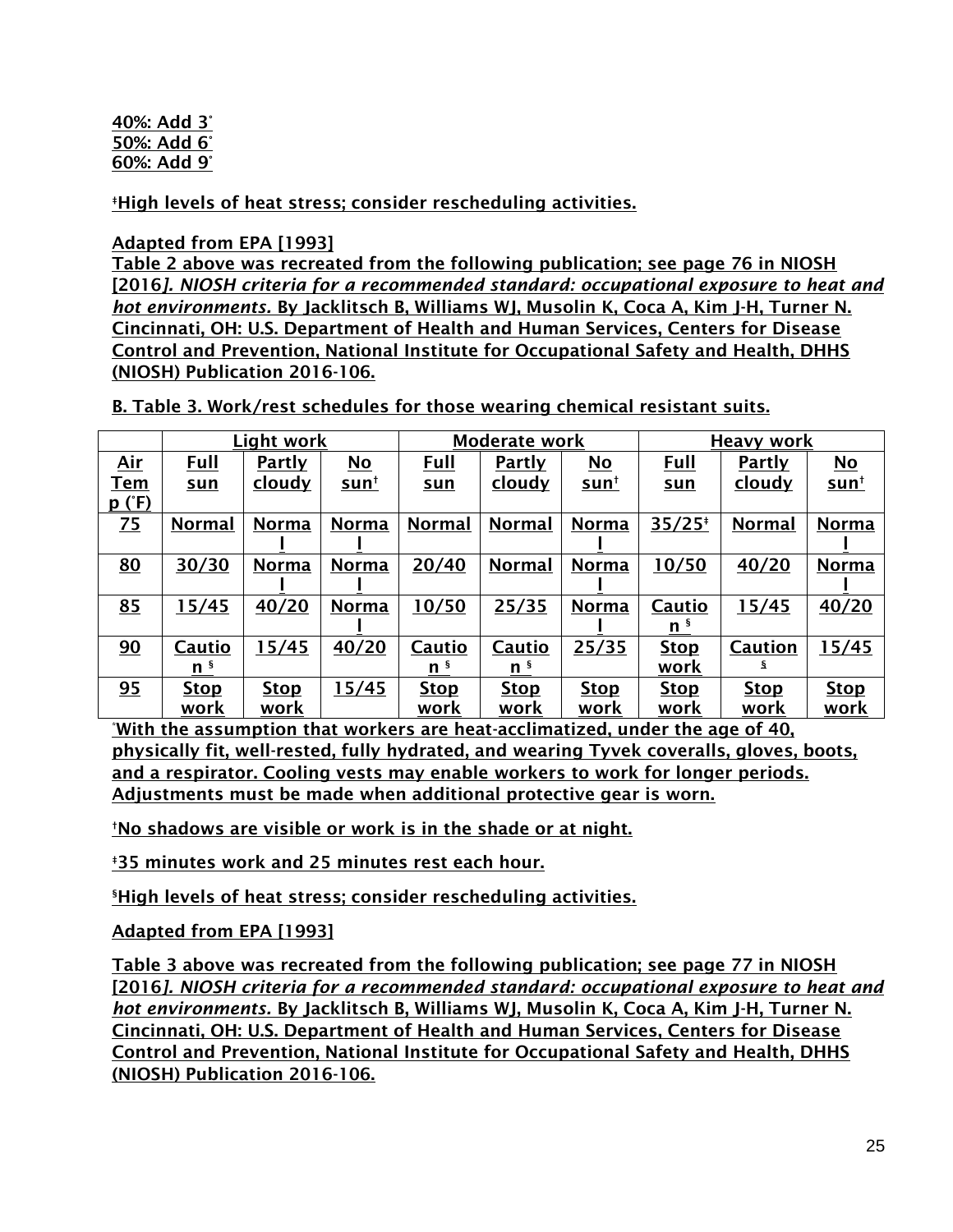## 4. Acclimatization.

## Table 4. Acclimatization in workers

| <b>Topics</b>                      | <b>Additional information</b>                   |
|------------------------------------|-------------------------------------------------|
| <b>Disadvantages of</b>            | <b>Readily show signs of heat</b>               |
| being unacclimatized               | stress when exposed to hot                      |
|                                    | environments.                                   |
|                                    | Difficulty replacing all of the                 |
|                                    | water lost in sweat.                            |
|                                    | <b>Failure to replace the water lost</b>        |
|                                    | will slow or prevent                            |
|                                    | acclimatization.                                |
| <b>Benefits of acclimatization</b> | <b>Increased sweating efficiency</b>            |
|                                    | (earlier onset of sweating,                     |
|                                    |                                                 |
|                                    | greater sweat                                   |
|                                    | production, and reduced                         |
|                                    | electrolyte loss in sweat).                     |
|                                    | Stabilization of the circulation.<br>$\bullet$  |
|                                    | Work is performed with lower                    |
|                                    | core temperature and heart rate.                |
|                                    | <b>Increased skin blood flow at a</b>           |
|                                    | given core temperature.                         |
| <b>Acclimatization plan</b>        | <b>Gradually increase exposure</b><br>$\bullet$ |
|                                    | time in hot environmental                       |
|                                    | conditions over a period of 7 to                |
|                                    | <u>14 days.</u>                                 |
|                                    | For new workers, the schedule                   |
|                                    | should be no more than 20% of                   |
|                                    | the usual duration of work in                   |
|                                    | the hot environment on day 1                    |
|                                    | and a no more than 20%                          |
|                                    | <u>increase on each additional day.</u>         |
|                                    | For workers who have had                        |
|                                    | previous experience with the                    |
|                                    | job, the acclimatization regimen                |
|                                    | should be no more than 50% of                   |
|                                    | the usual duration of work in                   |
|                                    | the hot environment on day 1,                   |
|                                    | 60% on day 2, 80% on day 3, and                 |
|                                    | <u>100% on day 4.</u>                           |
|                                    | The time required for non-                      |
|                                    | physically fit individuals to                   |
|                                    | develop acclimatization is about                |
|                                    | 50% greater than for the                        |
|                                    | physically fit.                                 |
|                                    |                                                 |
| Level of acclimatization           | Relative to the initial level of<br>$\bullet$   |
|                                    | physical fitness and the total                  |
|                                    |                                                 |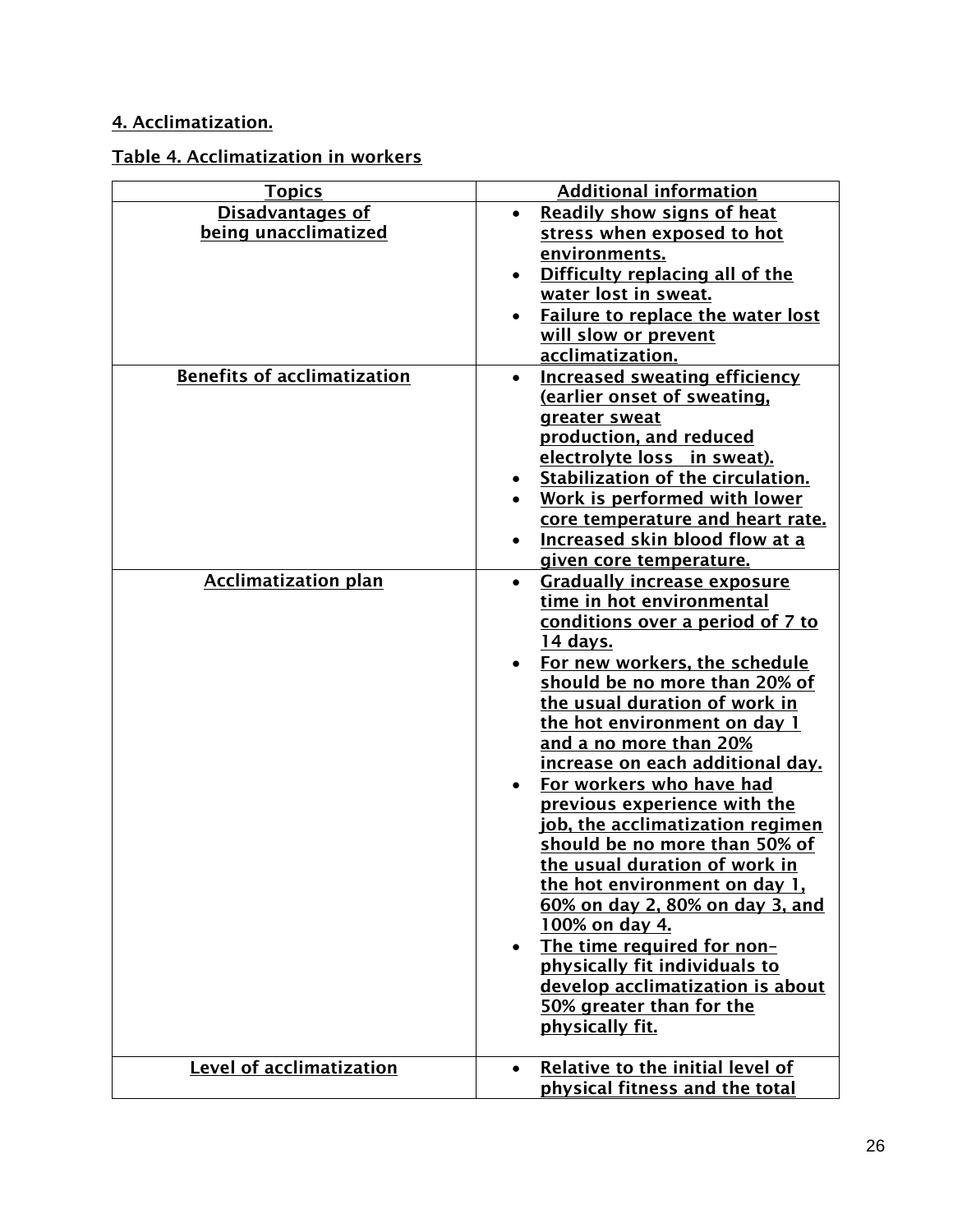|                                                            | heat stress experienced by the<br>individual.                                                                                                                                                                                                                                                                                                                                                                                                                                                                                                                                                                                                                                    |
|------------------------------------------------------------|----------------------------------------------------------------------------------------------------------------------------------------------------------------------------------------------------------------------------------------------------------------------------------------------------------------------------------------------------------------------------------------------------------------------------------------------------------------------------------------------------------------------------------------------------------------------------------------------------------------------------------------------------------------------------------|
| <b>Maintaining acclimatization</b>                         | Can be maintained for a few<br>days of non-heat exposure.<br>Absence from work in the heat<br>for a week or more results in a<br>significant loss in the beneficial<br>adaptations leading to an<br>increased likelihood of acute<br>dehydration, illness, or fatique.<br>Can be regained in 2 to 3 days<br>upon return to a hot job.<br>Appears to be better maintained<br>by those who are physically fit.<br>Seasonal shifts in temperatures<br>may result in difficulties.<br>Working in hot, humid<br>environments provides adaptive<br>benefits that also apply in hot,<br>desert environments, and vice<br>versa.<br>Air conditioning will not affect<br>acclimatization. |
| $\mathbf{r}$<br><b>FA 4</b><br>$\sim$ $\sim$ $\sim$ $\sim$ | .<br>$\frac{1}{2}$                                                                                                                                                                                                                                                                                                                                                                                                                                                                                                                                                                                                                                                               |

Adapted from [Moseley 1994; Armstrong and Stoppani 2002; DOD 2003; Casa et al. 2009; ACGIH 2014; OSHA-NIOSH 2011].

Table 4 above was recreated from the following publication; see page 34. NIOSH [2016*]. NIOSH criteria for a recommended standard: occupational exposure to heat and hot environments.* By Jacklitsch B, Williams WJ, Musolin K, Coca A, Kim J-H, Turner N. Cincinnati, OH: U.S. Department of Health and Human Services, Centers for Disease Control and Prevention, National Institute for Occupational Safety and Health, DHHS (NIOSH) Publication 2016-106.

### 5. Clothing adjustment factors.

| Table 5. Clothing adjustment factors exist for various types of clothing. |                 |      |  |
|---------------------------------------------------------------------------|-----------------|------|--|
| <b>Clothing adjustment factors</b><br>$(C-WBGT)$                          |                 |      |  |
| Clothing                                                                  | <b>Previous</b> | 2006 |  |
| Work clothing (baseline)                                                  |                 |      |  |
| <b>Cloth coveralls</b>                                                    | 3.5             |      |  |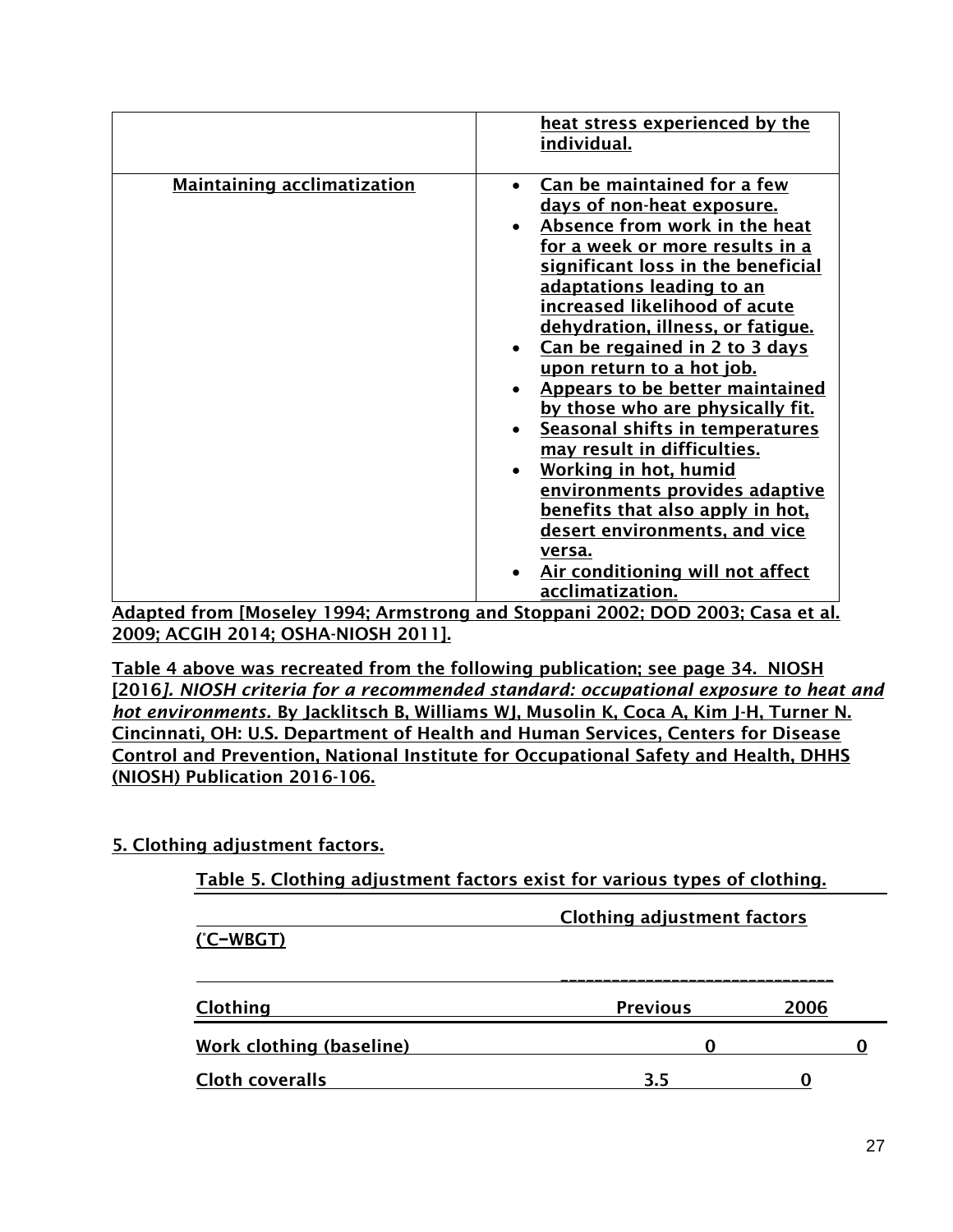| Double-layer cloth clothing                                        |  |
|--------------------------------------------------------------------|--|
| Spunbound melt-blown synthetic (SMS) coveralls<br>0.5              |  |
| <b>Polyolefin coveralls</b>                                        |  |
| Limited-use vapor-barrier coveralls                                |  |
| Adopted from Demond TE, Threebeld Limit Velues for Dhusisel Agents |  |

Adapted from Bernard TE, Threshold Limit Values for Physical Agents Committee, ACGIH [2014].

Table 5 above was recreated from the following publication; see page 19. NIOSH [2016*]. NIOSH criteria for a recommended standard: occupational exposure to heat and hot environments.* By Jacklitsch B, Williams WJ, Musolin K, Coca A, Kim J-H, Turner N. Cincinnati, OH: U.S. Department of Health and Human Services, Centers for Disease Control and Prevention, National Institute for Occupational Safety and Health, DHHS (NIOSH) Publication 2016-106.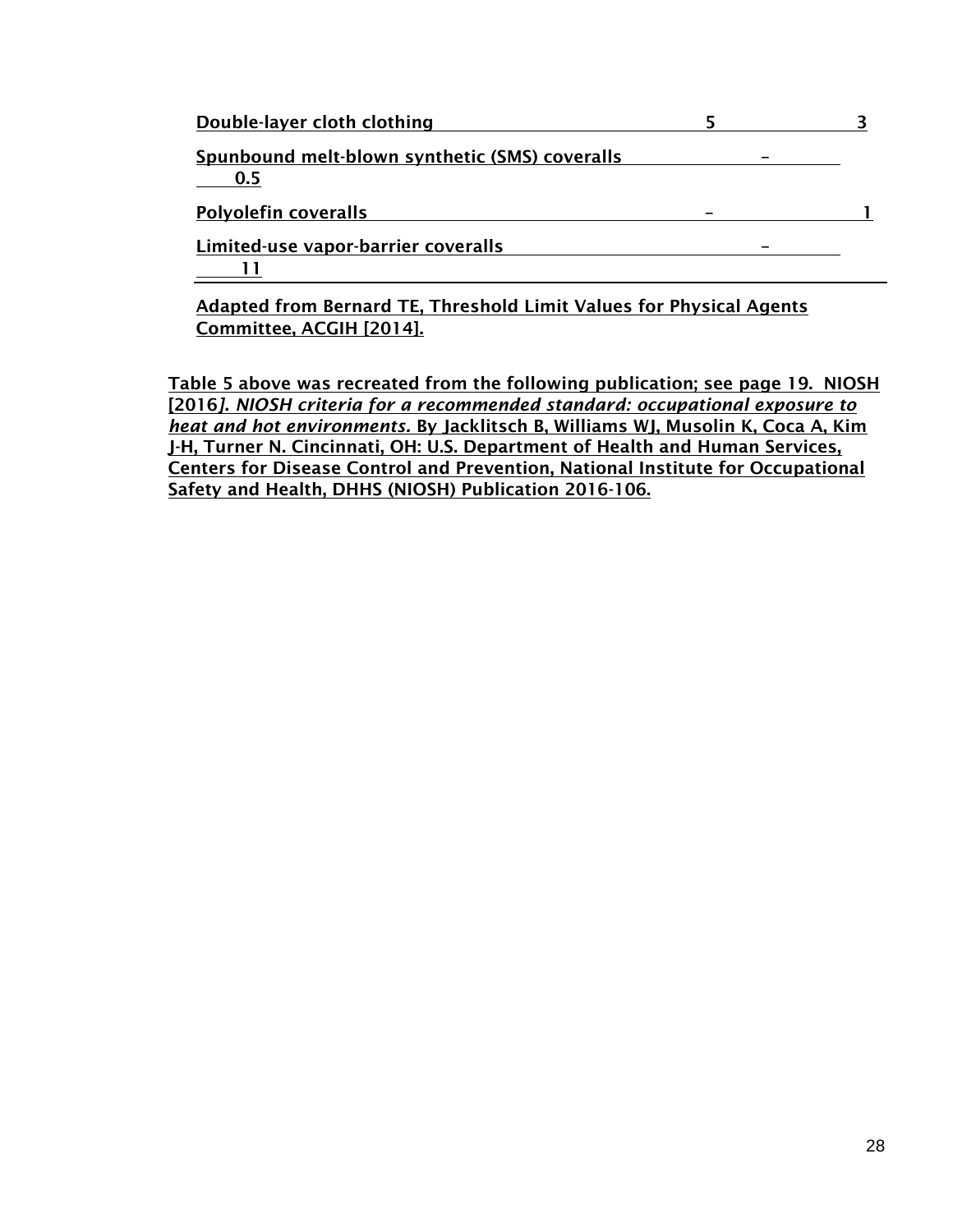## OAR 437-004-1120 Agricultural Labor Housing and Related Facilities.

#### (1) Application.

(a) These rules apply to any place, or area of land, where there are living areas, manufactured or prefabricated homes or dwellings or other housing provided by a farmer, farm labor contractor, agricultural employer or other person in connection with the recruitment of workers on an agricultural establishment.

(b) These rules apply to any type of labor housing and related facilities together with the tract of land, established, or to be established, operated or maintained for housing workers with or without families whether or not rent is paid or collected.

(c) Manufactured dwellings and homes must comply with specifications for construction of sleeping places, unless they comply with ORS 446.155 to 446.185 and OAR 918-500-0020(2) that have the requirements and specifications for sanitation and safety design for manufactured dwellings.

(d) These rules apply to housing given to, rented, leased to or otherwise provided to employees for use while employed and provided or allowed either by the employer, a representative of the employer or a housing operator.

(e) These rules, unless otherwise stated, apply to all occupants of the labor housing and facilities.

(f) These rules apply to all labor housing sites owned, operated, or allowed to operate on property under the jurisdiction of any state or municipal authority.

(g) Violations relating to the occupants' personal housekeeping practices in facilities that are not common use will not result in citations to the employer.

(h) For the purposes of OAR 437-004-1120, labor contractors as defined in ORS 658.405 are employers.

(2) These rules do not apply to:

(a) hotels or motels that provide similar housing commercially to the public on the same terms as they do to workers.

(b) accommodations subject to licensing as manufactured dwelling parks, organizational camps, traveler's accommodations or recreation vehicle parks and open to the general public on the same terms.

(c) manufactured homes or dwellings being moved regularly from place to place because of the work when at parks or camps meant for parking mobile vehicles and open to the general public on the same terms.

(3) Charging occupants for required services. Operators may not charge for services required by this rule (OAR 437-004-1120). This prohibits pay-per-use toilets, pay-per-use bathing facilities or any other method of paying for individual service requirements.

(4) Definitions.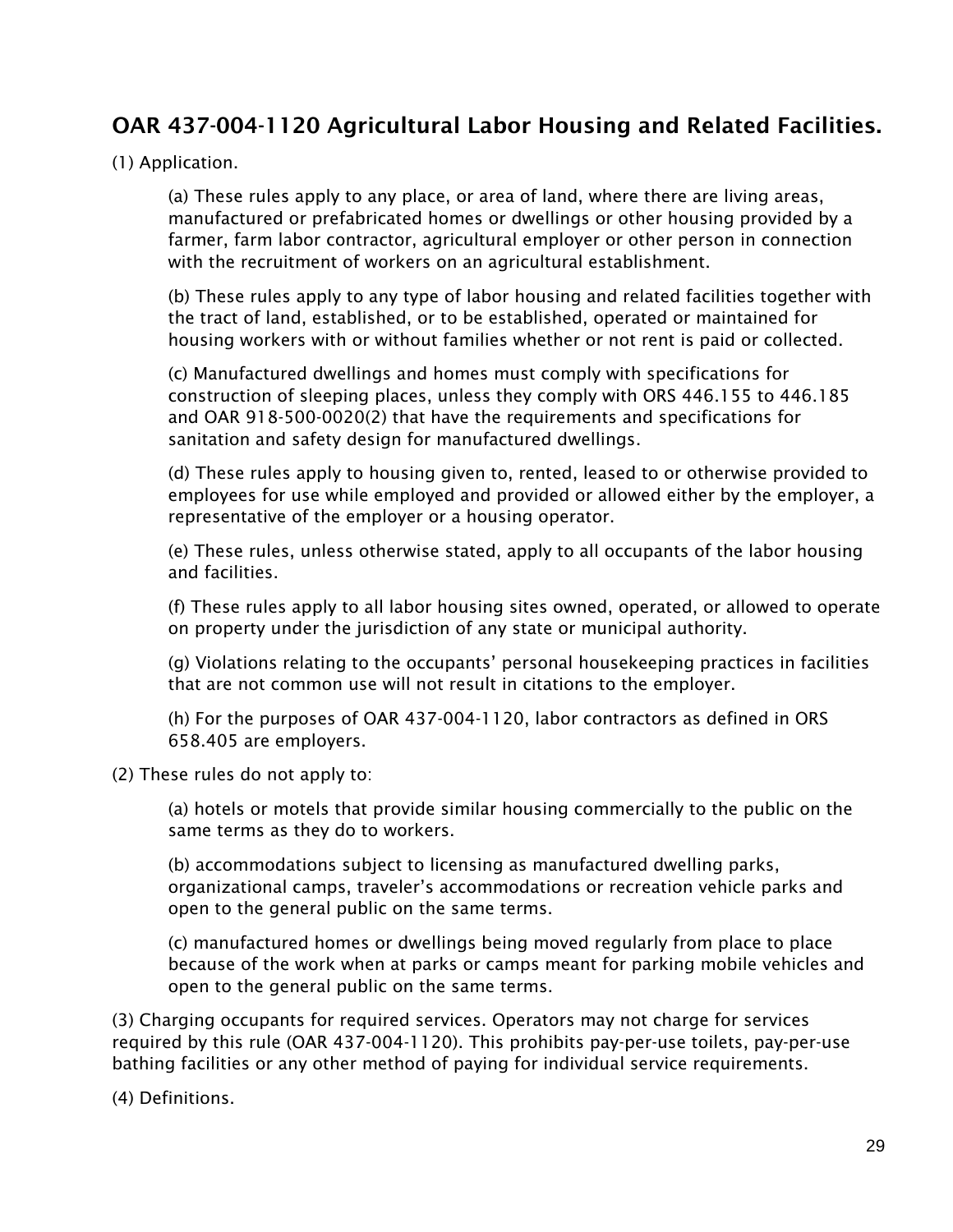(a) Clean means the absence of soil or dirt or removal of soil or dirt by washing, sweeping, clearing away, or any method appropriate to the material at hand.

(b) Common use facilities are those for use by occupants of more than one housing unit or by occupants of dormitory-style housing.

(c) Common use cooking and eating facility is a shared area for occupants to store, prepare, cook, and eat their own food.

(d) Dining hall is an eating place with food furnished by and prepared under the direction of the operator for consumption, with or without charge, of the occupants.

(e) Facility means a living area, drinking water installation, toilet installation, sewage disposal installation, food handling installation, or other installation required for compliance with the labor housing and related facility rules.

(f) Garbage means food wastes, food packaging materials or any refuse that has been in contact with food stuffs.

(g) Housing site is a place where there are living areas.

(h) Livestock operation is any place, establishment or facility with pens or other enclosures in which livestock is kept for purposes including, but not limited to, feeding, milking, slaughter, watering, weighing, sorting, receiving, and shipping. Livestock operations include, among other things, dairy farms, corrals, slaughterhouses, feedlots, and stockyards. Operations where livestock can roam on a pasture over a distance are outside this definition.

(i) Living area is any room, structure, shelter, tent, manufactured home or dwelling or prefabricated structure, vehicle or other place housing one or more persons.

(j) Manufactured dwelling is a residential trailer, built before January 1, 1962, for movement on the highway, that has sleeping, cooking and plumbing facilities; or, a mobile home, constructed for movement on the highway, that has sleeping, cooking and plumbing facilities, built between January 1, 1962 and June 15, 1976 and meeting the requirements of Oregon mobile home law in effect at the time of construction.

(k) Manufactured home is a structure built for movement on the highway that has sleeping, cooking and plumbing facilities and is used as a residence. Built on or after June 15, 1976 to comply with federal manufactured housing standards and regulations in effect at the time of construction. More information on these definitions is in ORS 446.003(26).

(l) Operator means any person or company that operates labor housing and/or related facilities.

(m) Potable water is water meeting the bacteriological and other requirements of the Public Health Division of the Oregon Department of Human Services.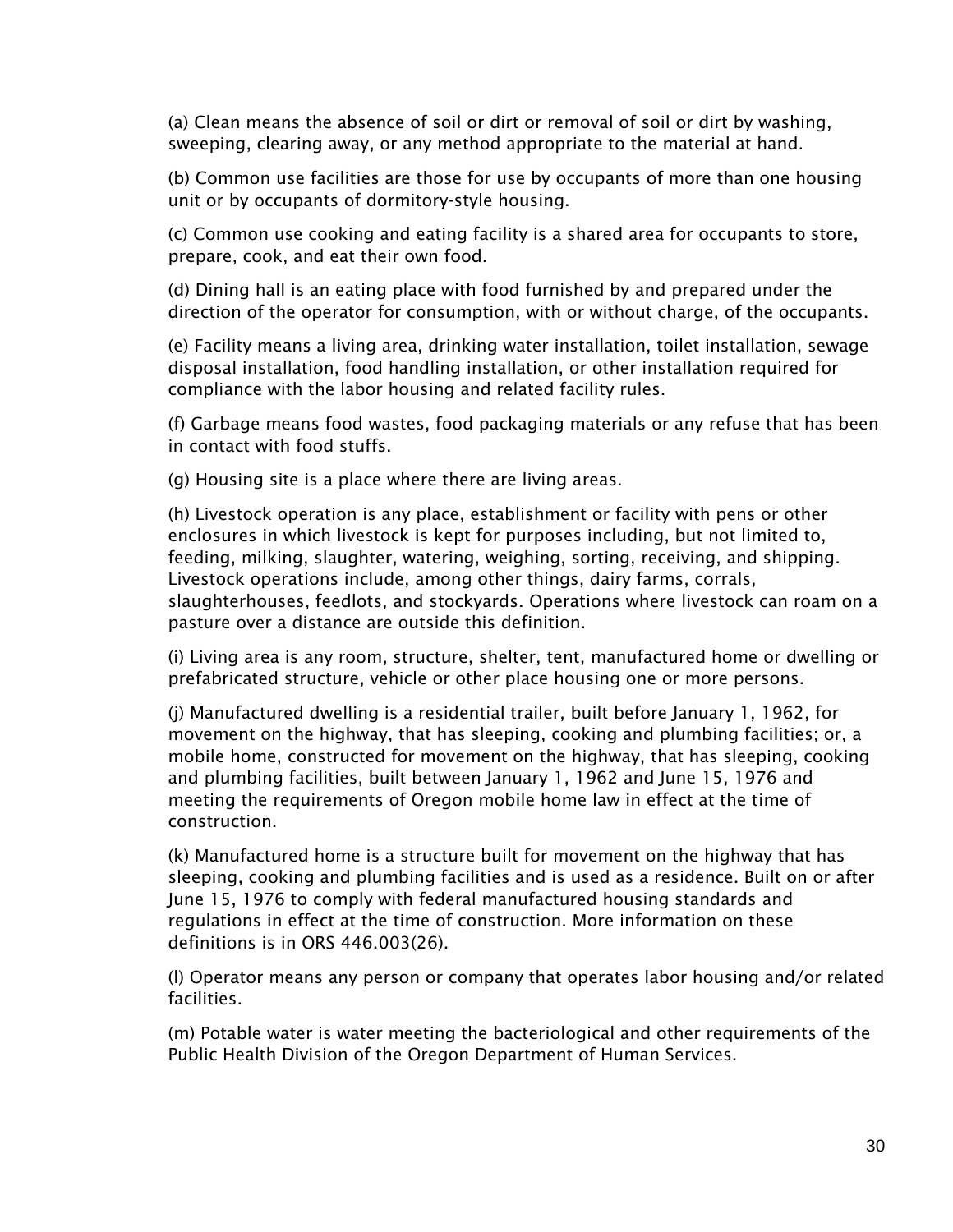(n) Prefabricated structure means a building or subassembly which has been in whole or substantial part manufactured or assembled using closed construction at an offsite location to be wholly or partially assembled on-site; but does not include a manufactured home or dwelling. Prefabricated structures are manufactured in accordance with the Oregon state building code and rules adopted by the Building Codes Division of the Oregon Department of Consumer and Business Services in OAR 918-674.

(o) Privy is the same as outhouse or pit toilet but is not the same as portable toilets.

(p) Recyclable material means containers that are returnable for refund of a deposit or materials gathered as part of a recycling program.

(q) Refuse includes waste materials such as paper, metal, discarded items, as well as debris, litter and trash.

(r) Sanitary means free from agents that may be injurious to health.

(s) Sewage means the water-carried human and animal wastes, including kitchen, bath, and laundry wastes from residences, buildings, industrial establishments, or other places, together with such ground-water infiltration, surface waters, or industrial wastes as may be present.

(t) Toilet room is a room in or on the premises of any labor housing, with toilet facilities for use by employees and occupants of that housing.

(5) Housing registration requirements.

(a) ORS  $658.7\theta$ 50 requires the operator of Agricultural Labor Housing and Related Facilities to register such housing with Oregon OSHA as in (b) below, except the following as defined by ORS 658.705:

(A) Housing occupied solely by members of the same family,

(B) Housing occupied by five or fewer unrelated persons, andor

(C) Housing on operations that do not produce or harvest farm crops (Oregon OSHA considers "production of crops" to mean production of farm crops for sale").

(b) Each year, before occupancy, the operator or employer must register agricultural labor housing and related facilities with Oregon OSHA as set out below.

(A) The operator must contact Oregon OSHA at least 45 days before the first day of operation or occupancy of the housing and related facilities. Instructions and additional information will come later by mail.

(B) If the housing and related facilities were not registered in the previous year, the operator must call Oregon OSHA to request a consultation visit to the housing. Oregon OSHA will register housing and related facilities not previously registered only after a pre-occupancy consultation that finds the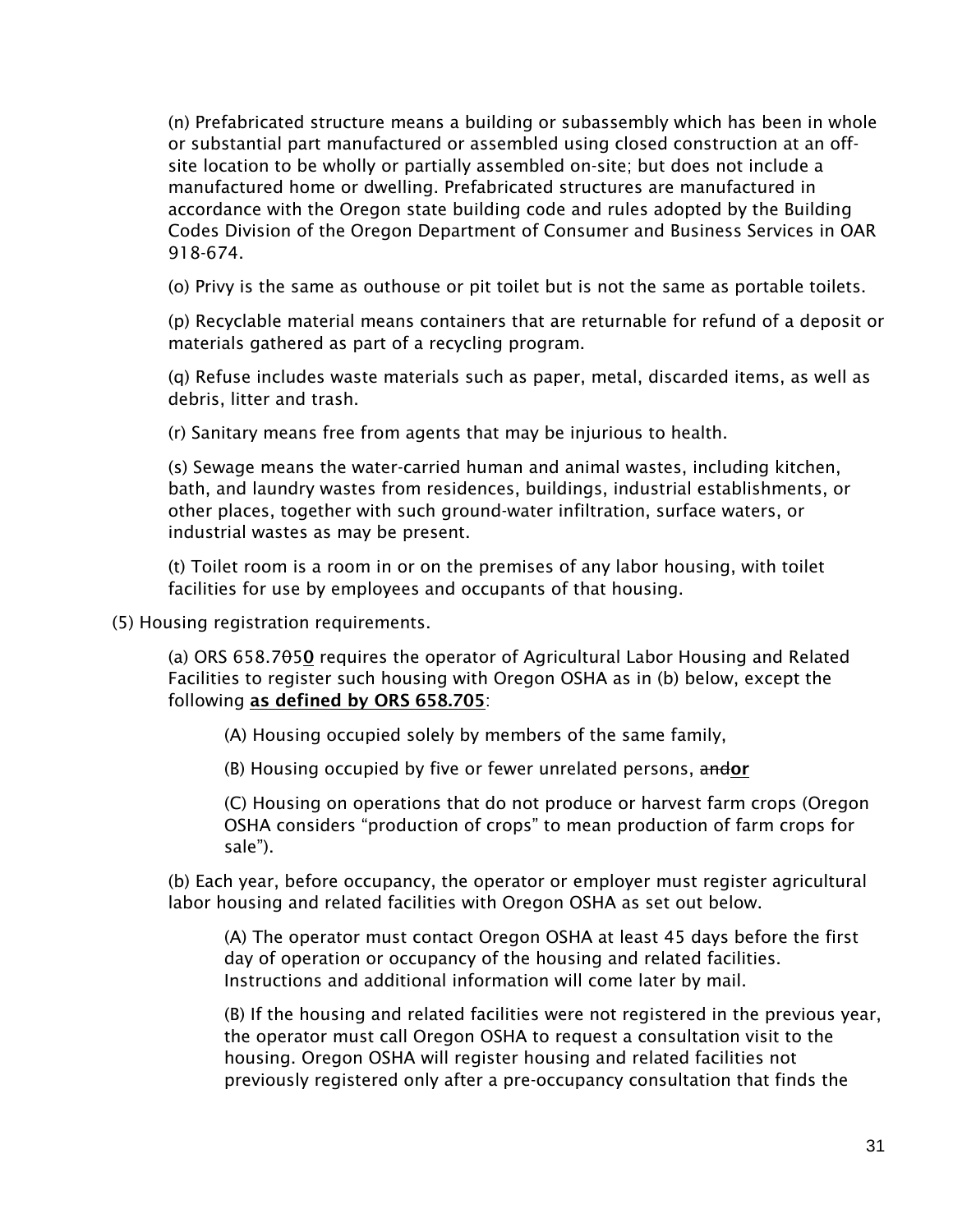housing or facility to be substantially in compliance with all applicable safety and health rules.

(C) If there were significant changes in the circumstances of the housing or facilities since the last registration, Oregon OSHA may, at its discretion, refer the employer for a consultation prior to re-registering the housing and facilities.

(D) Once registered, the operator must display the registration certificate provided by Oregon OSHA in a place frequented by employees. The operator must also provide and display a translation of the certificate in the language or languages used to communicate with employees.

(c) The Director of the Department of Consumer and Business Services or designee may revoke a labor housing and related facilities registration if Oregon OSHA determines that any of the following apply:

(A) The application had any negligent or willful material misrepresentation, or false statement.

(B) The conditions under which the registration was accepted no longer exist or have changed.

(C) The housing and related facilities are not substantially in compliance with the applicable safety and health rules.

(d) When Oregon OSHA revokes the registration of agricultural labor housing and related facilities, operators or their agents have 30 days to file a written appeal. On receipt of such appeal, the Director of the Department of Consumer and Business Services will hold a contested case hearing on that appeal under ORS 183.413, et seq.

(e) Any group or individual may protest the proposed registration, continued registration or renewal of any labor housing and related facilities registration under the following conditions:

(A) The signed and dated protest must be submitted in writing and received by the Director before issuance of the registration or renewal.

(B) The protest must include the name, address and phone number of the individual or group filing it.

(C) The protest must clearly identify which housing and related facilities is the subject of the protest, including the exact physical location and name of the applicant.

(D) The protest must clearly state the facts and reasons for the protest. Such facts and reasons must be based on factors that are within the scope of ORS 654, 658.705 through 658.850 and any relevant regulations.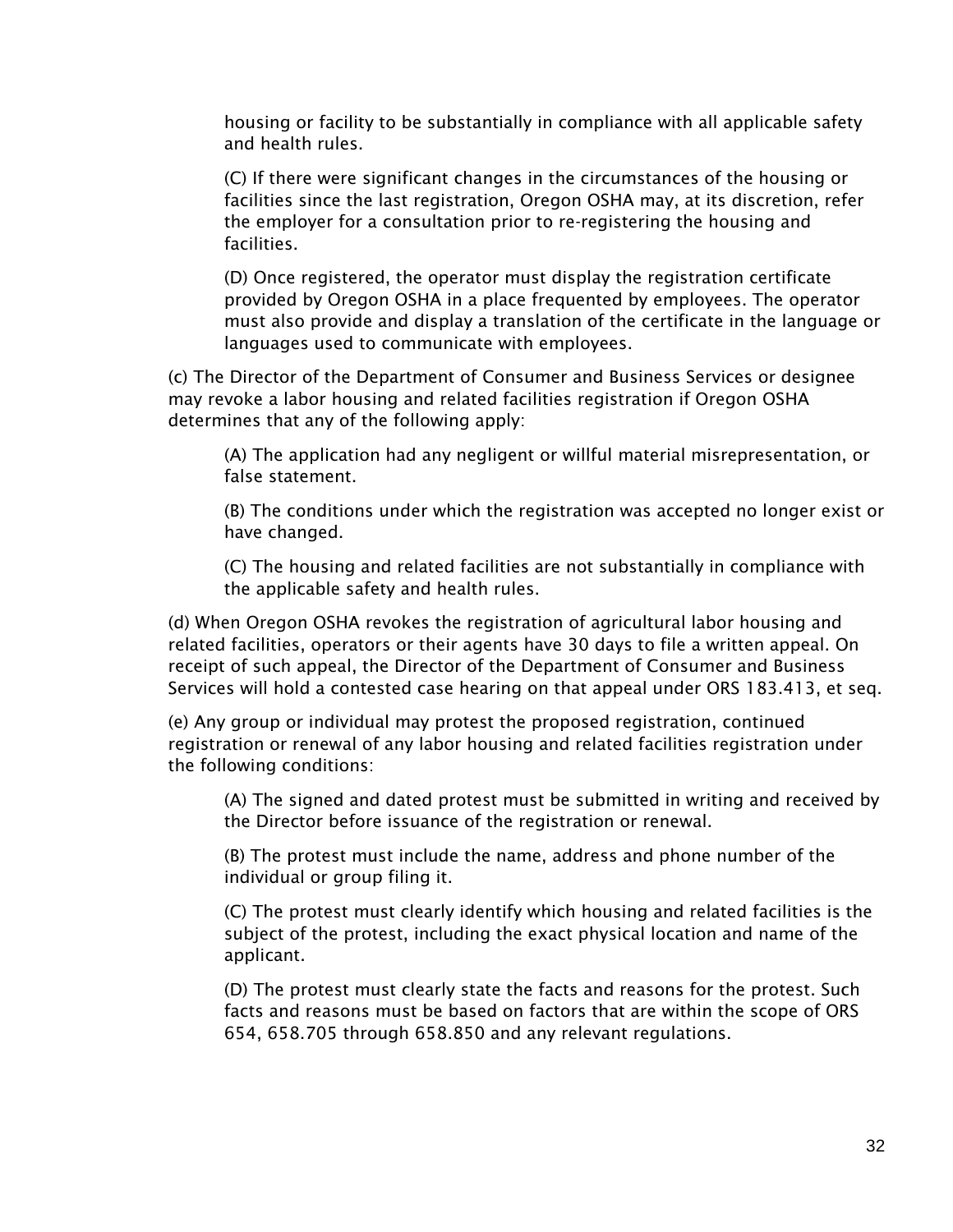(E) When the above provisions are met, such group or individual may participate in the contested case as a party or limited party under OAR 137- 003-0005.

#### (6) Site requirements:

(a) The grounds of labor housing and related facilities must be substantially free from waste water, sewage, garbage, recyclable material, refuse or noxious plants such as poison oak and poison ivy.

(b) During housing occupancy, grass, weeds and brush must be cut back at least 30 feet from buildings.

(c) All housing site land must have adequate drainage. The site must not be subject to flooding when occupied.

(d) Adequately dispose of the waste water and food waste under outside water hydrants.

(e) The operator of labor housing is responsible for the maintenance and operation of the housing and its facilities.

(f) Store all toxic materials such as pesticides, fertilizers, paints and solvents in a safe place.

(g) Do not leave empty pesticide containers such as drums, bags, cans, or bottles in the housing area.

(h) Prevent or control the breeding of mosquitoes, flies, and rodents in the immediate housing area and within 200 feet of any labor housing and related facilities owned or under lawful control or supervision of the operator.

(i) Do not locate labor housing within 500 feet of livestock operations unless the employees in the housing are employed to tend or otherwise work with the animals.

**NOTENote:** This does not apply to animals owned by the housing occupants.

(j) Provide electricity to all housing units and related facilities. Subdivision 4/S, Electricity applies to ALH.

(k) Extension cords or plug strips must have circuit breaker or fuse protection either as part of the set or part of the building wiring.

(l) Facilities built or remodeled before December 15, 1989, must have a ceiling or wall-type electric light fixture in working order and at least one wall-type electrical outlet in every living area. Facilities built or remodeled after that date must comply with the code in effect at the time of construction or remodeling.

(m) Provide a ceiling or wall-type electric light in toilet rooms, lavatories, shower or bathing rooms, laundry rooms, hallways, stairways, the common eating area or other hazardous dark areas.

(n) Light privies either directly or indirectly from an outside light source.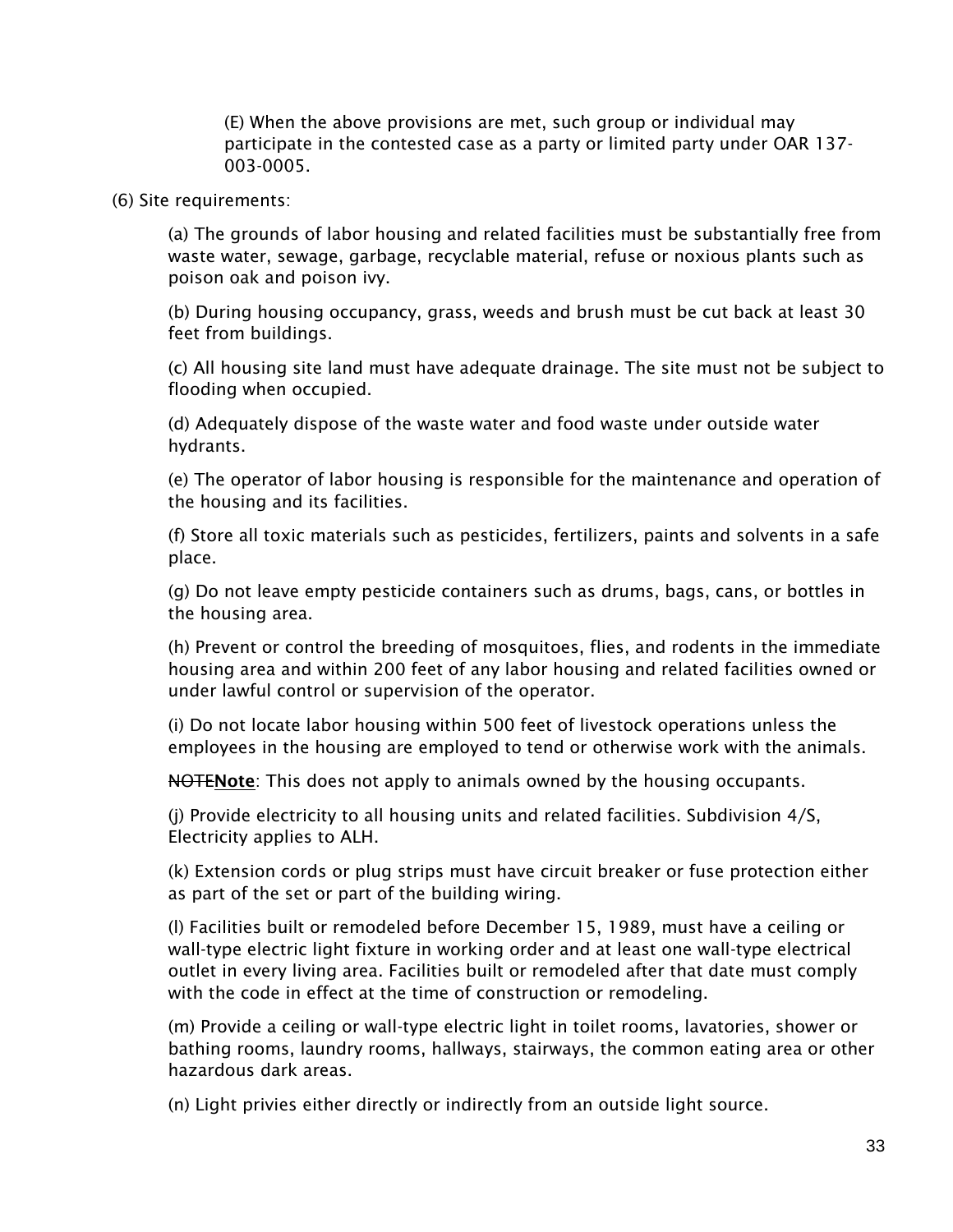(o) Provide enough light in corridors and walkways to allow safe travel at night.

(p) Each housing site must have its street numbers displayed to be easily visible to responding emergency vehicles on public highways or roads.

(q) The lowest point of wooden floor structures must be at least 12 inches above ground.

(7) Water supply.

(a) All domestic water furnished at labor housing and related facilities must conform to the standards of the Public Health Division of the Oregon Department of Human Services. $(A)$ -The site water system must supply at least 15 psi at the outlet end of all water lines regardless of the number of outlets in use.

(b) Have a bacteriological analysis done on the water before occupancy and as often as needed to assure a potable water supply, except when the water comes from a community water system.

(c) Provide enough potable water in the labor housing area for drinking, hand washing, bathing and domestic use. An ample supply is at least 35 gallons of water per day per occupant.

(d) Arrange, construct and if necessary, periodically disinfect the water storage and distribution facilities to satisfactorily protect the water from contamination. Install all new plumbing in labor housing and related facilities to comply with the Oregon state building code.

(e) When potable water is not available in each dwelling unit, there must be a potable water source within 100 feet of each unit and there must be a working, clean drinking fountain for each 100 occupants or fraction thereof.

(f) Post as, "Unsafe for drinking," non-potable water that is accessible to occupants. The posting must be in the language of the camp occupants or with a universal symbol.

(g) Portable water containers with spigots and tight fitting lids are acceptable for providing and storing drinking water in the housing.

(A) These containers must be made of impervious non-toxic materials that protect the water from contamination.

(B) Wash and sanitize them at least every 7 days.

(h) Do not use containers such as barrels, pails or tanks that require dipping or pouring to get the water.

(i) Do not use cups, dippers or other utensils for common drinking purposes.

(j) Do not allow cross connection between a system furnishing water for drinking purposes and a non-potable supply.

(8) Bathing, hand washing, laundry, and toilet facilities — General.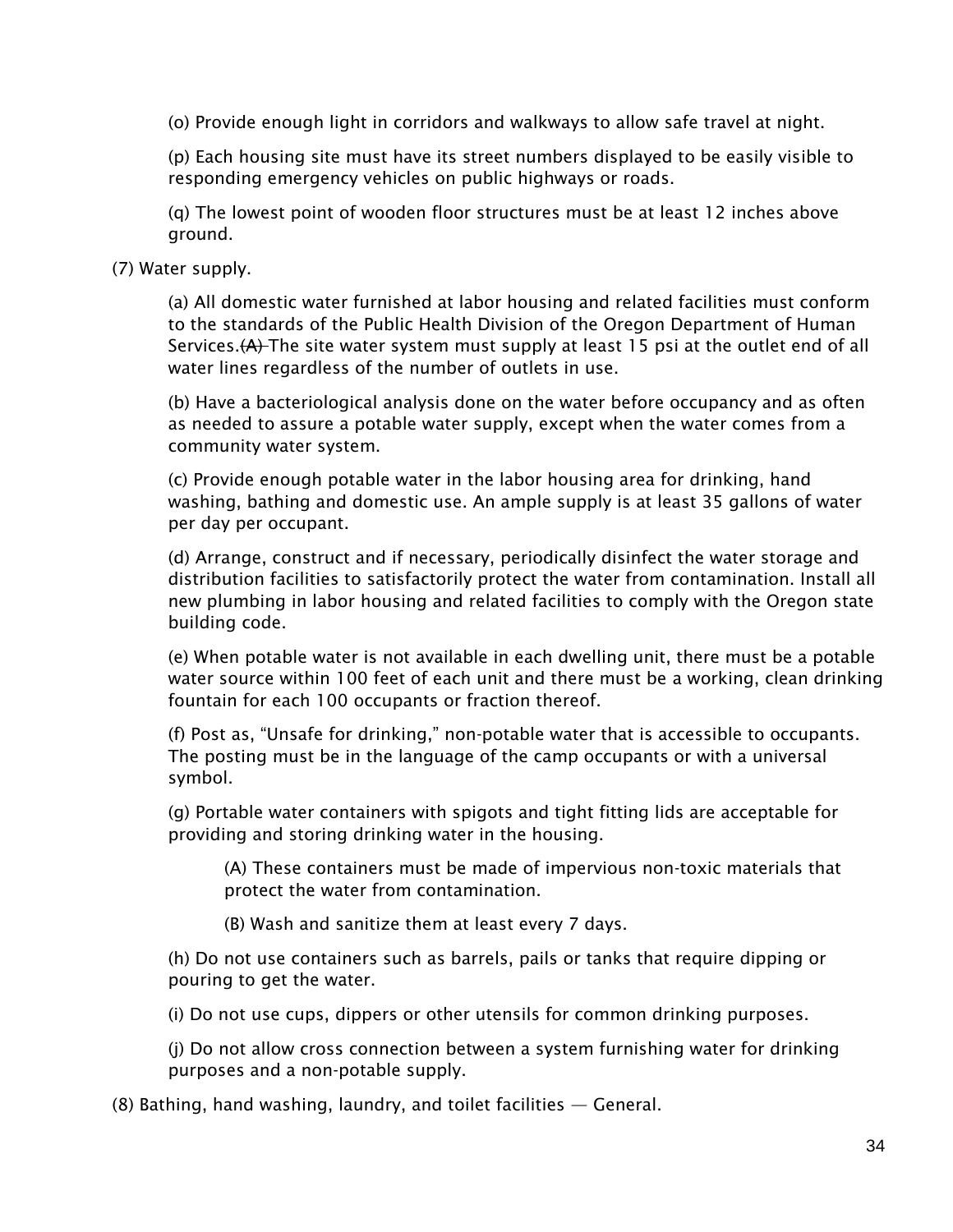(a) Provide an adequate supply of hot and cold water under pressure for all common use bathing, hand washing, and laundry facilities at all labor housing and related facilities.

(b) In installations with bathing, laundry facilities, or flush toilets, the floor and walls must be of readily cleanable finish and impervious to moisture.

(c) All common use bathing, hand washing, and laundry facilities must be clean, sanitary and operating properly.

(d) Buildings for common use bathing, hand washing, laundry, and toilet facilities must have heating capable of keeping the facility at 68 degrees or more during use.

(9) Bathing facilities.

(a) Provide drains in all showers to remove waste water. Slope floors so they drain. Do not use slippery materials for flooring.

NOTE: Paragraph (b) is effective April 1, 2009. Until then the old ratio of 1 to 15 applies.

(b) Provide at least one shower head with hot and cold water under pressure for every 10 occupants or fraction thereof.  $(A)$  Unisex shower rooms are acceptable in the same ratios. They must have working locks and provide privacy.

(c) Separate common use bathing facilities used for both sexes in the same building by a solid, non-absorbent wall extending from the floor to the ceiling.

(d) Mark separate sex bathing facilities, if provided, with "women" and "men" in English and in the native language of employees expected to occupy the housing or with easily understood pictures or symbols.

(10) Hand washing facilities.

#### NOTE: Paragraph (a) is effective April 1, 2009. Until then the old ratio of 1 to 15 applies.

(a) Provide at least one hand washing sink or basin with hot and cold water under pressure for every 6 occupants or fraction thereof. Each 24 linear inches of "trough" type sink with individual faucets counts as one basin. When each living unit does not have hand washing facilities, locate common use facilities either close to the toilet facilities or close to the sleeping places.

(b) In common use facilities, do not use a single common towel. If you provide paper towels, there must be a container for their disposal.

(11) Laundry facilities.

NOTE: Paragraph (a) is effective April 1, 2009. Until then the old rule applies which reads: 437-004-1120(11)

(a) When public laundry and drying facilities are not available within 5 miles, the housing must have readily accessible laundry and drying facilities.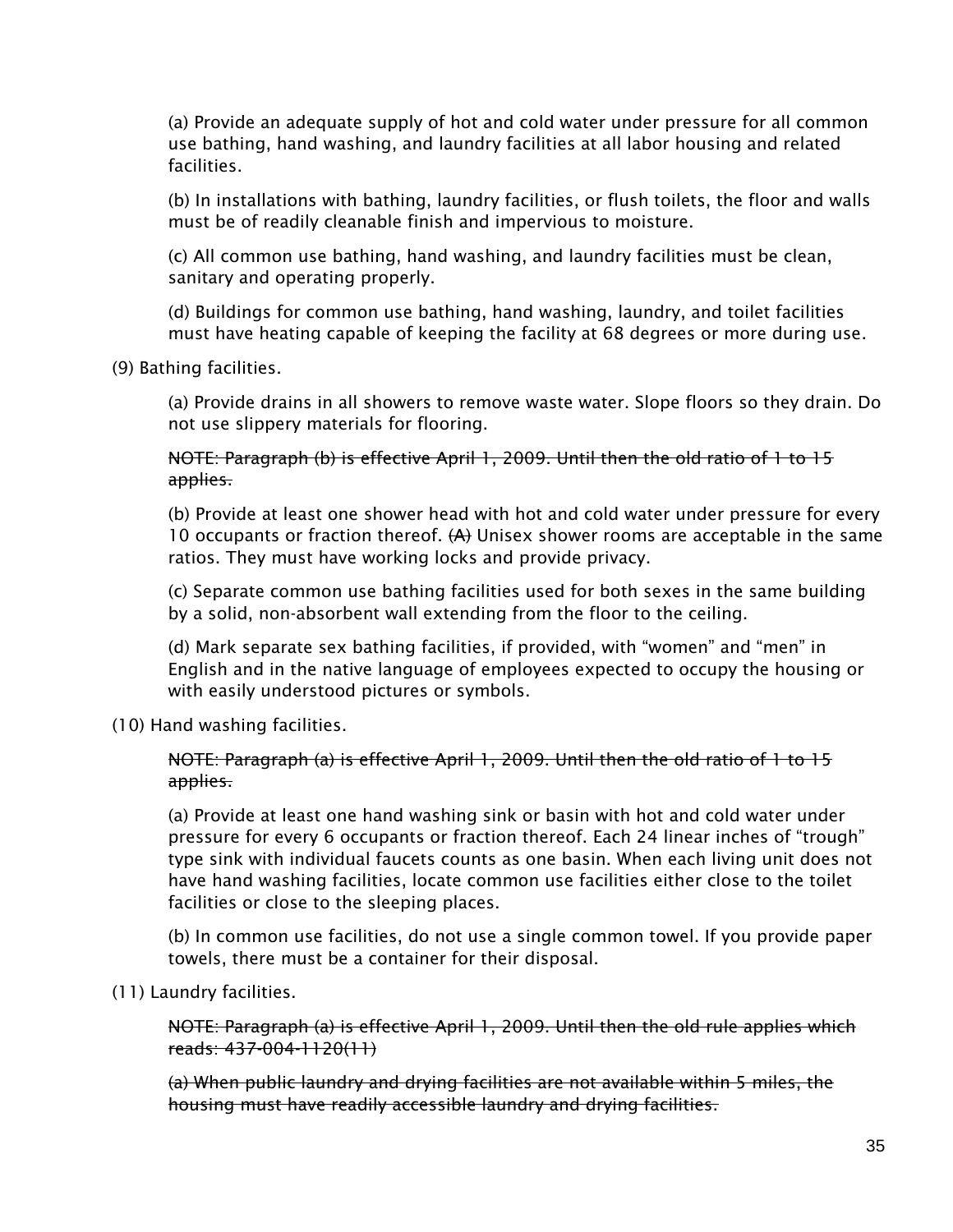(b) Laundry facilities in the housing area must have trays or tubs, plumbed with hot and cold water in the ratio of 1 for each 25 occupants.

(c) Mechanical washers are optional in the ratio of 1 to 50 occupants with one laundry tray per 100 occupants.

 $\Theta$ (a) Provide laundry trays, tubs, or machines with plumbed hot and cold water in the combined ratio of 1 for each 30 occupants or each part of 30.

(eb) Provide clothes lines or drying facilities to serve the needs of the occupants.

(fc) Laundry rooms must have drains to remove waste water.

(gd) Each common use laundry room must have a slop sink.

(12) Toilet facilities.

(a) Locate toilet facilities in labor housing and related facilities within 200 feet from the living area that they serve.

(b) Locate toilets, chemical toilets, or urinals in rooms built for that purpose.

(c) Maintain a usable, unobstructed path or walkway free of weeds, debris, holes or standing water from each living area to the common use toilet facilities.

(d) Provide at least one toilet for every 15 occupants or fraction thereof for each gender in the labor housing. Toilets must assure privacy:.

(A) If urinals are in the toilet facility and where three or more toilets are required for men, one urinal substitutes for one toilet (24 inches of troughtype urinal equals one urinal), to a maximum of one-third of the total required toilets.

(B) Existing urinals must be non-absorbent, non-corrosive materials that have a smooth and cleanable finish. Urinals installed after the effective date of this standard must meet Oregon state building code.

(C) If there are no common use toilet facilities, calculate the required ratio without regard to gender.

(e) Clean common use toilet facilities daily or more often when needed to maintain sanitation.

(f) Mark separate sex toilet facilities, when provided, with "women" and "men" in English and in the native language of employees expected to occupy the housing or with easily understood pictures or symbols.

(g) Ventilate all labor housing toilet rooms according to the Oregon state building code.

(h) Separate common use toilet facilities used for both sexes in the same building by a solid, non-absorbent wall extending from the floor to the ceiling.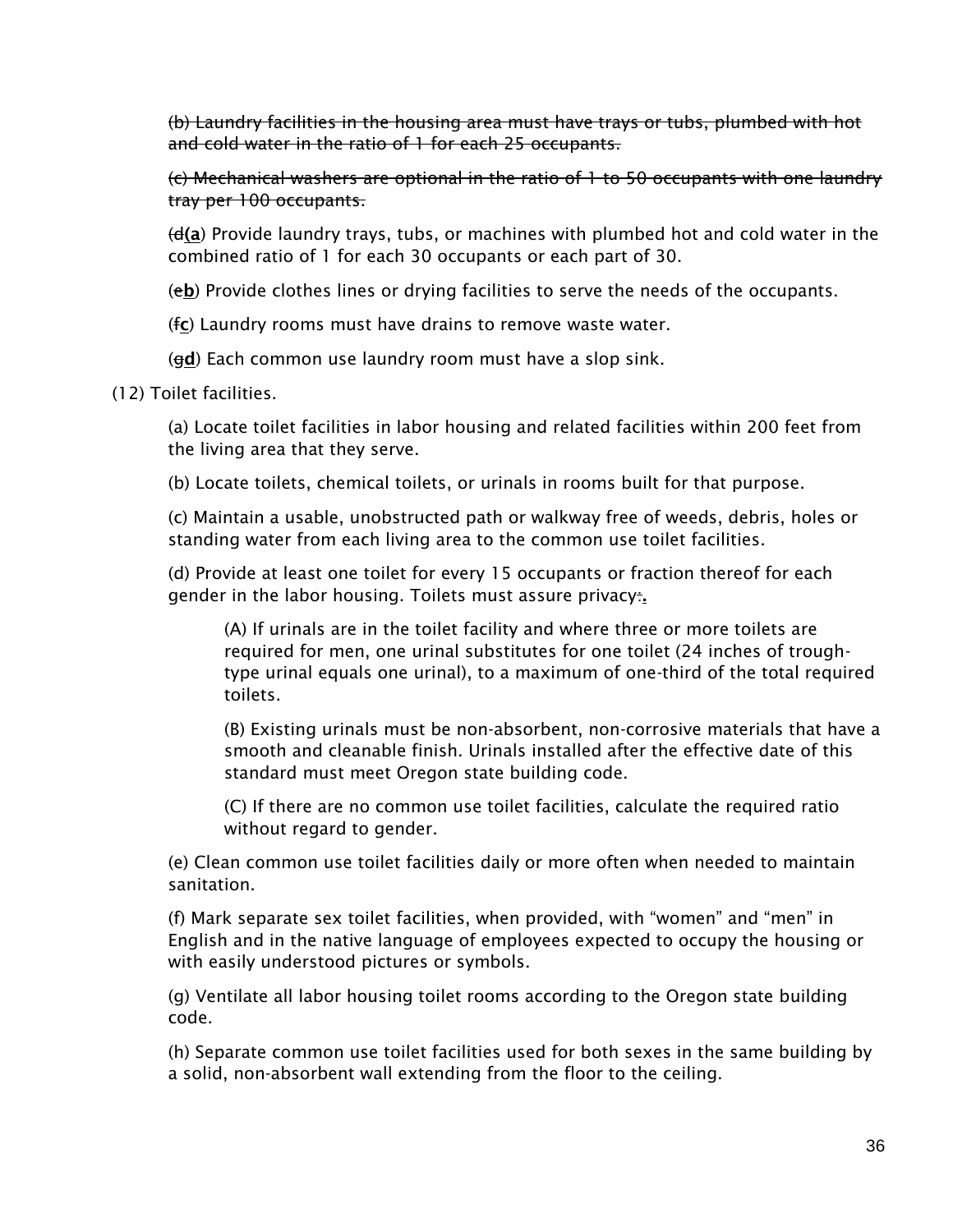(i) Install privacy partitions between each individual toilet or toilet seat in multiple toilet facilities. The partitions may be less than the height of the room walls:

(A) The top of the partition must be not less than 6 feet from the floor and the bottom of the partition not more than 1-foot from the floor. The width of the partition must extend at least 1 1/2 feet beyond the front of the toilet seat.

(B) Provide a door or curtain so the toilet compartment is private.

(j) Provide common use toilet facilities with toilet paper and holders or dispensers. Also provide disposal containers with lids.

(k) Do not allow obstruction of the path or access to a toilet room. If access is through another room, that room must not be lockable.

(13) Portable toilets, chemical toilets and privies.

(a) The location and construction of privies must conform to Oregon Department of Environmental Quality standards.

(b) Privies must be at least 100 feet from any living area or any facility where food is prepared or served.

(c) Portable toilets and privies must have adequate lighting.

(d) When in use, service portable and chemical toilets at least weekly or often enough to keep them from becoming a health hazard. Clean portable toilets, chemical toilets and privies at least daily.

(14) Sewage disposal and plumbing.

(a) Connect the sewer lines from the labor housing and related facilities to a community sewer system, a septic tank with subsurface disposal of the effluent, pit type privies or other sanitary means conforming to Department of Environmental Quality standards.

(b) Install all plumbing in labor housing and related facilities to comply with Department of Environmental Quality standards and the Oregon state building code.

(15) Garbage and refuse disposal outside of buildings.

NOTENote: Recyclable material is not garbage or refuse referred to in this section  $(15)$ .

(a) Keep refuse and garbage containers clean and in good repair.

(b) Provide at least one 30-gallon or larger container per 15 occupants. Containers must be inside the housing site area and accessible to all occupants.

(c) Empty garbage bins and dumpsters at least weekly during use, but always before they become a health hazard or full enough to interfere with full closing of the lid.

(d) Empty common use cans and portable containers into a bin or dumpster, when full or twice weekly whichever is more frequent. Do not allow garbage on the ground.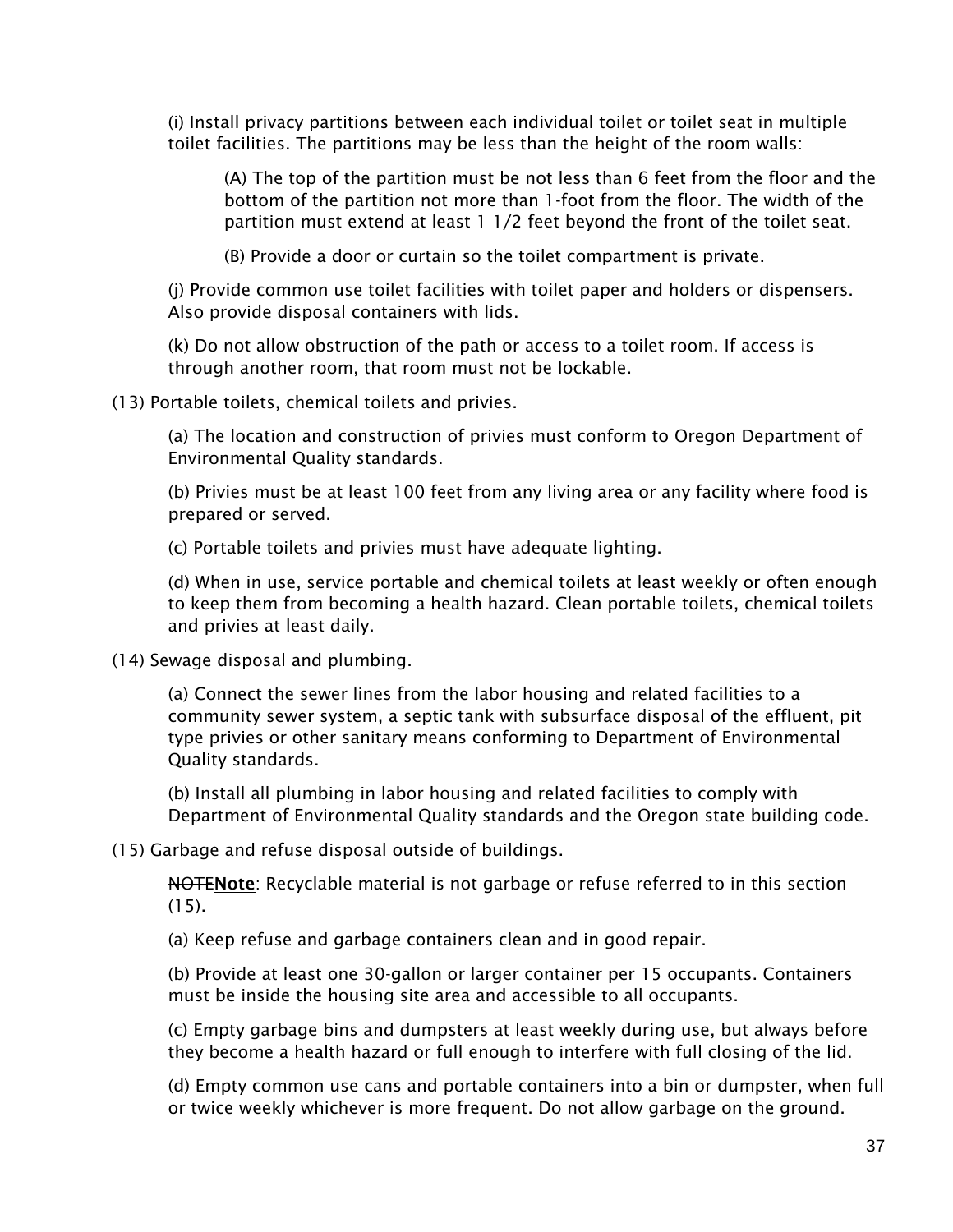(e) Keep all refuse and garbage containers covered and the garbage storage area clean to control flies and rodents.

(f) Do not burn any food, garbage or wet refuse.

(g) Dispose of garbage and refuse according to Department of Environmental Quality standards that govern the disposal of garbage, refuse and other solid wastes.

(16) Living areas.

(a) Keep all living areas, safe and in good repair structurally and stable on their foundations. They must provide shelter for the occupants against the elements and protect the occupants from ground and surface water as well as rodents and insects.

(b) The walls and roof must be tight and solid. Floors must be rigid and durable, with a smooth and cleanable finish in good repair.

(c) For living areas without a working permanent heating system or heaters, the ALH operator must supply portable heaters at no cost to the occupant. These heaters must be capable of keeping the temperature in the living area at a minimum of 68 degrees. Heaters must meet these requirements:

(A) Operate by electricity only.

(B) Have working safety devices installed by the manufacturer for the particular type heater.

(C) Be in good working order with no defects or alterations that make them unsafe.

(d) Permanently installed solid fuel or gas fired heaters must meet the following:

(A) Install and vent any stoves or other sources of heat that use combustible fuel to prevent fire hazards and dangerous concentration of gases:

(i) Solid or liquid fuel heaters or stoves installed on or before December 15, 1989, must sit on a concrete slab, insulated metal sheet or other fire resistant material when used in a room with wood or other combustible flooring. Extend it at least 18 inches beyond the perimeter of the base of the stove.

(ii) Solid or liquid fuel heaters or stoves must meet the manufacturer's specifications and the Oregon state building code in effect at the time of installation.

(B) Install fire resistant material on any wall or ceiling within 18 inches of a solid or liquid fuel stove or a stove pipe. Provide a vented metal collar around the stovepipe, or vent passing through a wall, ceiling, floor or roof or combustible material.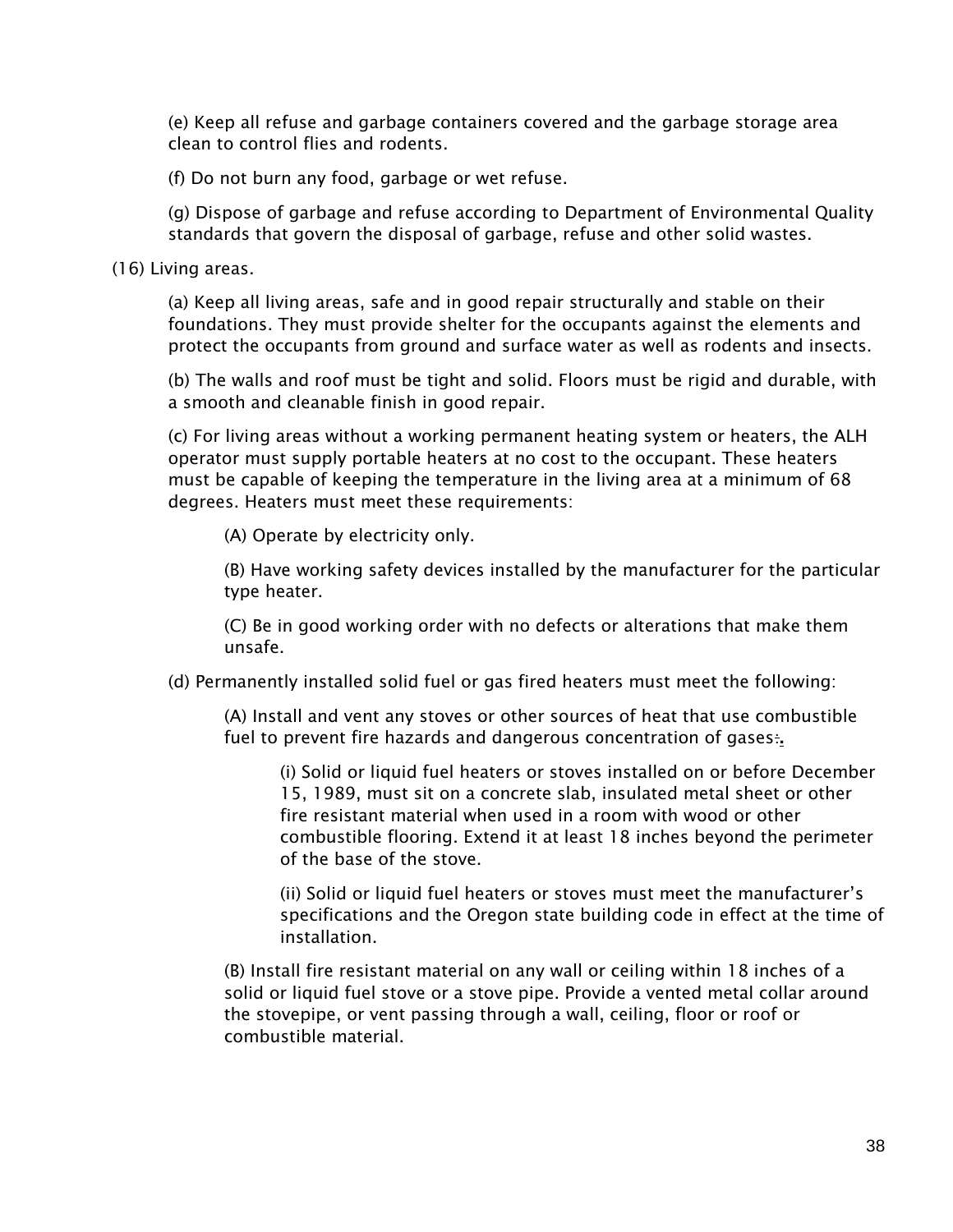(C) Heating systems with automatic controls must cut off the fuel supply on failure or interruption of the flame or ignition, or when they exceed a predetermined safe temperature or pressure.

(D) All gas appliances and gas piping must comply with the Oregon state building code in effect at time of installation and the manufacturer's instructions.

(E) Do not locate stoves so they block escape from a sleeping place.

(e) Provide screens of at least 16 mesh on the doors and windows of the living area. All screen doors must be tight-fitting, in good repair, and self-closing.

(f) Provide beds, bunks or cots for each occupant and suitable storage facilities, such as wall cabinets or shelves, for each occupant or family unit.

(A) The camp operator must provide a mattress or pad for each bed or bunk.

(iB) If you provide foam pads, they must be thicker than 2 inches.

 $(i\textbf{t})$  Do not provide uncovered foam pads.

(HID) Mattresses or pads must not sit on the floor.

( $W$ E) The sleeping surface must be at least 12 inches above the floor.

(g) Mattresses or pads furnished by the camp operator must be clean, in good repair, and free from insects and parasites.

(A) Fumigate mattresses or pads, used uncovered, or treat with an effective insecticide before each season's occupancy. If you provide covers, clean them before each season's occupancy.

(B) Store mattresses or pads in a clean, dry place.

(h) Space the beds, bunks or cots so that there is enough room to allow for rapid and safe exiting during an emergency.

**NOTENote**: Do not count children 2 years old and younger when calculating square footage requirements in paragraphs (i), (j), (k), and (l).

(i) In living areas built after August 1, 1975, where workers cook, live, and sleep, provide at least 100 square feet per occupant.

(j) In living areas built before August 1, 1975, where workers cook, live and sleep, provide at least 60 square feet per occupant.

(k) Each sleeping room without double bunk beds must have at least 50 square feet of floor space per employee. Where there are double bunk beds, provide 40 square feet per occupant. Do not use triple bunks.

(l) Beginning on January 1, 2018 all agricultural labor housing, where workers cook, live and sleep in the same area, must provide 100 square feet per occupant.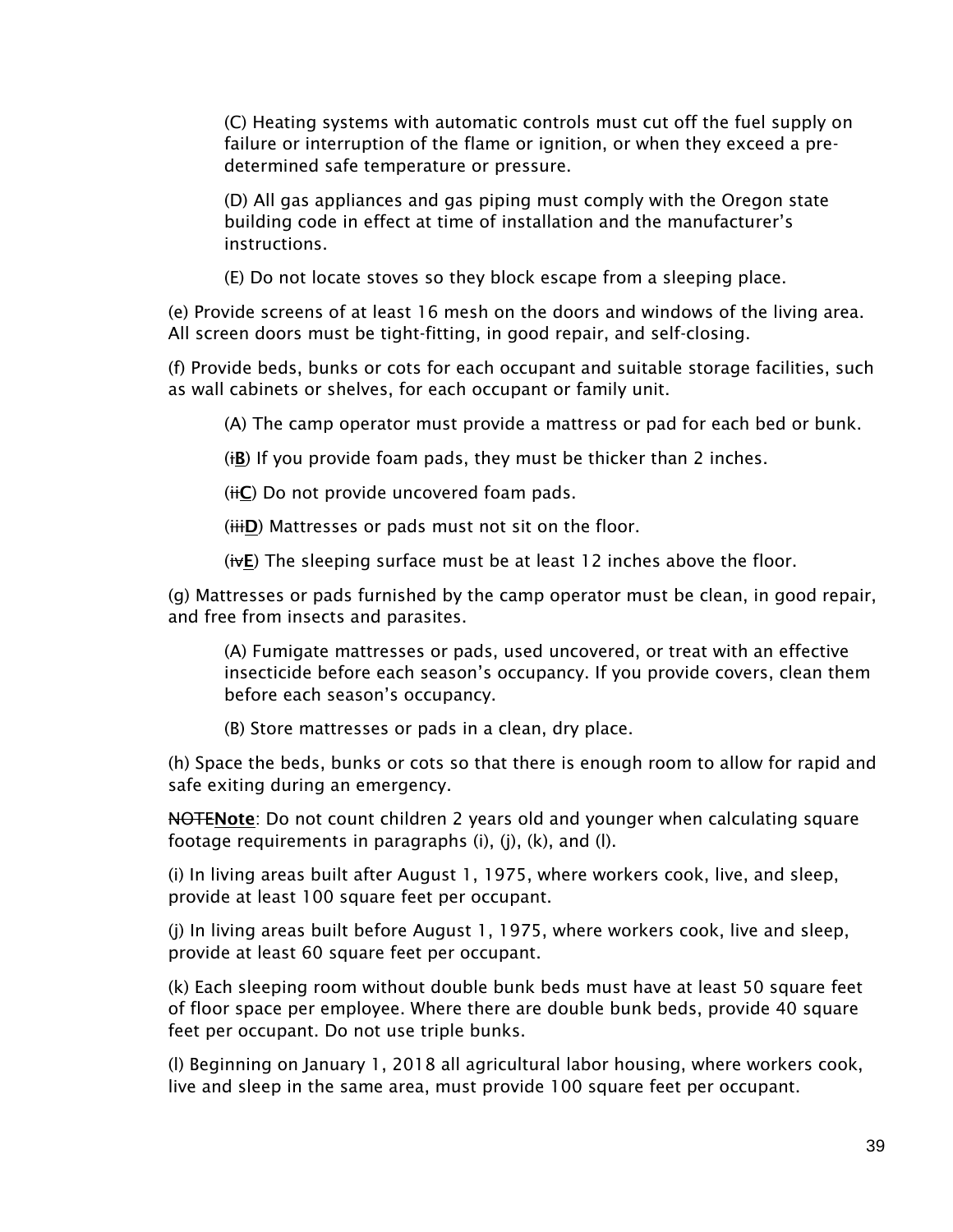(m) For units built after April 3, 1980 at least one-half the required floor space in each living area must have a minimum ceiling height of 7 feet. Floor space with a ceiling height less than 5 feet does not count toward the minimum required floor space.

(n) Beginning on January 1, 2018 only areas with a 7 foot ceiling height will count toward the required square footage of any living or sleeping area. Housing built or remodeled between January 26, 2009 and January 1, 2018 must have minimum 7 foot high ceilings for the space to count toward any required square footage.

(o) Provide separate private sleeping areas for unrelated persons of each sex and for each family unit.

#### NOTE: Paragraph (p) is effective April 1, 2009.

(p) Provide windows or skylights with a total area equal to at least 10 percent of the required floor area. At least one-half (nominal) the total required window or skylight area must be openable to the outside. Adequate mechanical ventilation may substitute for openable window space. Not more than one-half the required space can be met with skylights. Openable, screened windows in doors count toward this requirement.

(q) Before occupancy clean all living areas and eliminate any rodents, insects, and animal parasites.

(17) Fire protection.

(a) All fires must be in equipment designed for that use. Do not allow open fires within 25 feet of structures.

(b) Each season, at the time of initial occupancy, each living area must have a working approved smoke detector.

NOTENote: The camp operator is not responsible for daily maintenance of the detector or the actions of occupants that defeat its function.

(c) Provide fire extinguishing equipment in a readily accessible place, not more than 50 feet from each housing unit. The equipment must provide protection equal to a 2A:10BC rated extinguisher.

**NOTENote:** Hoses are acceptable substitutes for extinguishers only if the water supply is constant and reliable. Hoses must be immediately available for firefighting use.

(d) All living areas with more than one room, built before December 15, 1989, with one door, must have, in addition to a door, a window in each sleeping room that can be an exit in case of fire:

(A) This window must have an openable space at least 24 inches by 24 inches, nominal.

(B) The lowest portion of the opening must be less than 48 inches above the floor.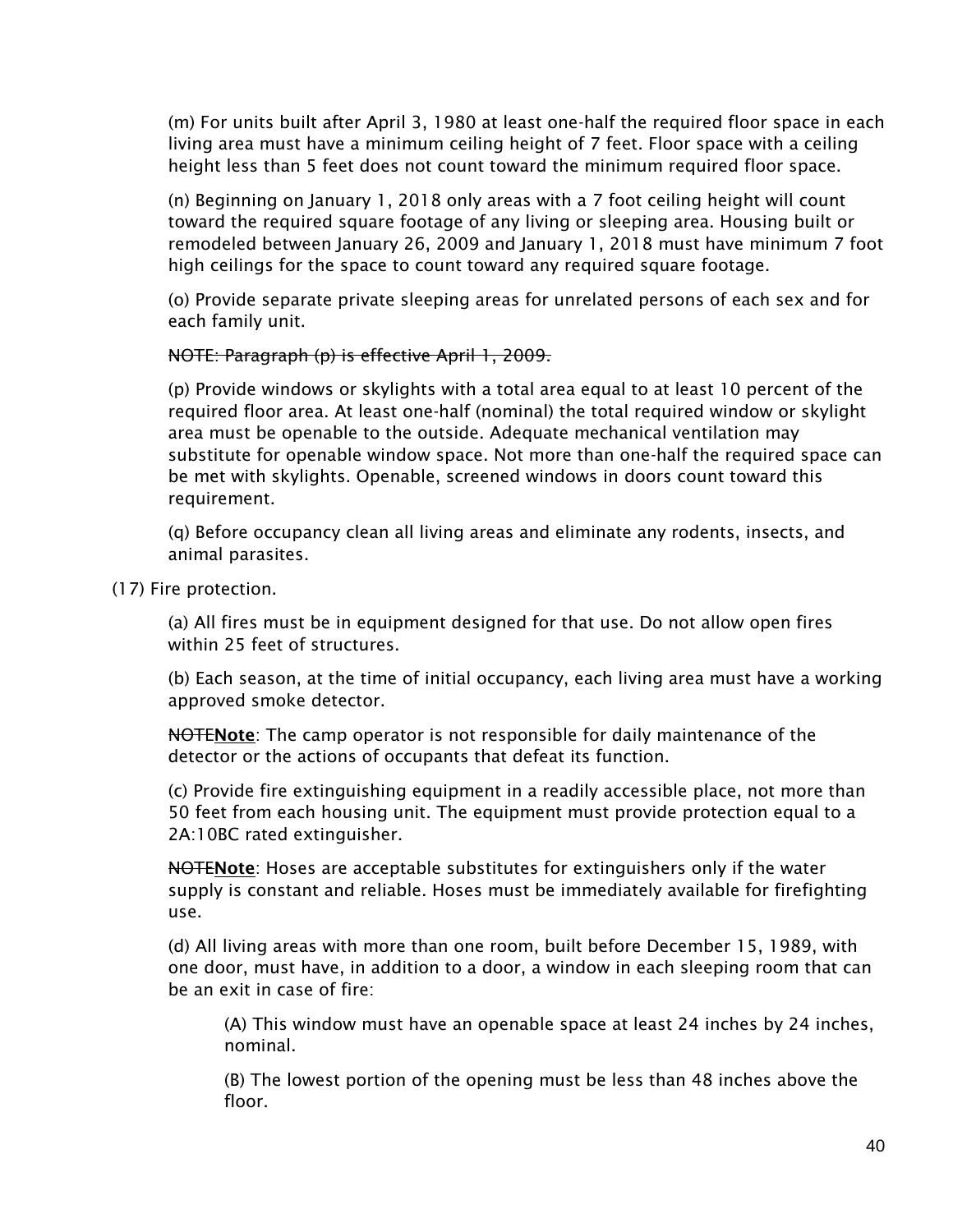(C) This window must open directly to the outdoors and be readily openable by the occupants from inside without breaking the glass.

(D) Label the escape window as an emergency exit.

(e) Living areas built on or after December 15, 1989, must meet the requirements for emergency exits in applicable rules of the Building Codes Division of the Oregon Department of Consumer and Business Services<del>, including the following:(E)</del>. Required emergency exit windows in sleeping rooms must have a clear net opening of at least 5.7 square feet, minimum vertical opening of 22 inches and minimum horizontal opening of 20 inches.

**NOTENote:** Construct and maintain all living areas in labor housing and related facilities to comply with other applicable local and state laws and regulations in effect at the time of construction or remodel.

(f) A second story must have at least two exits when its occupant load is 10 or more. Comply with the Oregon state building code.

(g) Occupants on floors above the second story and in basements must have access to at least two separate exits from the floor or basement as required by the Oregon state building code.

(18) Common use cooking and eating facilities and equipment.

(a) When provided, common use cooking or food preparation facilities or equipment must have the following:

(A) A gas or electric refrigerator, capable of keeping food at or below 41 degrees F.

(B) A minimum equivalent of two cooking burners for every 10 persons or part thereof, or 2 families, whichever requires the most burners. (i) If a gas or electric hotplate or wood stove is within 18 inches of a wall, that wall must be made of or finished with smooth cleanable, nonabsorbent, grease-resistant and fire-resistant material.

**NOTENote:** Labeled and listed appliances are exempt from the 18-inch requirement when installed according to their listing.

(C) No liquid petroleum gas (LPG like propane) tanks in use inside any occupied building. Outside tanks must connect to appliances with lines approved for that purpose.

(D) Food storage shelves, food preparation areas, food contact surfaces and floors in food preparation and serving areas must be made of or finished with smooth, non-absorbent, cleanable material; and

(E) A table and chairs or equivalent seating and eating arrangements to accommodate the number of occupants living in the sleeping place.

(b) Refrigerators and stoves or hot plates must always be in working condition.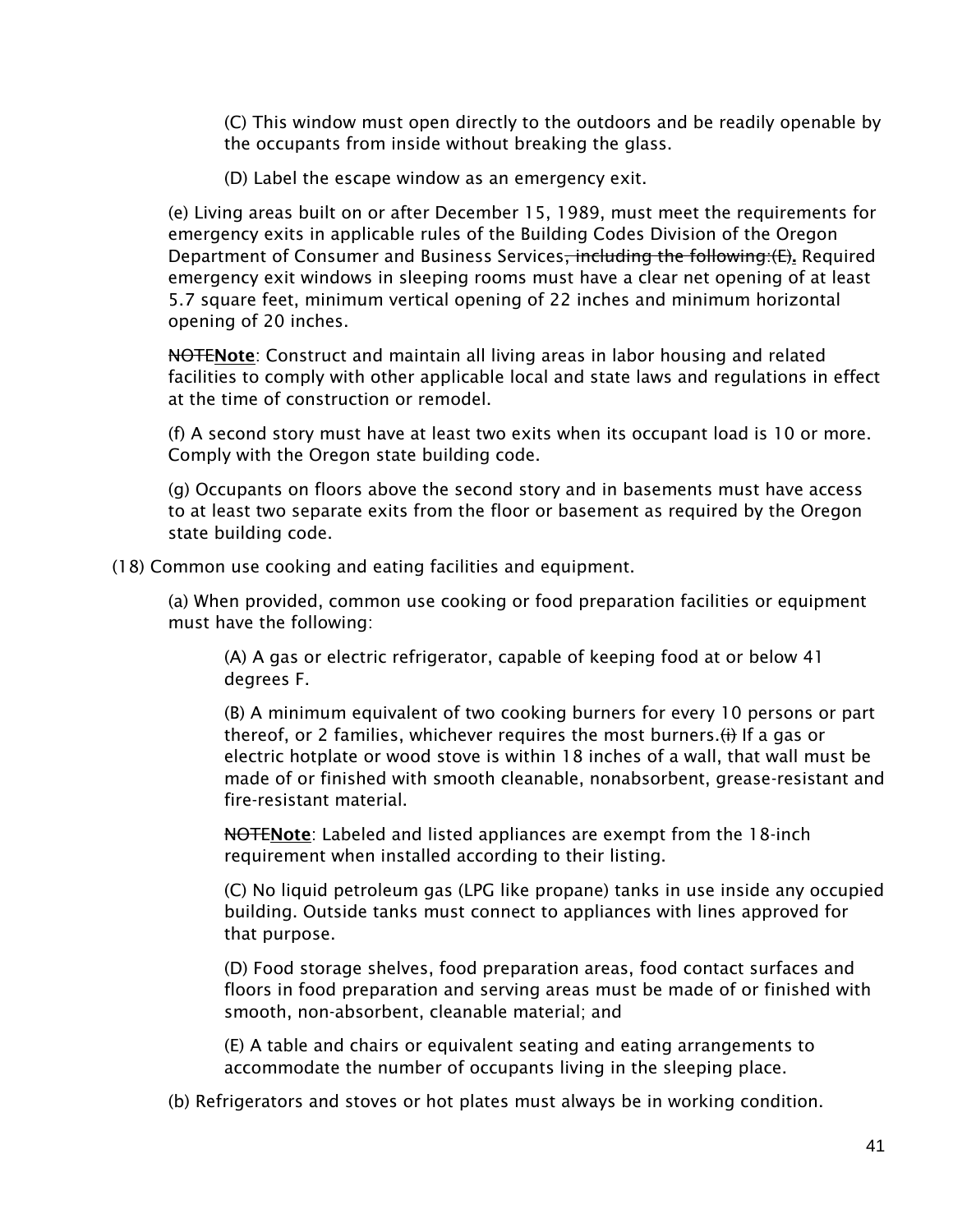(c) Clean the facilities and equipment before each occupancy.

(d) Common use kitchen and dining areas must be separate from all sleeping quarters. There can be no direct opening between kitchen or dining areas and any living or sleeping area.

(e) If the operator becomes aware of or has reason to suspect that anybody preparing, cooking or serving food has a communicable disease as listed in paragraph (22), the operator must bar them from the cooking facility until the disease is no longer communicable.

(f) Buildings must have heating capable of keeping the facility at 68 degrees or more during use.

(g) Facilities must be in buildings or shelters. Doors, windows and openings, if any, must have screens of 16 mesh or smaller.

(19) Dining halls and equipment.

(a) When provided, dining halls or equipment must have the following:

(A) A gas or electric refrigerator, capable of keeping food at or below 41 degrees F.

(B) A minimum equivalent of two cooking burners for every 10 persons or part thereof, 2 families, whichever requires the most burners.  $(f)$  If a gas or electric hotplate or wood stove is within 18 inches of a wall, that wall must be made of or finished with smooth cleanable, nonabsorbent, grease-resistant and fireresistant material.

Note NOTE: Labeled and listed appliances are exempt from the 18-inch requirement when installed according to their listing.

(C) No liquid petroleum gas (LPG like propane) tanks in use inside any occupied building. Outside tanks must connect to appliances with lines approved for that purpose.

(D) Food storage shelves, food preparation areas, food contact surfaces and floors in food preparation and serving areas must be made of or finished with smooth, non-absorbent, cleanable material; and

(E) A table and chairs or equivalent seating and eating arrangements to accommodate the number of occupants living in the sleeping place.

(b) Refrigerators and stoves or hot plates must always be in working condition.

(c) Clean the facilities and equipment before each occupancy.

(d) Common use kitchen and dining areas must be separate from all sleeping quarters. There can be no direct opening between kitchen or dining areas and any living or sleeping area.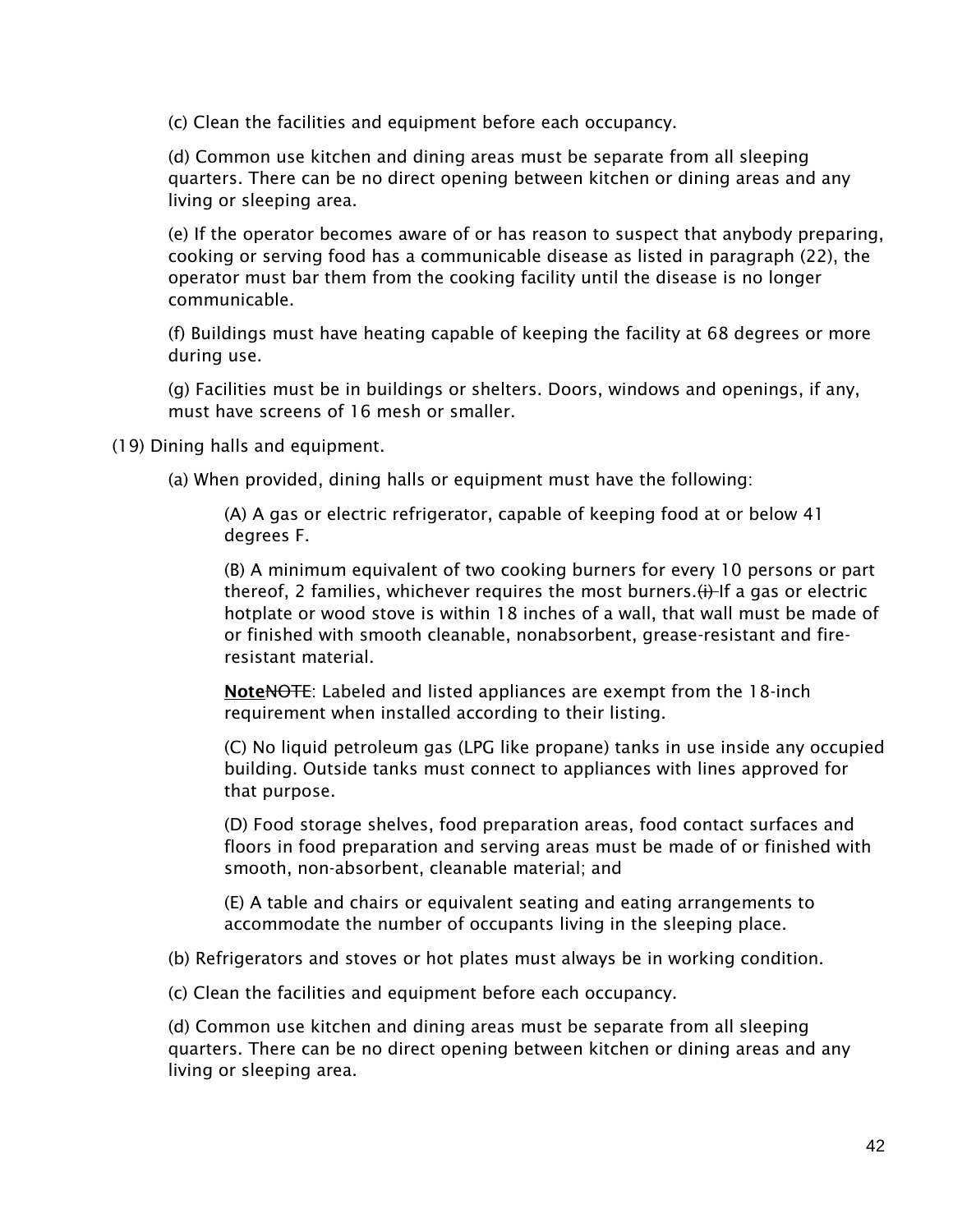(e) If the operator becomes aware of or has reason to suspect that anybody preparing, cooking or serving food has a communicable disease as listed in paragraph (22), the operator must bar them from the cooking facility until the disease is no longer communicable.

(f) Buildings must have heating capable of keeping the facility at 68 degrees or more during use.

(g) The facility must comply with the 2005 edition of the FDA Food Code.

**NOTENote:** Follow Division 4, Agriculture when it differs from the FDA Food Code. The code is available at: http://www.cfsan.fda.gov/~dms/foodcode.html https:// food/fda-food-code/food-code-2005 or contact the Oregon OSHA Resource Center at 800-922-2689 or in Salem 503-378-3272.

(h) Facilities must be in buildings or shelters. Doors, windows and openings, if any, must have screens of 16 mesh or smaller.

(20) Single unit cooking facilities.

(a) When provided, single unit cooking, eating and dining facilities or equipment must have the following:

(A) A gas or electric refrigerator, capable of keeping food at or below 41 degrees F.

(B) A minimum equivalent of two burners for cooking for every 10 persons or part thereof, or 2 families, whichever requires the most burners.  $\leftrightarrow$  If a gas or electric hotplate or wood stove is within 18 inches of a wall, that wall must be made of or finished with smooth cleanable, nonabsorbent, grease-resistant and fire resistant material.

NOTENote: Labeled and listed appliances are exempt from the 18-inch requirement when installed according to their listing.

(C) No liquid petroleum gas (LPG like propane) tanks in use inside. Outside tanks must connect to appliances with lines approved for that purpose.

(D) Food storage shelves, food preparation areas, food contact surfaces and floors in food preparation and serving areas made of or finished with smooth, non-absorbent, cleanable material.

(E) A table and chairs or equivalent seating and eating arrangements to accommodate the number of occupants living in the sleeping place.

(F) A refrigerator and stove or hot plate in working condition.

(b) Clean the facilities before each occupancy.

(21) First aid. OAR 437-004-1305, Medical and First Aid, applies to all labor housing and related facilities. This rule includes requirements for first aid supplies, an emergency medical plan and a plan of communication.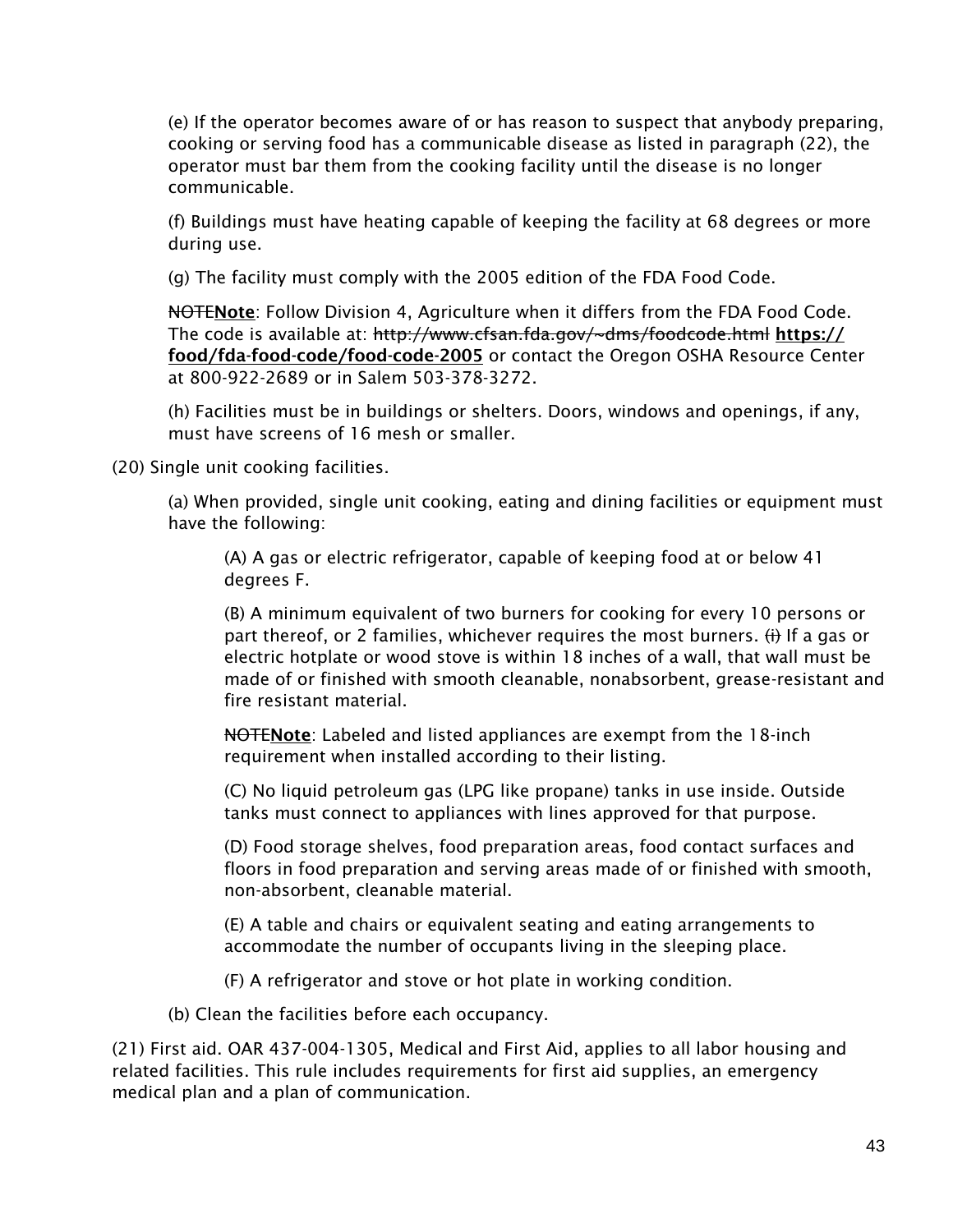**NOTENote**: Division 4/K requires all employees know about the first aid requirements and emergency medical plans. If employees' native language is other than English, this must be taken into account in meeting this requirement.

(22) Disease Reporting. The camp operator must comply with Oregon Health Authority's OAR 333-018-0000; Who Must Report Is Responsible for Reporting and OAR 333-018-0015<sup>-1</sup> What Is To Be Reported And When: 333-018-0000 Who Must Report.

(23) Note: Each Health Care Provider knowing of or attending a case or suspected case of any of the diseases, infections, or conditions listed in OAR 333-018-0015 shall report such cases as specified. Where no Health Care Provider is in attendance, any individual knowing of such a case shall report in a similar manner. 333-018-0015 What to Report and When.

 $(24)$  Note: Human reportable diseases, infections, microorganisms, and conditions, and the time frames within which they must be reported are as follows:

<del>(a)</del> Immediately, day or night: Bacillus anthracis (anthrax); Clostridium botulinum (botulism); Corynebacterium diphtheriae (diphtheria); Severe Acute Respiratory Syndrome (SARS) and infection by SARS-coronavirus; Yersinia pestis (plague); intoxication caused by marine microorganisms or their byproducts (for example, paralytic shellfish poisoning, domoic acid intoxication, ciguatera, scombroid); any known or suspected common-source Outbreaks; any Uncommon Illness of Potential Public Health Significance.

(b) Within 24 hours (including weekends and holidays): Haemophilus influenzae (any invasive disease; for laboratories, any isolation or identification from a normally sterile site); measles (rubeola); Neisseria meningitidis (any invasive disease; for laboratories, any isolation or identification from a normally sterile site); Pesticide Poisoning; poliomyelitis; rabies (human or animal); rubella; Vibrio (all species).

(c) Within one Local Public Health Authority working day: Bordetella pertussis (pertussis); Borrelia (relapsing fever, Lyme disease); Brucella (brucellosis); Campylobacter (campylobacteriosis); Chlamydophila (Chlamydia) psittaci (psittacosis); Chlamydia trachomatis (chlamydiosis; lymphogranuloma venereum); Clostridium tetani (tetanus); Coxiella burnetii (Q fever); Creutzfeldt-Jakob disease and other transmissible spongiform encephalopathies; Cryptosporidium (cryptosporidiosis); Cyclospora cayetanensis (cyclosporosis); Escherichia coli (Shiga-toxigenic, including E. coli O157 and other serogroups); Francisella tularensis (tularemia); Giardia (giardiasis); Haemophilus ducreyi (chancroid); hantavirus; hepatitis A; hepatitis B (acute or chronic infection); hepatitis C; hepatitis D (delta); HIV infection (does not apply to anonymous testing) and AIDS; Legionella (legionellosis); Leptospira (leptospirosis); Listeria monocytogenes (listeriosis); mumps; Mycobacterium tuberculosis and M. bovis (tuberculosis); Neisseria gonorrhoeae (gonococcal infections); pelvic inflammatory disease (acute, non-gonococcal); Plasmodium (malaria); Rickettsia (all species: Rocky Mountain spotted fever, typhus, others); Salmonella (salmonellosis, including typhoid); Shigella (shigellosis); Taenia solium (including cysticercosis and undifferentiated Taenia infections); Treponema pallidum (syphilis); Trichinella (trichinosis); Yersinia (other than pestis); any infection that is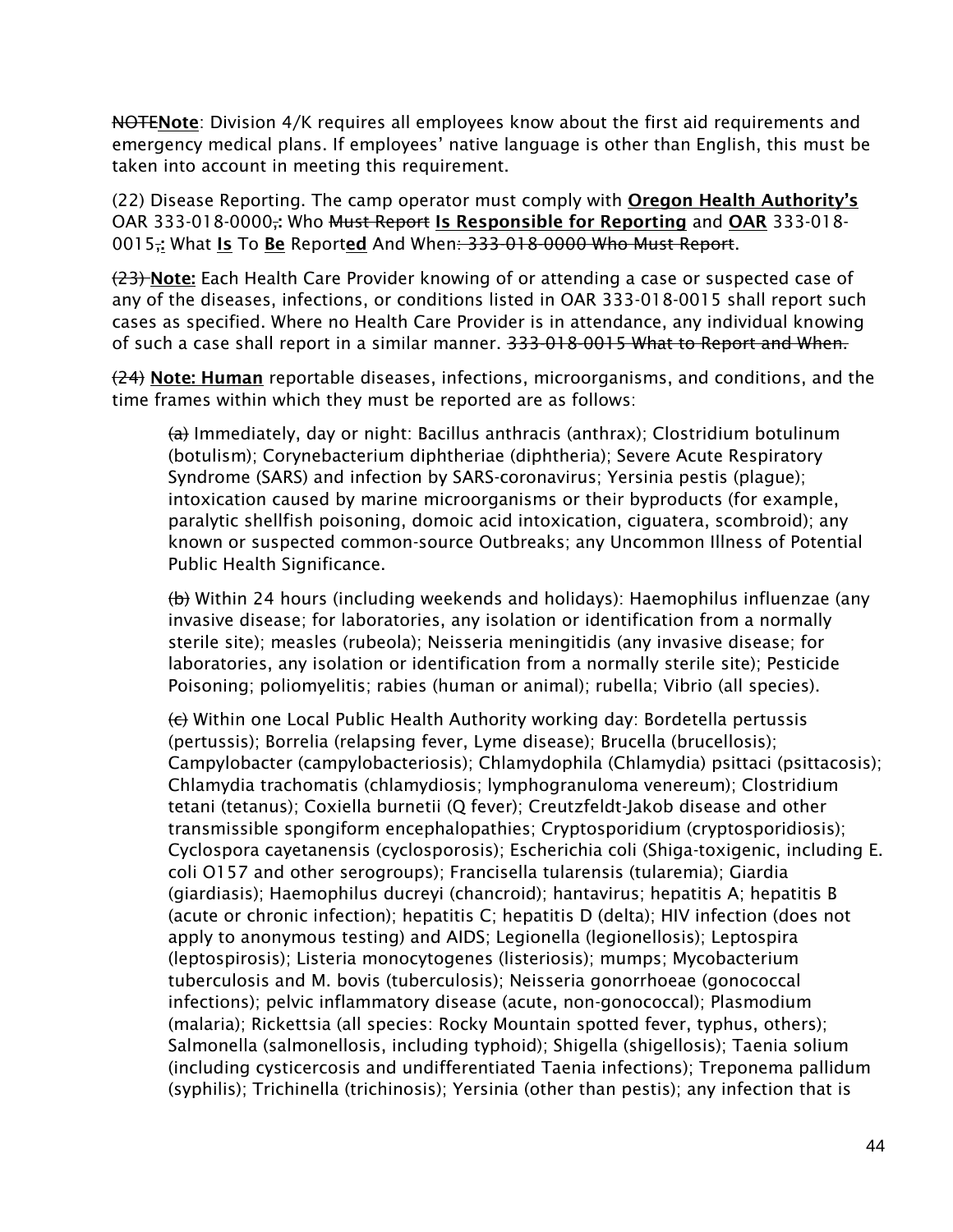typically arthropod vector-borne (for example: Western equine encephalitis, Eastern equine encephalitis, St. Louis encephalitis, dengue, West Nile fever, yellow fever, California encephalitis, ehrlichiosis, babesiosis, Kyasanur Forest disease, Colorado tick fever, etc.); human bites by any other mammal; CD4 cell count < 200/\_l (mm3) or CD4 proportion of total lymphocytes < 14%; hemolytic uremic syndrome.

(d) Within 7 days: Suspected Lead Poisoning (for laboratories; this includes all blood lead tests performed on persons with suspected lead poisoning).

(253) Access to ORS and OAR. Those wishing access to any of the Oregon Revised Statutes (ORS) or Oregon Administrative Rules (OAR) referenced here, may contact the Oregon OSHA Resource Center in Salem or the nearest Oregon OSHA Field Office.

(264) Closure and alternative housing:

(a) The operator of agricultural labor housing must provide replacement lodging without charge to the occupants if a government agency with the authority to enforce building, health or safety standards declares the housing or facilities to be uninhabitable and orders them vacated.

(b) The operator must provide replacement lodging for 7 consecutive days from the time the housing was closed or until the closing agency allows the original housing to reopen, whichever is shorter.

(c) Replacement lodging must meet or exceed the health and safety standards of Oregon OSHA. Oregon OSHA must approve the location of the replacement housing before employees are sent to it.

(d) Operators must arrange for replacement lodging not later than the end of the day the original housing closes or another date designated by the closing agency.

(e) Post the address of the replacement housing:

(A) Not later than the end of the day the original housing closes.

(B) In a place convenient to affected workers.

(C) In all languages spoken by the occupants.

(f) The posting in (e) above must state that the replacement housing is free to occupants of the closed housing.

(g) The operator must give Oregon OSHA a list of names of the occupants and the location of the replacement housing, for each.

(h) When the cause of the closure is beyond the control of the agricultural labor housing operator, sections (a), (b), (c), (d), (e) and (g) above do not apply. To determine whether the cause of closure was beyond the control of the operator, Oregon OSHA will consider these circumstances, including but not limited to:

(A) Whether the cause of the closure is a natural disaster;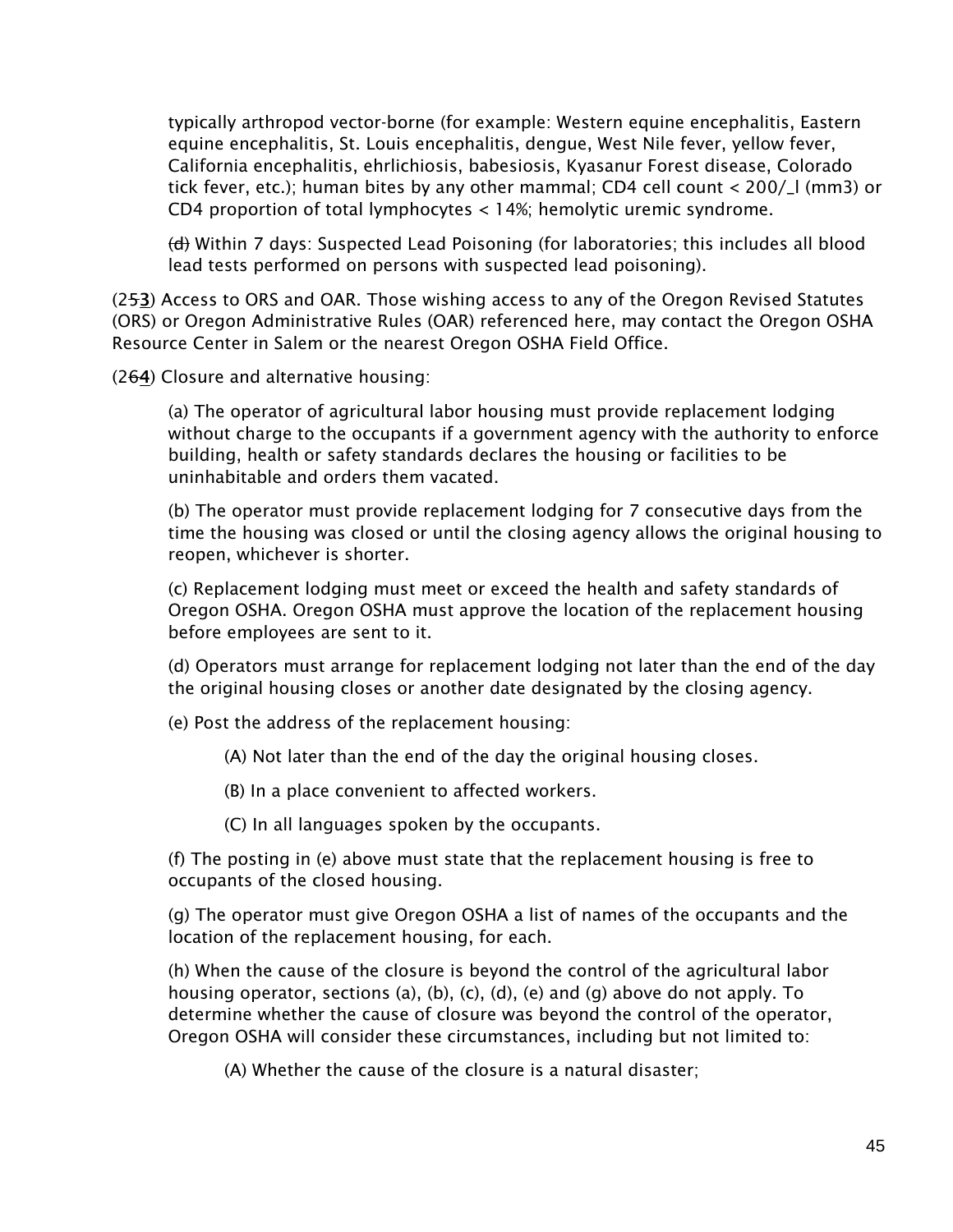(B) Whether the circumstances leading to the closure were known or should have been known to the operator;

(C) Whether operator diligence could have avoided the circumstances leading to the closure.

(i) Agricultural labor housing occupants entitled to temporary replacement housing under this rule must accept or reject that housing when the original housing closes. These rules do not obligate operators to reimburse displaced occupants for housing they obtain without the operator's knowledge or consent.  $(A)$  The operator is responsible for replacement lodging only for as many people as occupied the original closed housing. When an occupant rejects the replacement housing, the operator has no obligation to reimburse that occupant for other replacement housing.

(j) Oregon OSHA may issue a citation and assess a monetary penalty for violation of these rules as in ORS 654.071 and 654.086.

[ED. NOTE: Tables referenced are available from the agency.]

[Publications: Publications referenced are

#### (25) Heat Illness Prevention in Labor Housing.

(a) Cooling Areas. If rooms where people sleep are not able to maintain an indoor temperature of 78 degrees Fahrenheit or less (using air conditioners, evaporative coolers, air purifiers with coolers, or other reliable means), employers must provide an area(s) for occupants to cool off whenever the heat index outside the housing units is at or above 80 degrees Fahrenheit. The cooling area(s) must be large enough to allow use by at least 50 percent of the occupants at the labor housing at any one time and must use either or any combination of the following two approaches:

(A) Giving occupants continual access to one or more common rooms that are maintained at or a below a temperature of 78 degrees Fahrenheit (using air conditioners, evaporative coolers, air purifiers with coolers, or other reliable means). This can be done by making use of existing common rooms, otherwise unused housing units, or other available indoor spaces that do not present additional risks to the occupants.

(B) Giving occupants continual access to outdoor rest areas (located away from work areas or activities that could create a hazard). The rest areas must:

(i) Be shaded by any natural or artificial means, so that occupants can sit or stand in a normal posture fully in the shade;

(ii) Provide water misters, cooling vests, cooling towels, or equally effective means of relief. If relying upon items that can only be used by one individual at a time, enough must be provided to satisfy the 50 percent requirement and they must not be shared without being washed; and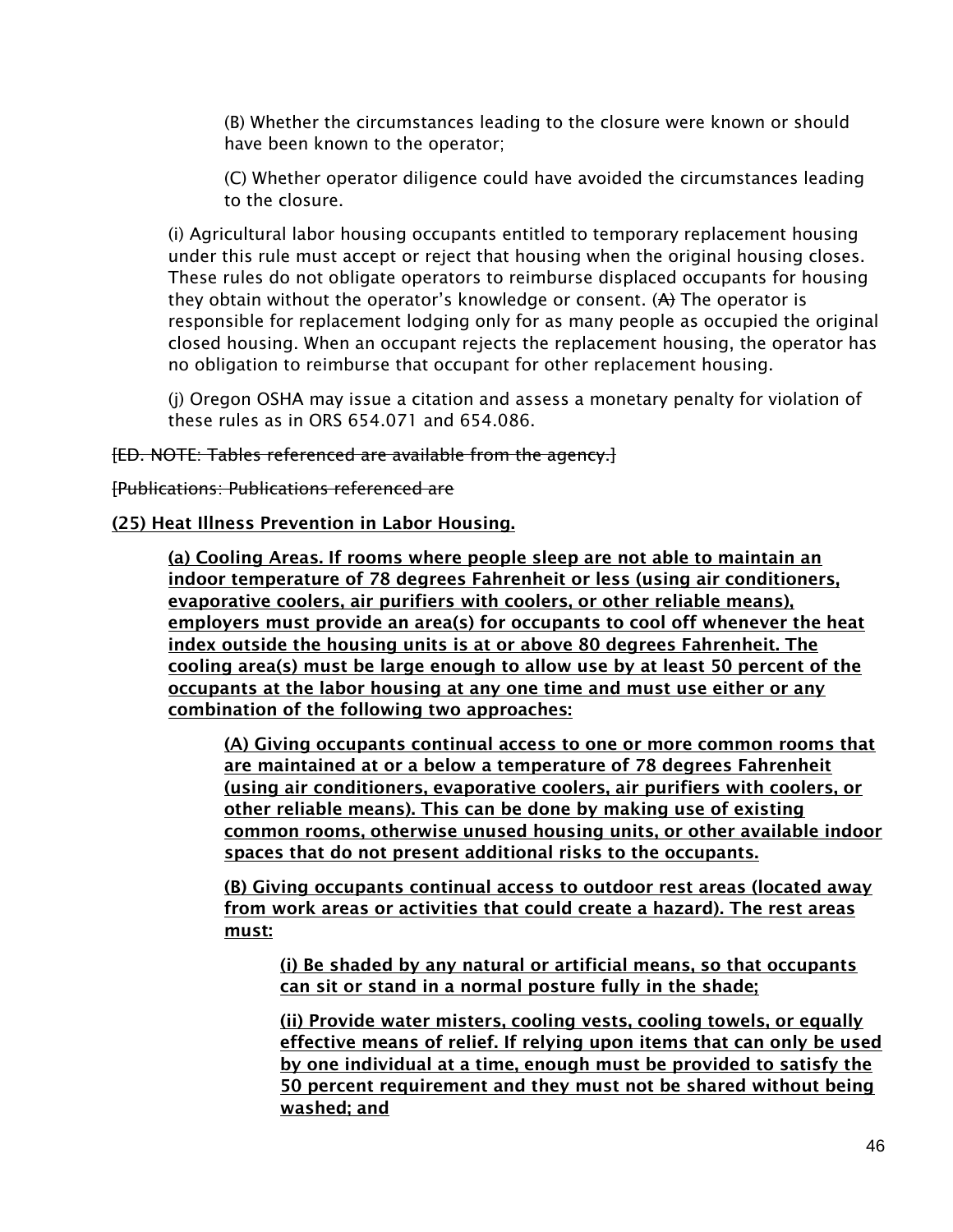(iii) Locate available chairs, benches, and other seating in a manner that encourages use.

Note: Although employers are permitted to use either or any combination of the approaches listed in (A) and (B), they are encouraged to provide at least some of the required space using the methods listed in (A).

(b) Minimizing Heat in Housing Units. If rooms where people sleep are not able to maintain an indoor temperature of 78 degrees Fahrenheit or less (using air conditioners, evaporative coolers, air purifiers with coolers, or other reliable means), employers must take the following steps

(A) Optimize the ability to keep housing cool by ensuring that windows can be protected from direct sunlight in a manner that minimizes radiant heat during all hours of the day, whether using natural or artificial shade, the provision of window coverings must deflect the sun and not simply absorb the heat, or other equally effective measures. Such measures must not interfere with the ability to open and close windows or create another hazard; and

(B) Make fans available at no cost for any housing occupants who wish to use them.

(c) Temperature Awareness. To ensure that housing occupants can remain aware of the effects of heat on the indoor environment, both immediately and on an ongoing basis, employers must provide a thermometer that displays the temperature in both Fahrenheit and Celsius in each individual housing unit. Employers are encouraged, but not required, to provide a device that also measures humidity.

(d) Employee and Occupant Information. In addition to ensuring that employees have received the training required by OAR 437-004-1131(5), the employer must display the "Heat Risks in Housing" poster provided by Oregon OSHA in one or more prominent locations that housing occupants would normally see and must add the necessary emergency contact information to the poster, allowing housing occupants to contact emergency services as necessary.

(e) Access to Emergency Services. Employers must ensure that occupants always have access to a working telephone that can be used to contact emergency services. An electronic device, such as a cell phone, may be used for this purpose only if reception in the area is reliable.

Statutory/Other Authority: ORS 654.025(2), 654.035 & 656.726(34) Statutes Implemented: ORS 654.001 through 654.295, ORS 658.750, 658.755, 658.780, 658.785, 658.790, 658.805

History: OSHA 4-1998, adopt filed 08/28/1998, effective 10/01/1998 OSHA 5-2000, adopt filed 05/18/2000, effective 06/01/2000 OSHA 4-2008, adopt filed 03/24/2008, effective 05/01/2008